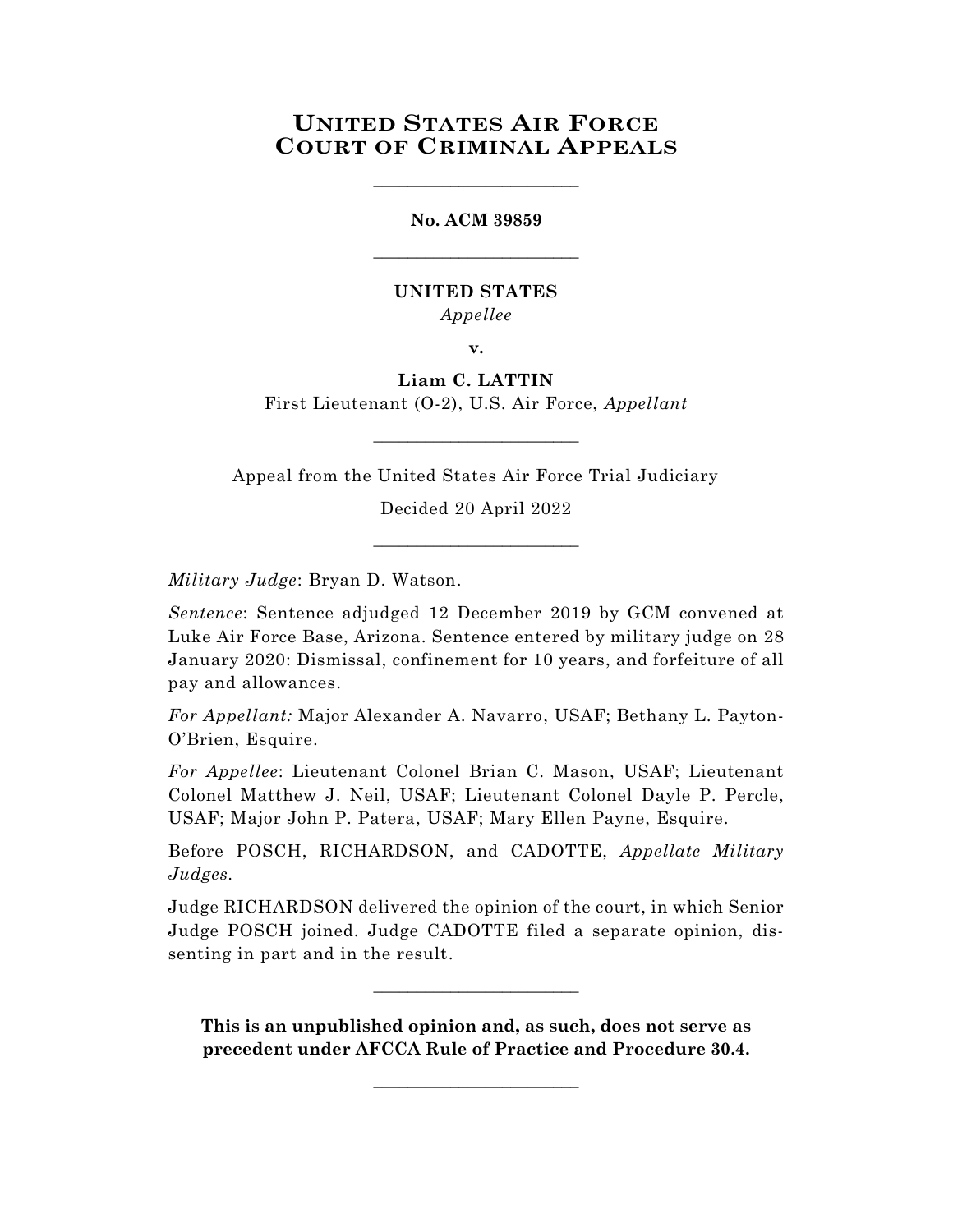#### RICHARDSON, Judge:

A general court-martial comprised of officer members convicted Appellant, contrary to his pleas, of one specification of sexual assault of KA in violation of Article 120, UCMJ, 10 U.S.C. § 920, *Manual for Courts-Martial, United States* (2016 ed.) (2016 *MCM*), and one specification each of sexual assault and abusive sexual contact of AW in violation of Article 120, UCMJ. 1,2 Consistent with his pleas, Appellant was found not guilty of two other specifications charged in violation of Article 120, UCMJ.<sup>3</sup> The court-martial sentenced Appellant to a dismissal, ten years in confinement, and forfeiture of all pay and allowances. The convening authority did not disturb the sentence adjudged.

Appellant, through counsel, raises eight assignments of error, which we have reordered: (1) whether his convictions were factually and legally sufficient; (2) whether the search of his cell phone violated both the terms of the authorization and his Fourth Amendment<sup>4</sup> right to particularity; (3) whether the military judge's omission of the specific intent pled in Specification 5 (abusive sexual contact of AW) from the instructions violated his due process rights; (4) whether the Government violated his due process rights when it charged him with sexual assault by bodily harm and then tried and convicted him of sexual assault upon a person incapable of consenting; (5) whether the military judge's admission of testimony relating to AW's character amounted to plain error; (6) whether the military judge's admission of "human lie detector" evidence created plain error; (7) whether the trial counsel's argument vouching for a witness and encouraging members to compare the charged offenses was improper; and (8) whether the trial defense counsel's failure to object to incomplete instructions, improper character evidence, human lie detector testimony, and improper argument (issues (3), (5), (6), and (7)) amount to ineffective assistance of counsel.

l

<sup>&</sup>lt;sup>1</sup> Unless otherwise noted, all references in this opinion to the UCMJ, Rules for Courts-Martial (R.C.M.), and Military Rules of Evidence are to the *Manual for Courts-Martial, United States* (2019 ed.).

<sup>2</sup> Before arraignment, the Government withdrew and dismissed three other specifications charged in violation of Article 120, UCMJ.

<sup>3</sup> The military judge instructed the members that the two specifications involving KA were "alleged in the alternative," and therefore they could not find Appellant guilty of both. Appellant was convicted of sexual assault of KA by penile penetration, and acquitted of sexual assault by digital penetration. Additionally, Appellant was acquitted of sexual assault of AW by penile penetration.

<sup>4</sup> U.S. CONST. amend. IV.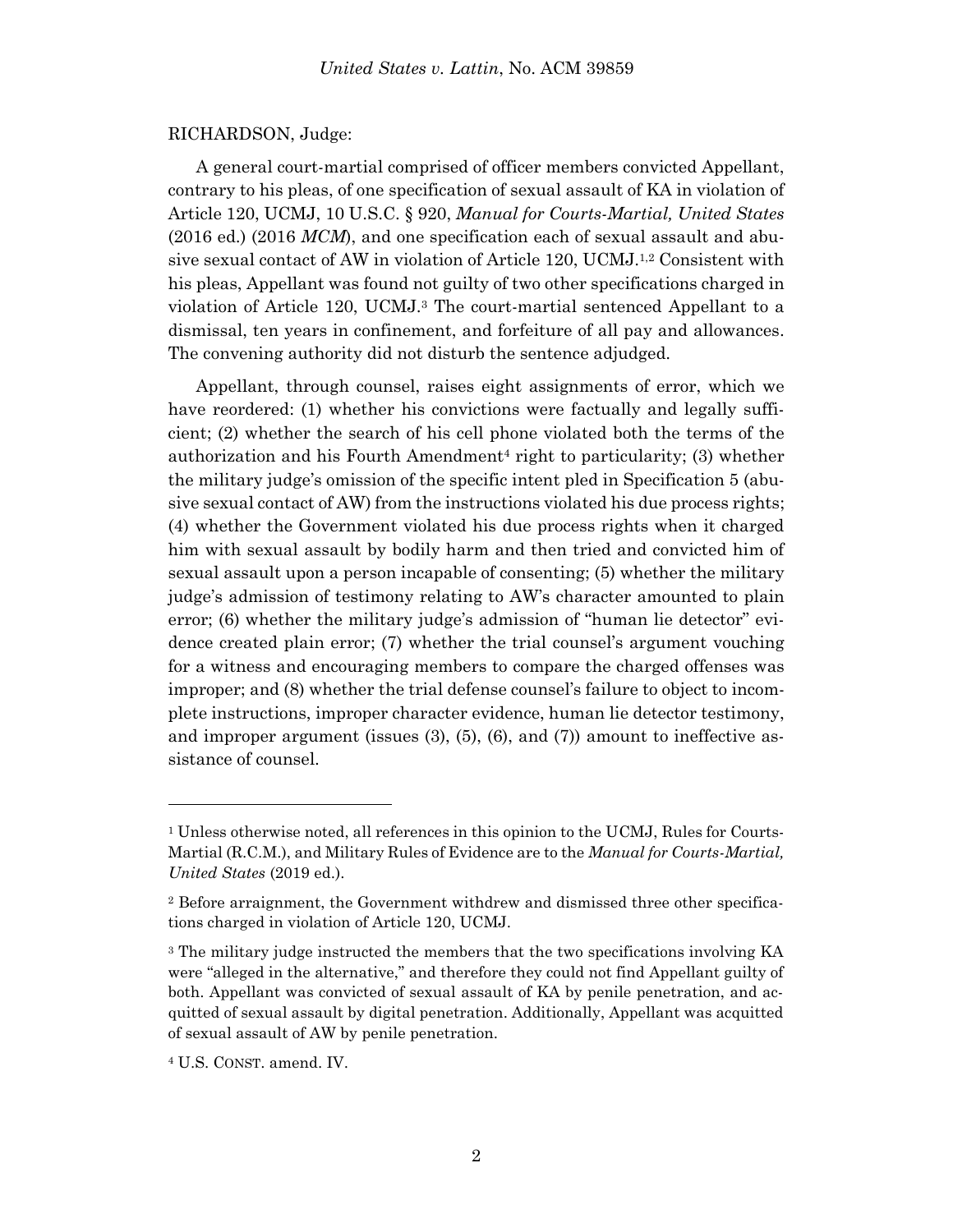Appellant personally raises three additional issues on appeal:<sup>5</sup> (9) whether his sentence to confinement for ten years is inappropriately severe; (10) whether the military judge erred in giving a false exculpatory statement instruction for a general denial of guilt; and (11) whether trial defense counsel were ineffective for not filing a post-trial motion after the convening authority neglected to take action in the case. In addition, the court considers the issue of timely appellate review. We have carefully considered issues (4), (9), and (10) and determine no discussion or relief is warranted. *See United States v. Matias*, 25 M.J. 356, 361 (C.M.A. 1987).

#### **I. BACKGROUND**

Appellant was a fighter pilot, assigned to Luke Air Force Base (AFB), Arizona. He lived in nearby Glendale, Arizona, in an apartment close to an entertainment district during the charged time frames.

### **A. KA**

l

Appellant and KA met in the fall of 2016 while they were enrolled in undergraduate pilot training (UPT). Afterwards, they kept in touch sporadically. Appellant contacted KA in August 2018 and invited her to a party he would be attending with other UPT classmates near her duty station in Albuquerque, New Mexico. At the party, KA and Appellant flirted and engaged in some sexual behavior. Appellant invited KA to visit him, and over the next several weeks they made arrangements for that visit. They communicated frequently via text on their phones.

KA flew into Arizona on the evening of Friday, 7 September 2018, and planned to return on Sunday. The evening she arrived, KA stayed with Appellant at his apartment. KA and Appellant were kissing on his couch, and Appellant tried to unbutton KA's pants. KA said no, and Appellant stopped and asked why. KA said she "didn't want to," and Appellant went upstairs and KA slept on the couch. The next morning, Appellant was "more short with his response to anything that [KA] was saying, and more physically distan[t]." This behavior continued during the rest of her visit.

On Saturday, KA and Appellant, along with several coworkers and friends of Appellant, went on a five-hour "river float." KS<sup>6</sup> was one of those friends. He took notice of KA and told Appellant he was interested in her, but was nervous to talk to her. Appellant responded with encouragement. KS spent about half of the time on the river float getting to know KA. Alcoholic beverages were

<sup>5</sup> *See United States v. Grostefon*, 12 M.J. 431 (C.M.A. 1982).

<sup>6</sup> KS was Appellant's peer and fellow officer.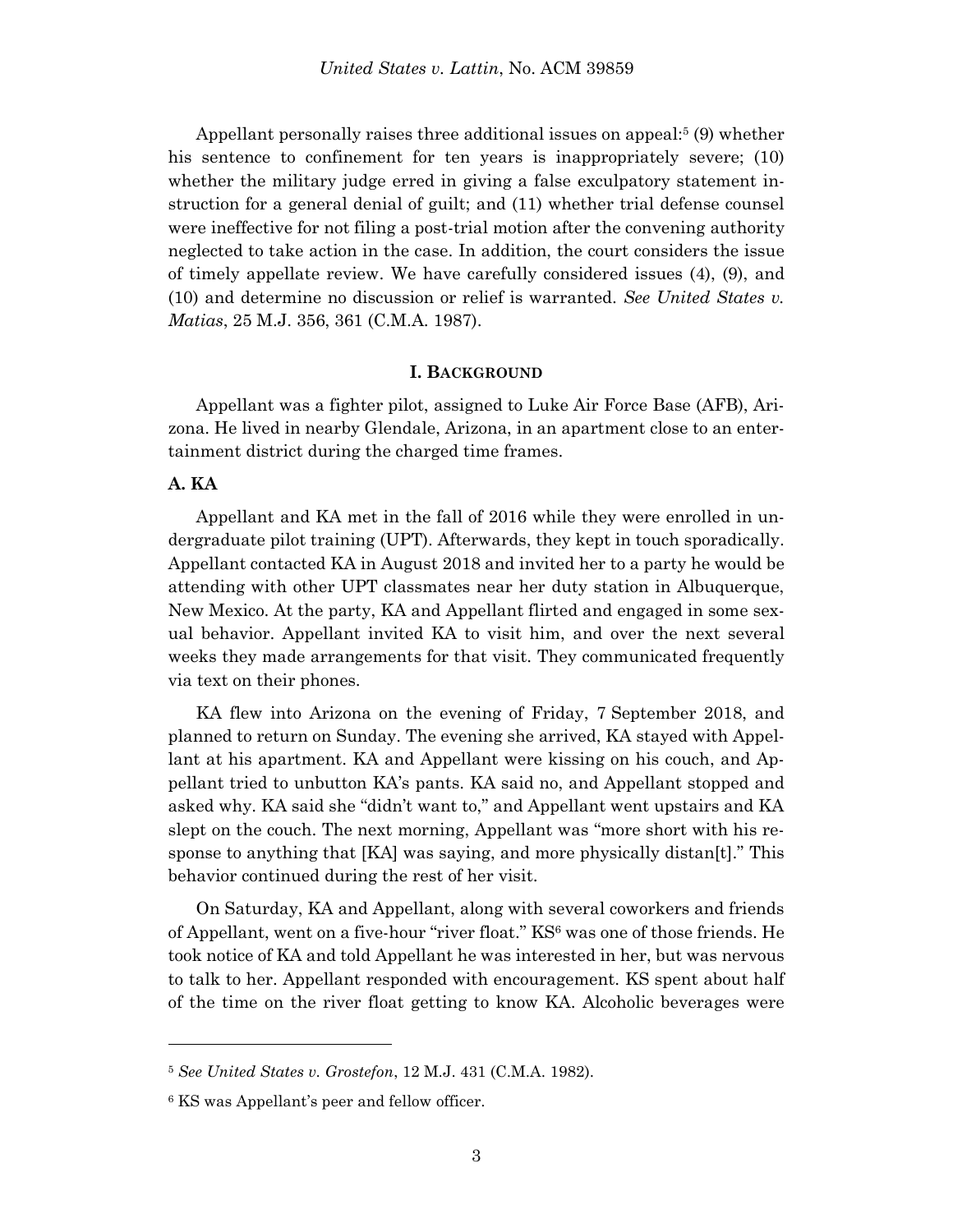abundant on the float. KA became intoxicated and her behavior became more outgoing. During the river float, she and KS talked and kissed. After the river float, on the bus to the parking lot, KS kissed KA "because she was very insistent," "really forcing herself on me, asking me to kiss her, make out with her." On the ride from the parking lot back to Glendale, KS and KA again were sitting together, "cuddled." KS was dropped off at his home first; Appellant and KA went to Appellant's apartment. KS arranged with Appellant to come to his apartment later that day and ask KA on a date.

KA testified that she got "super drunk" during the river float and it caused gaps in her memory of the rest of that day. She remembered kissing Appellant once, but that he avoided her during the river float. She remembered talking to KS during the river float, and then on the ride back entering her phone number in KS's phone. Her next memory is in Appellant's apartment, "being leaned over an ottoman and facing the kitchen . . . and I felt that there was penetration or attempted penetration [of her vagina] from behind." Then Appellant told her to put her clothes on because KS was coming over.

KS did come over to Appellant's apartment. With Appellant's encouragement, KS convinced KA to go to dinner with him. Without her knowledge, KA's suitcase was placed in KS's vehicle and Appellant left his apartment. KS and KA went to dinner, then back to his apartment, where they engaged in sexual activity. KS drove KA to the airport the next day. KA remembered very little of her interactions with KS the day of the river float.

Within five days of returning to Albuquerque, KA filed a restricted report of sexual assault. She named KS and Appellant as perpetrators. KA told Appellant in one of their text conversations, "Blackout aka not consent. I accept your apology. Going forward in the future I hope you don't let this happen to anyone else. Because there's always the potential to unrestrict my report with the SARC." Appellant's conduct in penetrating KA's vulva with his penis was the basis for his conviction for sexual assault of KA in violation of Article 120, UCMJ.

### **B. AW**

AW was an Air Force Reserve Officer Training Corps (ROTC) cadet at the University of Southern California (USC), in Los Angeles, California. Her ROTC detachment took a three-day trip to Luke AFB in late January 2019. The purpose of the trip was to expose the cadets to different career paths. They arrived by bus on a Wednesday, stayed in a hotel near Luke AFB, and departed for California on Saturday.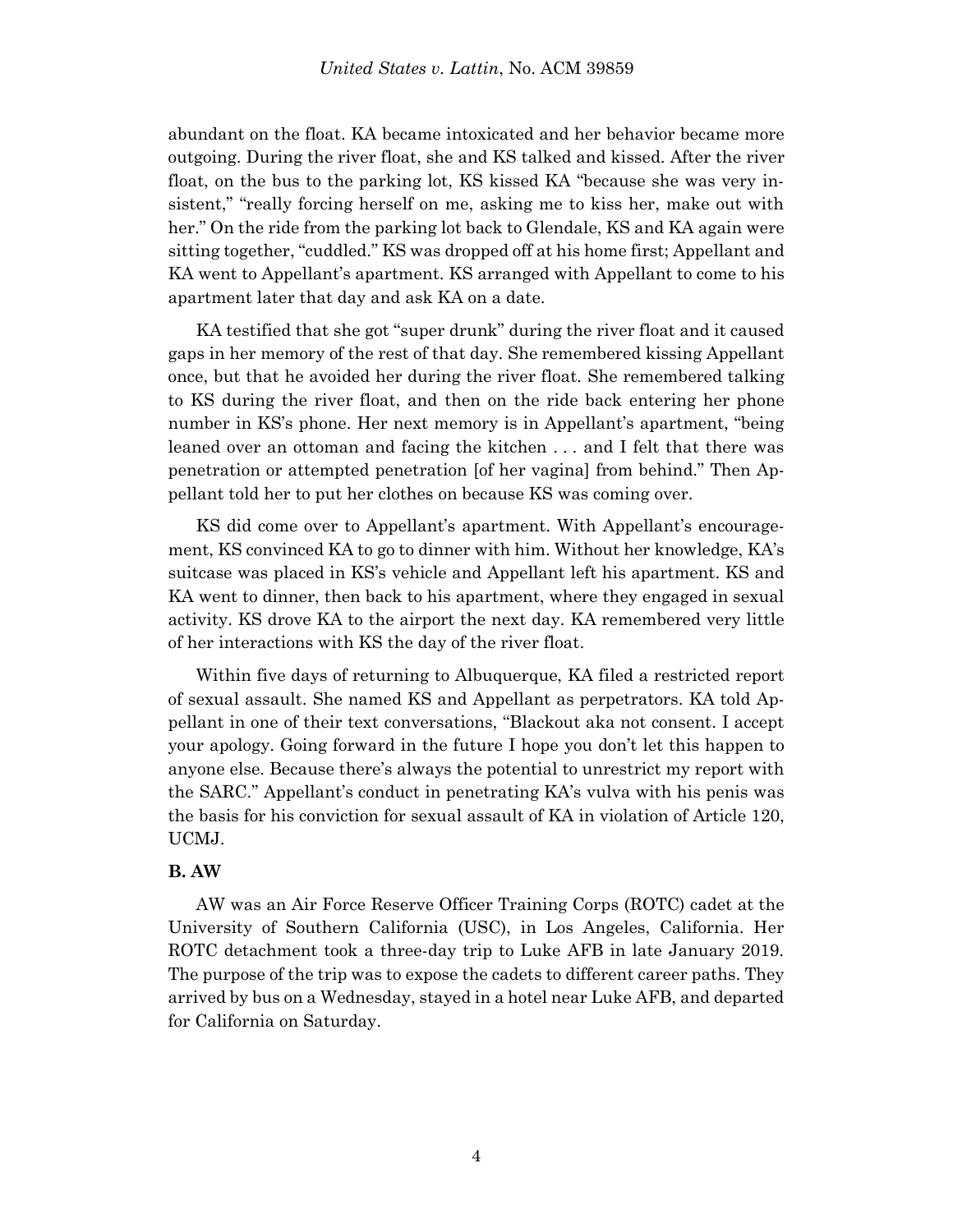On that Friday, 25 January 2019, as they toured a fighter squadron building, AW saw photos of squadron members on the wall and recognized Appellant's name. AW's boyfriend, TD, was in Appellant's ROTC class at USC. TD ultimately did not commission in the Air Force; he became a police officer.

The ROTC group ended the day at the fighter squadron bar for a "meet and greet." The pilots offered the cadets a shot of whiskey, which they eventually accepted although their ROTC commander (CC) had specified no drinking was allowed on the trip. AW approached and talked to Appellant, who remembered TD.

That evening, Appellant contacted AW through Facebook, asking if she wanted to meet up; she agreed. AW invited Cadet AP, who was in ROTC with Appellant. Cadet AP decided not to join them because he wanted to bring another cadet along, and AW did not want to "shop talk." AW felt safe to go out with Appellant alone because he knew she had a boyfriend, even though she suspected—based on his messages—he might have "romantic inclinations."

Appellant picked up AW from her hotel, and took her to his apartment. She drank one beer at his apartment before they walked to a nearby bar, where she drank a "whiskey ginger." They walked to a second bar, and outside that bar Appellant "grabs [AW's] waist, pulls [her] in, and tries to kiss" AW. She told him no, and that she didn't want to cheat on her boyfriend. Appellant said, "[O]kay, that's fine we won't do it." AW testified that while at a third bar, she told Appellant, "[H]ad I not have recently just gotten back together with my boyfriend I might be more interested in trying to pursue a romantic relationship with him. And I did tell him that I liked him and had a crush on him," and AW recalled Appellant's response being "respectful of [her] not wanting to cheat." Cadet AP and another cadet joined them at the third bar briefly. AW did not leave the bar with the other cadets because she was enjoying talking to Appellant, and Appellant "was fine" to drive her to her hotel.

After Appellant and AW left the third bar, they walked to Appellant's apartment. Appellant "poured another drink and [said] he was unable to drive, but he turned on a movie." AW was sitting on a chair, but moved to the same couch Appellant was on in order to see the television better. Appellant motioned for AW to lay down, but she did not want to. Appellant lay down, put his legs on her lap, and then again motioned for her to lay down. Appellant tickled AW, which resulted in her laying into a "spooning" position, with Appellant behind her, and holding her in a "bear hug." Appellant turned AW on her back and began "forcefully kissing" her. AW protested, but Appellant continued. AW closed her "lips really tight," then was able to roll off the couch onto the floor. Appellant tickled AW in a more aggressive manner, causing her pain. To get him to stop tickling her, AW moved back to the couch, with Appellant "also kind of pulling" her. Appellant again tried to kiss AW, and she again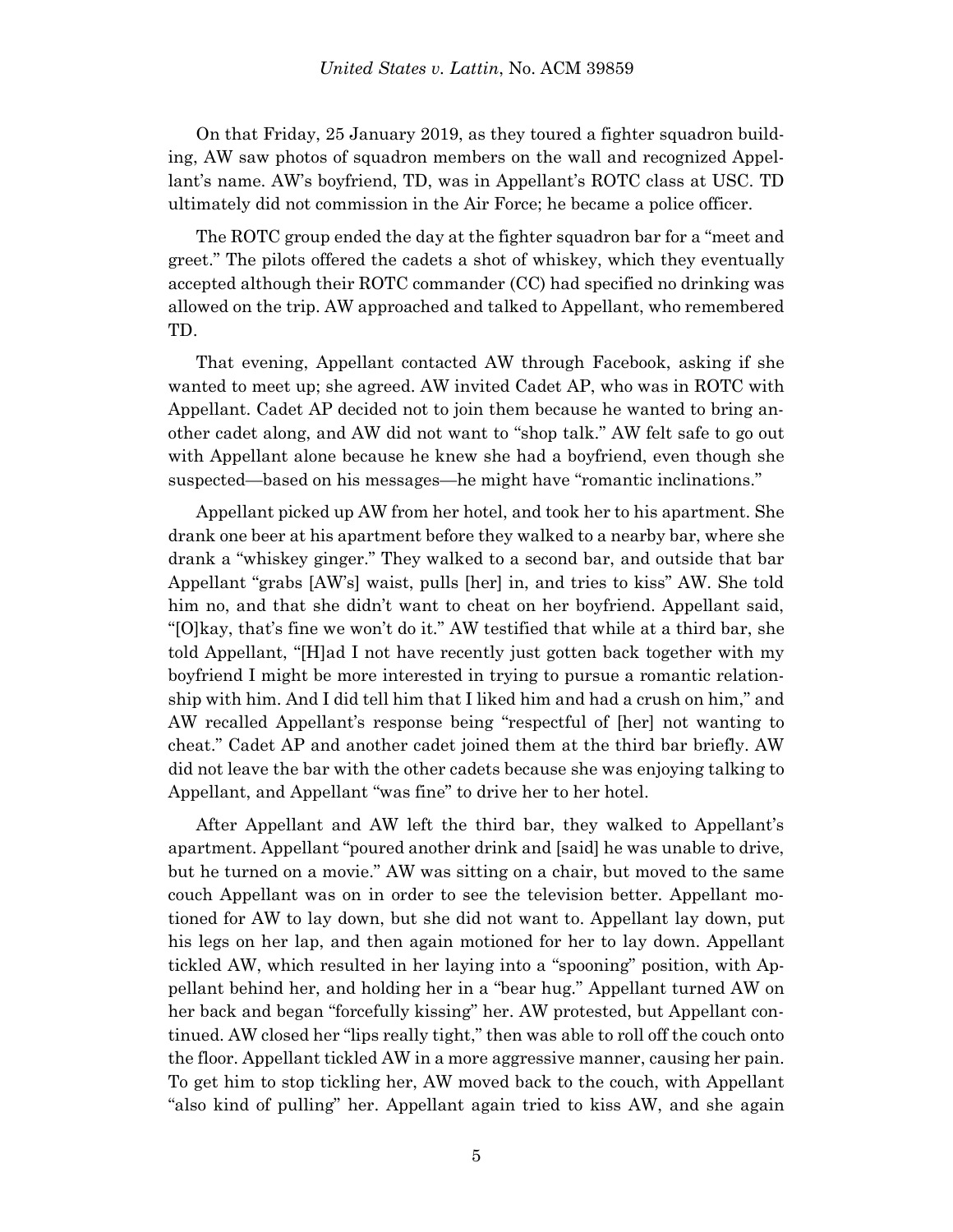pursed her lips. AW then described the conduct underlying the two convictions under review:

At first—I think he's continuing to tickle me because I remember at some point trying to pull his fingers off. After trying to kiss me—at this point in time I'm wearing a quarter zip sweatshirt, so he pulls the sweatshirt and my bra aside and begins biting my nipple. And I say "ouch that hurts" [and] he stops. He goes back to kissing me, and then while he's kissing me, he begins pulling my pants down to begin penetrating me with his finger.

Appellant displayed no reaction to AW saying it hurt. AW tensed her muscles, like "into a really stiff plank," and then Appellant stopped penetrating her vagina. Appellant asked her what was wrong, and AW said she had "been in a situation like this before and [she] just didn't want to do this now." Appellant resumed his spooning position and told AW "everything's fine," that she is "safe," and "everything's going to be okay" while he was petting her hair. After a few minutes, Appellant resumed trying to kiss AW. AW was scared and wanted to leave, but she could not get Appellant off her and could not reach her phone. AW testified that Appellant then maneuvered AW onto his lap. AW made herself hyperventilate so Appellant would think she was having a panic attack. Appellant once again laid with AW in the spooning position. He again told her "it's fine" and "everything's safe," while petting her hair. He tried to kiss her again, and said, "come to Hill with me, be my dependent." Out of fear,<sup>7</sup> AW kissed him back. Eventually she starting falling asleep, and Appellant decided they should go to sleep.

AW "repositioned" her clothes and went to the upstairs bedroom—getting her phone on the way—and Appellant stayed on the couch. Once in the bedroom, AW began a text conversation with her boyfriend TD. They had texted earlier in the evening, and TD knew AW was going out with Appellant. AW's texts included, "Baby I need help," "I'm scared," and "Don't text back pls." TD messaged AW, "[Y]ou passed out at [Appellant's], he put you in his bed, and he's sleeping downstairs. You're fine, nothing happened." AW then learned that TD texted Appellant, and that is what Appellant had told TD. Before TD texted Appellant—and twice after—AW told TD not to tell anyone; she was concerned she would get in trouble for having had alcohol on the trip and "the CC will disenroll [her] for it." She told TD about the assaults. AW was emphatic

l

<sup>7</sup> AW testified why she was scared: "This violent thing had just happened and now he he's—it seems almost delusional because I've said no and I've tried to push him off, and now he seems to be under the impression that I want to continue this relationship and follow him to his next base."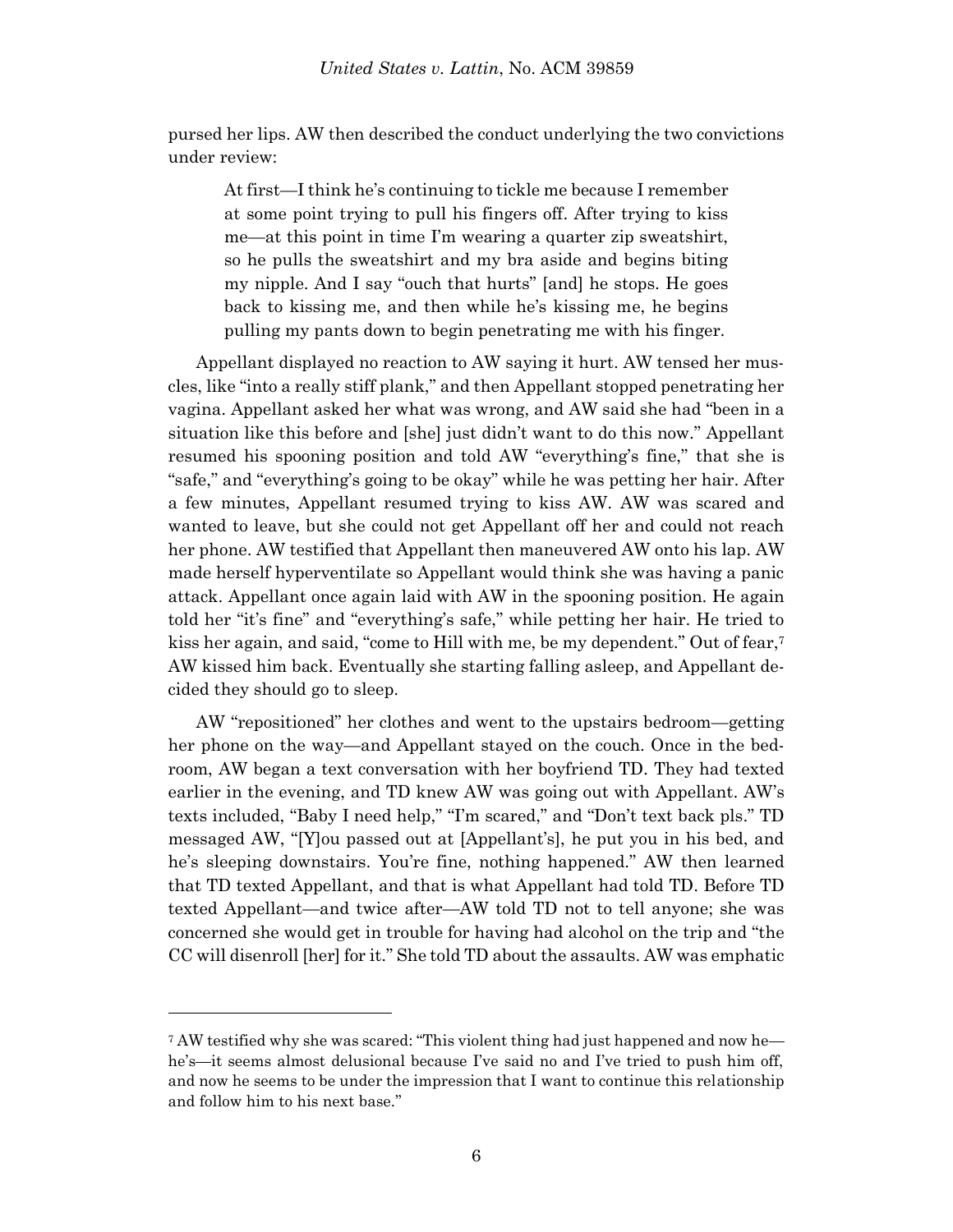that TD not do anything to cause the local police to be called out to Appellant's apartment.

AW fell asleep, and woke when she heard Glendale police officers arrive. AW spoke to the officers and denied anything was wrong. During trial, AW explained that she "was evasive of their questions and uncooperative so that they would leave." To avoid prompting Appellant to more violence, she thought her "best plan of action was just to play it cool, act like nothing happened. [She] was fairly certain that he would drive [her] back to the hotel because if [she] didn't get back to the hotel and miss the bus, questions would be asked." After the police left, one of the cadets messaged AW. He told her that security forces personnel were looking for her, and they contacted a senior cadre member, Capt ST. Shortly thereafter, around 0600, Appellant drove AW to her hotel. When AW arrived at the hotel, Capt ST was waiting for her in the lobby. AW did not provide Capt ST details, saying that "things had gotten really out of hand . . . really quickly."

After returning to California on 26 January 2019, AW reported what happened to personnel at the University of California at Los Angeles (UCLA) Santa Monica Rape Treatment Center. There, AW underwent a sexual assault forensic examination (SAFE) and an interview with law enforcement. The SAFE "kit," comprising a report and the collected evidence, as well as AW's statement, was provided to agents of the Air Force Office of Special Investigations (AFOSI), who interviewed AW on 1 February 2019. Forensic analysis of the collected evidence indicated Appellant's DNA was on AW's left nipple, inside her bra, and on the inside front panel of her leggings. Appellant's conduct in penetrating AW's vulva with his finger and touching her nipple with his mouth was the basis for his convictions for sexual assault and abusive sexual contact, respectively, of AW in violation of Article 120, UCMJ.

#### **II. DISCUSSION**

#### **A. Legal and Factual Sufficiency**

### **1. Law**

We review issues of legal and factual sufficiency de novo. *United States v. Washington*, 57 M.J. 394, 399 (C.A.A.F. 2002) (citation omitted). Our assessment of legal and factual sufficiency is limited to the evidence produced at trial. *United States v. Dykes*, 38 M.J. 270, 272 (C.M.A. 1993) (citations omitted).

"The test for legal sufficiency is whether, after viewing the evidence in the light most favorable to the prosecution, any rational trier of fact could have found the essential elements of the crime beyond a reasonable doubt." *United States v. Robinson*, 77 M.J. 294, 297–98 (C.A.A.F. 2018) (quoting *United States v. Rosario*, 76 M.J. 114, 117 (C.A.A.F. 2017)). "[I]n resolving questions of legal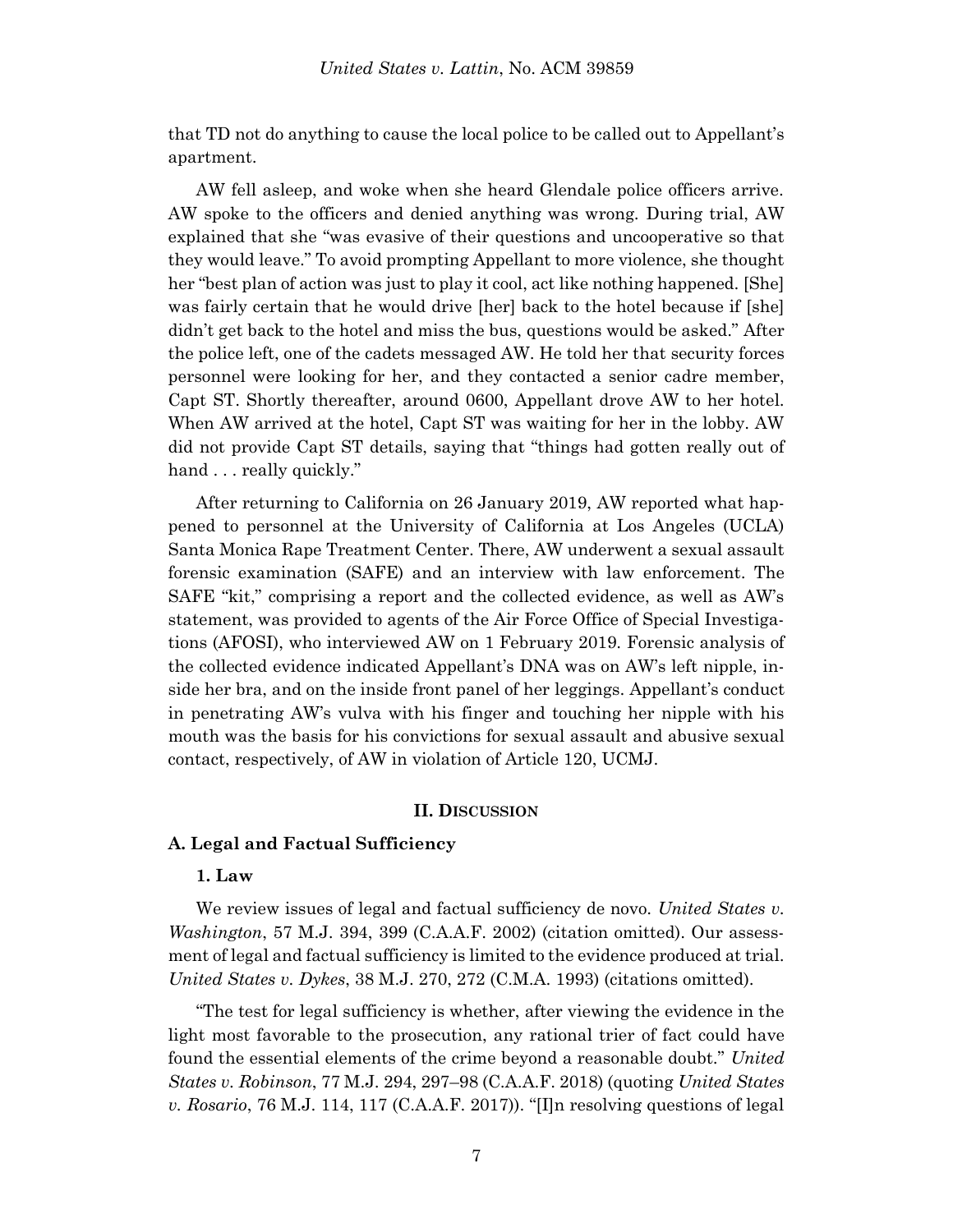sufficiency, we are bound to draw every reasonable inference from the evidence of record in favor of the prosecution." *United States v. Barner*, 56 M.J. 131, 134 (C.A.A.F. 2001) (citations omitted). The evidence can be direct or circumstantial. *See United States v. Long*, 81 M.J. 362, 368 (C.A.A.F. 2021) (citing Rule for Courts-Martial (R.C.M.) 918 (c)) (additional citation omitted). "[A] rational factfinder[ ] could use his 'experience with people and events in weighing the probabilities' to infer beyond a reasonable doubt" that an element of an offense was proven. *Id*. at 369 (quoting *Holland v. United States*, 348 U.S. 121, 140 (1954)). "The term reasonable doubt . . . does not mean that the evidence must be free from conflict." *United States v. Wheeler*, 76 M.J. 564, 568 (A.F. Ct. Crim. App. 2017) (citing *United States v. Lips*, 22 M.J. 679, 684 (A.F.C.M.R. 1986)), *aff'd*, 77 M.J. 289 (C.A.A.F. 2018). "Court members may believe one portion of a witness's testimony but disbelieve others." *United States v. Bare*, 63 M.J. 707, 713 (A.F. Ct. Crim. App. 2006) (citing *United States v. Harris*, 8 M.J. 52, 59 (C.M.A. 1979)). "[T]he standard for legal sufficiency involves a very low threshold to sustain a conviction." *United States v. King*, 78 M.J. 218, 221 (C.A.A.F. 2019) (citation omitted), *cert. denied*, \_\_ U.S. \_\_, 139 S. Ct. 1641 (2019).

The test for factual sufficiency is "whether, after weighing the evidence in the record of trial and making allowances for not having personally observed the witnesses, [we are ourselves] convinced of the [appellant]'s guilt beyond a reasonable doubt." *United States v. Turner*, 25 M.J. 324, 325 (C.M.A. 1987). "In conducting this unique appellate role, we take 'a fresh, impartial look at the evidence,' applying 'neither a presumption of innocence nor a presumption of guilt' to 'make [our] own independent determination as to whether the evidence constitutes proof of each required element beyond a reasonable doubt.'" *Wheeler*, 76 M.J. at 568 (alteration in original) (quoting *Washington*, 57 M.J. at 399).

#### **2. Sexual Assault of KA**

l

Appellant urges this court to find his convictions for offenses against KA legally and factually insufficient. He claims the evidence (1) does not prove actual penetration, (2) does not prove KA did not consent, and (3) does not disprove Appellant had an honest and reasonable mistake of fact as to consent and capacity to consent.<sup>8</sup>

<sup>8</sup> Appellant also asks us to find KA's account not credible "[d]ue to [KA's] numerous inconsistencies, motives for fabrication, and the contradictory evidence in the record;" however, Appellant does not highlight any such testimony or evidence. While we do not directly address this claim, we considered all the testimony and evidence presented at the court-martial before making our determinations of legal and factual sufficiency.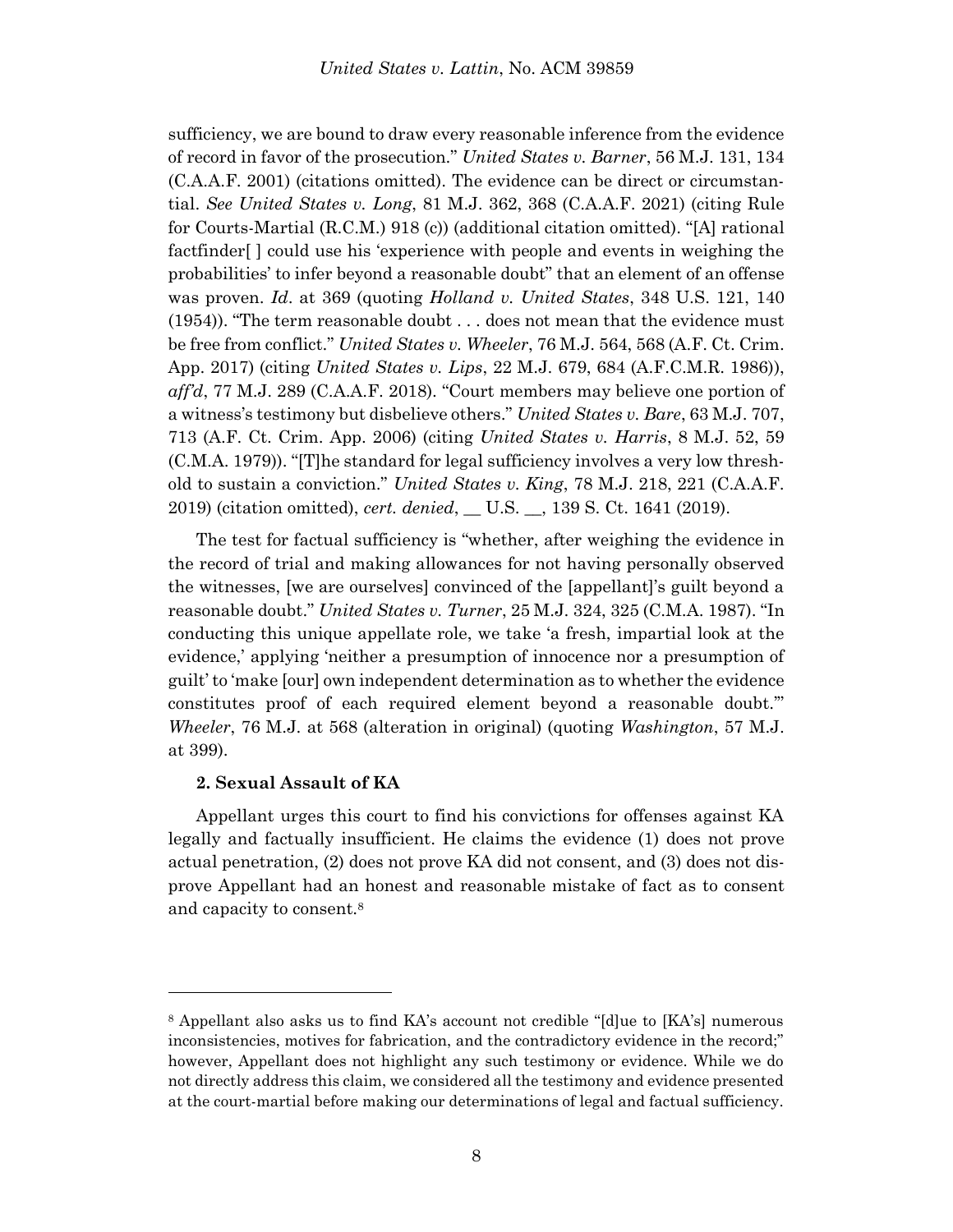#### *a. Additional Law*

As charged, the elements of Specification 1 of the Charge alleging sexual assault by bodily harm in violation of Article 120, UCMJ, of which Appellant was convicted, include: (1) that Appellant committed a sexual act upon KA by causing penetration, however slight, of her vulva with his penis; (2) that Appellant did so by causing bodily harm to KA; and (3) that Appellant did so without the consent of KA. *See* 2016 *MCM*, pt. IV, ¶ 45.b.(3)(b). The term "vulva" describes the female external genitalia, including the labia majora and labia minora. *See Approved Change 18-14* (23 Jan. 2019), *modifying Military Judges' Benchbook*, Dept. of the Army Pamphlet 27–9 (10 Sep. 2014) (citing *United States v. Williams*, 25 M.J. 854, 855 (A.F.C.M.R. 1988)). "Bodily harm" includes "any nonconsensual sexual act or nonconsensual sexual contact." 2016 *MCM*, pt. IV,  $\P$  45.a.(g)(3). "The term 'consent' means a freely given agreement to the conduct at issue by a competent person." 2016 *MCM*, pt. IV, ¶ 45.a.(g)(8)(A). An "incompetent person cannot consent." 2016 *MCM*, pt. IV,  $\P$  45.a.(g)(8)(B). "Lack of consent may be inferred based on the circumstances of the offense." 2016 *MCM*, pt. IV, ¶ 45.a.(g)(8)(C).

The affirmative defense of mistake of fact as to consent requires that an accused, because of ignorance or mistake, incorrectly believe that another consented to the sexual contact. *See* R.C.M. 916(j)(1). In order to rely on this defense, the accused's belief must be honest and reasonable. *See id.*; *United States v. Jones*, 49 M.J. 85, 91 (C.A.A.F. 1998). Once raised, the Government bears the burden to prove beyond a reasonable doubt that the defense does not exist. R.C.M. 916(b)(1); *see United States v. McDonald*, 78 M.J. 376, 379 (C.A.A.F. 2019). The "burden is on the actor to obtain consent, rather than the victim to manifest a lack of consent." *McDonald*, 78 M.J. at 381. An "[a]ppellant's actions could only be considered innocent if he had formed a reasonable belief that he had obtained consent. The Government only need[s] to prove that he had not done so to eliminate the mistake of fact defense." *Id*. "Just because the actions of the other person may tend[ ] to show objective circumstances upon which a reasonable person might rely to infer consent, to satisfy the honest prong they must provide insight as to whether [the] appellant actually or subjectively did infer consent based on these circumstances." *United States v. Rodela*, 82 M.J. 521, 528–29 (A.F. Ct. Crim. App. 2021) (alterations in original) (internal quotation marks omitted) (quoting *United States v. Willis*, 41 M.J. 435, 438 (C.A.A.F. 1995)), *rev. denied*, No. 22-0111, 2022 CAAF LEXIS 278 (C.A.A.F. 12 Apr. 2022).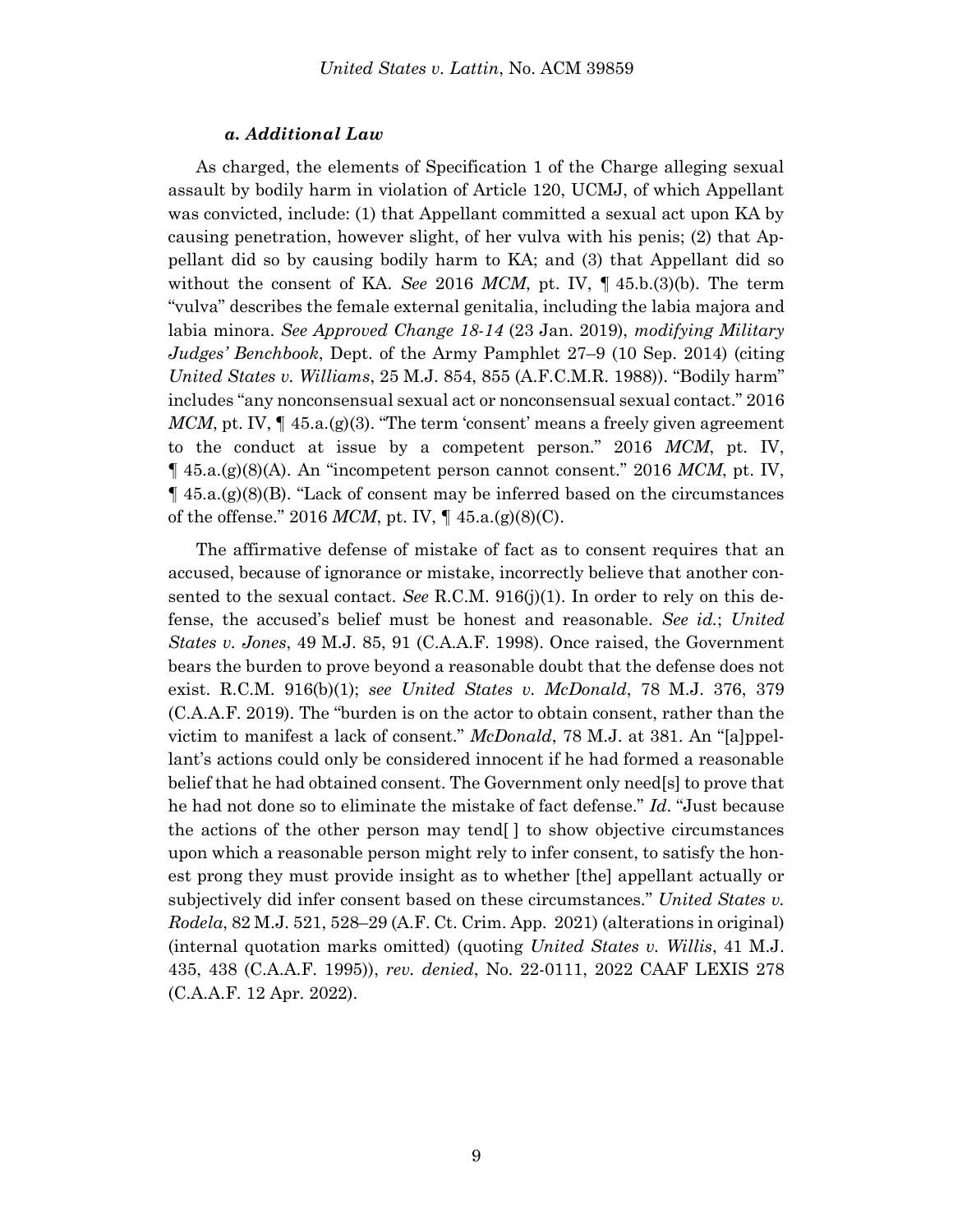## *b. Additional Background and Analysis*

### *i) Penetration*

The evidence supporting penile penetration of the vulva consists of KA's testimony and Appellant's statements to others, mostly in the form of text messages. KA testified about the penetration during the assault:

A [KA]: I remember being leaned over an ottoman and facing the kitchen. I remember that it was still daylight out, but my vision was blurry and I felt that there was penetration or attempted penetration from behind.

Q [Trial Counsel]: What made you feel like that?

A: You could just feel it happening.

Q: What did you feel?

A: Pressure from behind.

Q: And where on your body did you feel that pressure?

A: My vagina.

Q: Do you remember anything else from that memory?

A: So, I'm not sure how long it lasted, but I do remember either my vision going black, or I had my eyes closed, and I heard him say, "put your clothes on, [KS is] coming over" and I just remember thinking why would he be coming over?

In conversations with several people, Appellant stated or implied he had sex with KA. In a text conversation with one of his friends and fellow officers, DS, Appellant declared, "And funny thing," "I was inside her earlier" followed by several emoji (three faces with tears of joy, winking face with tongue, and okay hand), then "So [KS] and I might be Eskimo bros in [t]he future. Without him knowing," followed by a shushing-face emoji. DS testified that he presumed "Eskimo brothers" to mean that "both either had or would have had at some point in the future, intercourse with the same individual." DS also testified that he believed Appellant had verbally told him he had had sex with KA. Appellant's father testified that Appellant told him he had a "brief sexual encounter . . . with [KA]" not long before KS had sex with her. In Appellant's text messages to another friend and fellow officer, AS, he said, "Got [KS] bone laid" followed by three grinning face emoji. AS responded, "Ha [KS] found a lucky lady?" to which Appellant responded, "No he found me who led him down the beaten path" followed by three grinning face emoji. AS responded, "Classic rejoin move," which, as AS testified, in relation to flying jets means to "maneuver the aircraft to get back together." None of these conversations regarding sexual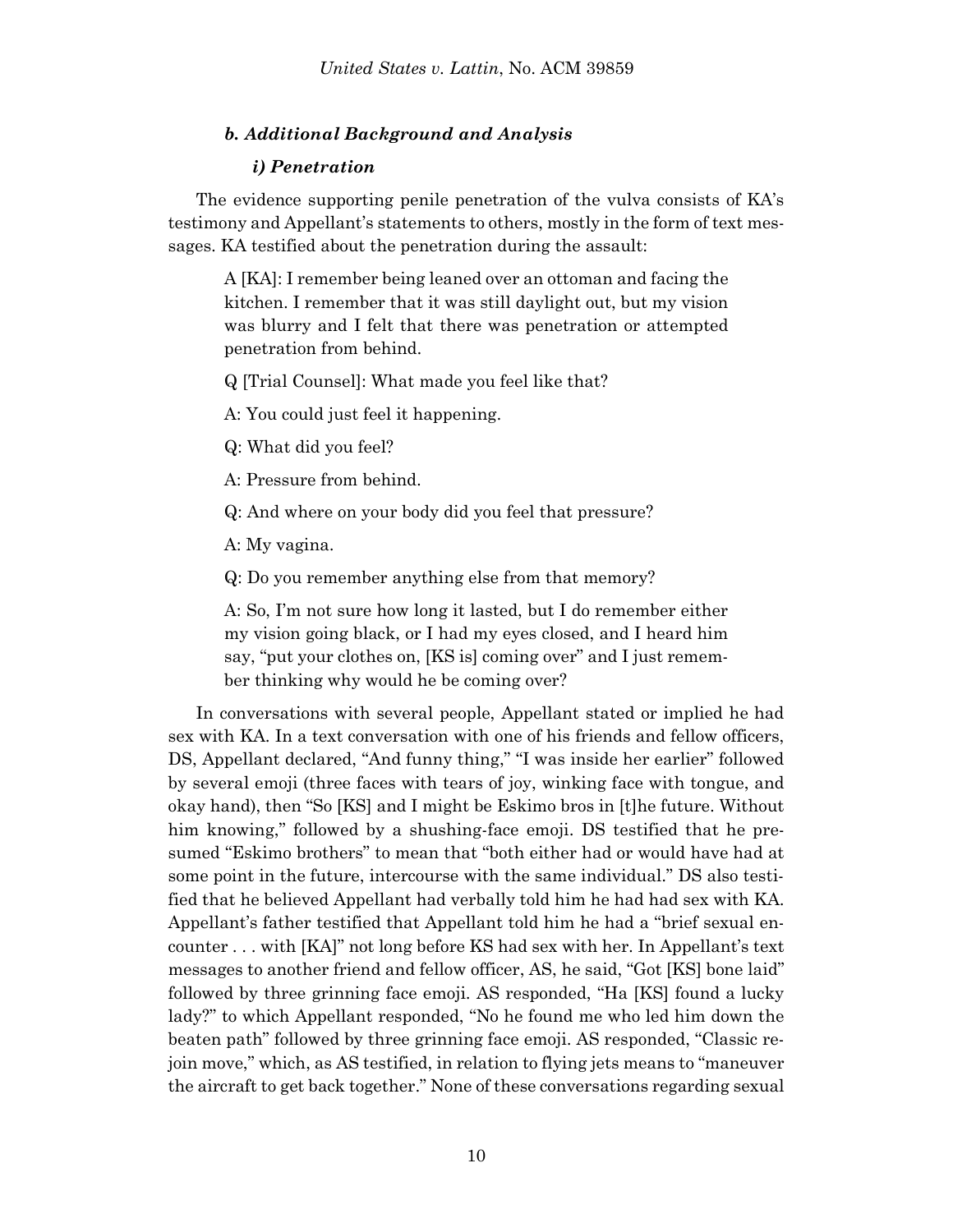activity with KA suggest that he used his finger and not his penis when he had sex with KA.

While Appellant boasted to others about having sex with KA before KS had sex with her, Appellant denied to KA that they had engaged in any sexual activity that evening. In a text conversation following KA's return home, KA confronted Appellant about his treatment of her, focusing on Appellant "send[ing her] off with [his] friend" while she was "extremely drunk and incoherent." At one point, KA told Appellant, "I'm pretty sure you and I did something back at your place after the river but again I can only remember short clips." Appellant's reply begins, "Woah [KA], first of all we didn't 'do anything' and second I'm sorry you feel that way." Later, after KA said she filed a restricted report of sexual assault, Appellant stated, "Even the fact that you're putting me in there when i did nothing to you pisses me off."<sup>9</sup>

### *ii) Without Consent*

l

As charged, the Government was required to prove beyond a reasonable doubt, that Appellant penetrated KA "without her consent," as well as that the act was done by causing bodily harm, that is, an "offensive touching of another, however slight, including any nonconsensual sexual act or nonconsensual sexual contact." 2016 *MCM*, pt. IV,  $\P$  45.a.(g)(3). KA testified that, while she was visiting Appellant in Arizona, the only sexual act with him to which she consented was "making out." The record contains no evidence that KA consented to Appellant penetrating her vulva with his penis. In response to a question from a court member, KA testified that she did not ever tell Appellant she wanted to have sex with him.

Appellant highlights that KA testified that she did not remember the events leading up to the assault, to include whether she told Appellant she consented to that sexual act. In short, Appellant argues that the Government could not prove KA did not consent because she could not remember her actions before Appellant penetrated her. Lack of consent can be inferred; it need not be proven with direct evidence. *See* 2016 *MCM*, pt. IV, ¶ 45.a.(g)(8)(C). KA's testimony under oath that she did not consent, along with Appellant's cold interactions with her before and after the act, Appellant's messages to her denying they did "anything," and Appellant's messages to others implying that he

<sup>9</sup> Appellant also denied to KA that he "kicked" her out, telling her "you left on your own accord," "you made the decision to leave," and "i wasn't trying to be a douchebag from what you probably think. I figured you two liked each other and were doing your thing." Appellant's texts to KS while KA was at Appellant's apartment clearly demonstrate Appellant was urging KS to get KA to leave with him, telling him to "get her suitcase too," "[t]ell her to just go with you," "take her," and "[g]et her the f[\*\*]k out of my place please."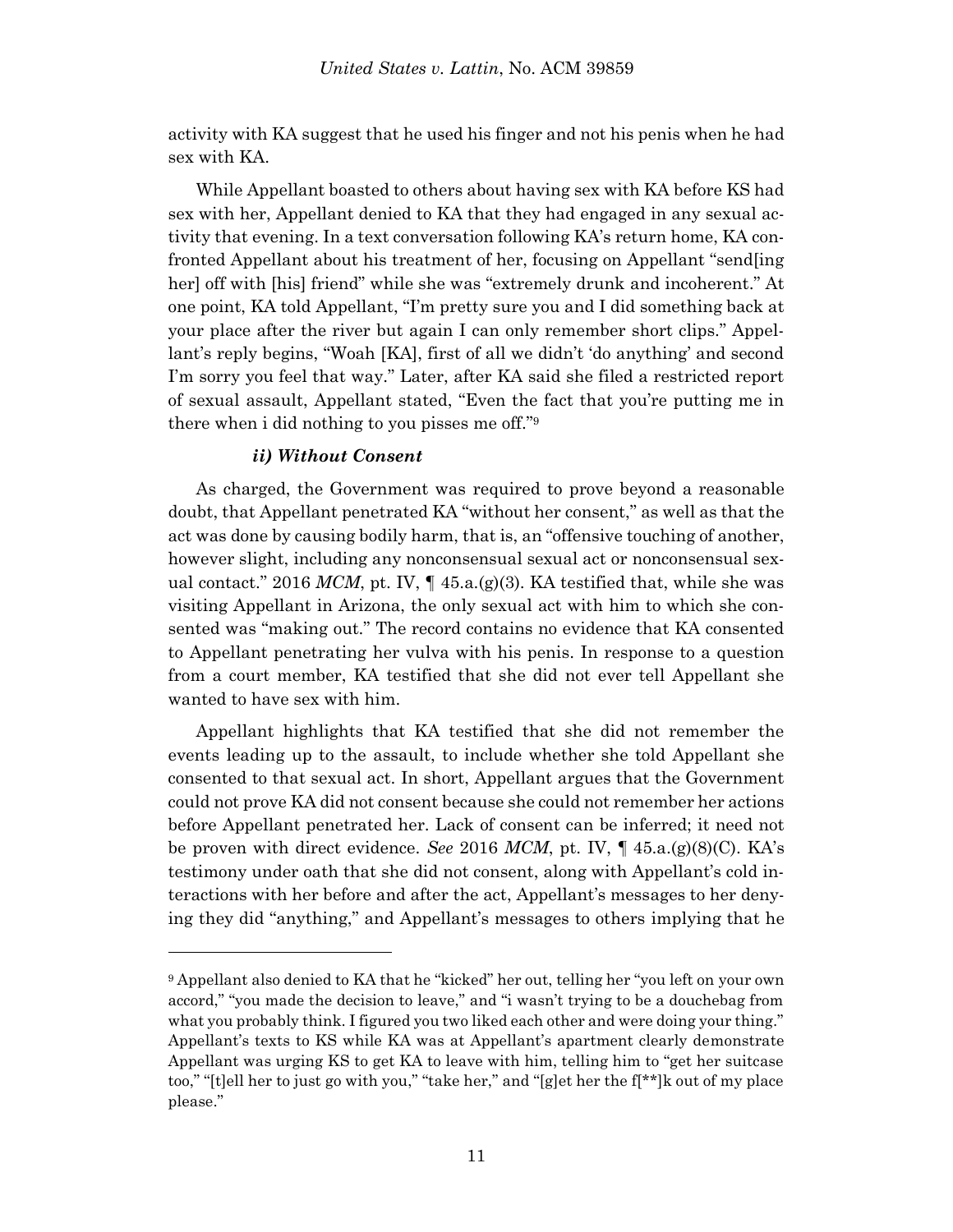had sexual intercourse with KA, is enough for a reasonable factfinder to determine Appellant penetrated KA's vulva with his penis and without her consent.

### *iii) Mistake of Fact as to Consent*

At trial, Appellant successfully moved to admit evidence under Mil. R. Evid. 412 that KA and Appellant engaged in sexual acts three weeks before the assault, and that KA was trying to cultivate a romantic relationship with Appellant. The military judge ruled that "if KA and [Appellant] engaged in consensual sexual activities on 11 Aug[ust 20]18, the existence of consent or mistake of fact as to consent on or about 8 Sep[tember 20]18 may be more likely." The military judge continued:

If KA wanted to engage in sexual activity with [Appellant] on 11 Aug[ust 20]18, . . . such may be highly probative to the trier of fact on both the question of consent and the question of mistake of fact as to consent in the instant case. This is particularly true if KA was attempting to cultivate a long-term relationship with [Appellant], and especially if she had taken specific actions in order to pursue a romantic and physical relationship with [Appellant].

In his draft instructions he provided to the parties, the military judge included instructions on consent and on mistake of fact as to consent for all specifications. The parties did not comment on these instructions on the record. The military judge then provided the members these instructions before they began their deliberations.

A viable defense based on mistake of fact as to consent is not supported by the record. Appellant does not highlight any evidence, and we find none, to indicate Appellant believed KA consented to him penetrating her vulva with his penis.<sup>10</sup> Instead, Appellant highlights circumstances indicating KA appeared to have the ability to consent. Such circumstances would be some evidence regarding whether a mistaken belief is reasonable.<sup>11</sup> However, for the defense of mistake of fact, whether a belief would be reasonable is inconsequential if no such belief existed. Finally, evidence that KA did not appear too impaired to consent does not support an inference that Appellant believed he had first obtained consent to engage in the charged conduct.

l

<sup>10</sup> We decline to infer that Appellant boasting about his encounter is circumstantial evidence of his belief that KA consented to the sexual act.

<sup>&</sup>lt;sup>11</sup> And, on the issue of actual consent, it would be some evidence of whether the other person had the capacity to consent.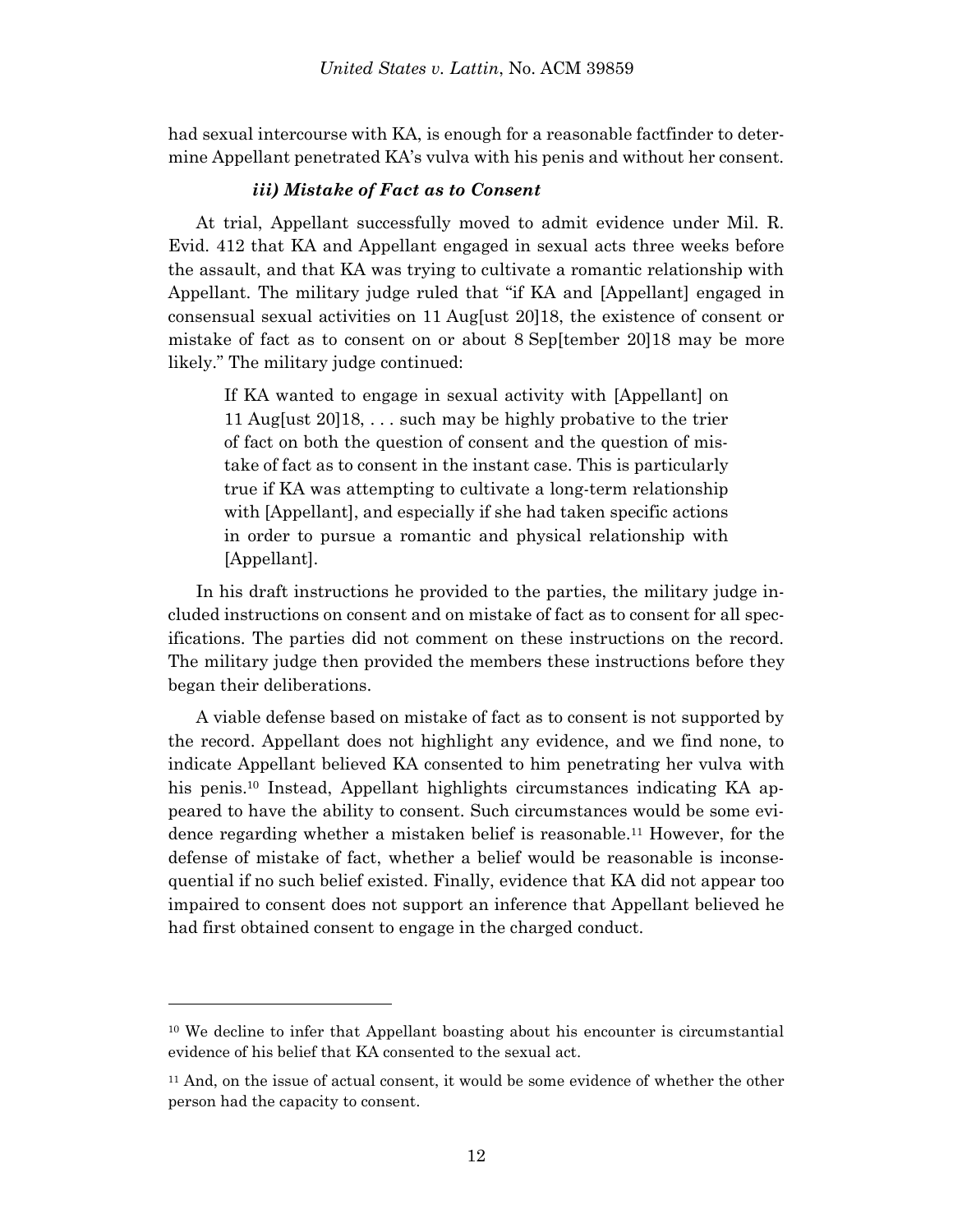While we see the possibility that the Mil. R. Evid. 412 evidence could be probative on the issues of consent and mistake of fact as to consent, we are not persuaded this evidence—along with the other relevant evidence introduced at trial—establishes that Appellant had an honest but mistaken belief that KA consented to him penetrating her vulva. Therefore, we find no merit to Appellant's claim that the Government failed to disprove mistake of fact beyond a reasonable doubt.

#### **3. Sexual Assault and Abusive Sexual Contact of AW**

Appellant urges this court to find his convictions for offenses against AW legally and factually insufficient. He claims AW was not credible, specifically due to "numerous inconsistencies, motives for fabrication, her destruction of evidence,<sup>12</sup> and the contradictory evidence in the record."

#### *a. Additional Law*

l

As charged, the elements of Specification 4 of the Charge alleging sexual assault without consent in violation of Article 120, UCMJ, of which Appellant was convicted include: (1) that Appellant committed a sexual act upon AW, specifically by penetrating her vulva with his finger; (2) the penetration was done with an intent to gratify Appellant's sexual desires; and (3) that Appellant did so without the consent of AW. *See Manual for Courts-Martial, United States* (2019 ed.) (*MCM*), pt. IV, ¶ 60.b.(2)(d). "Sexual act" includes penetration of the vulva of another by any part of the body with an intent to gratify the sexual desire of any person. *See MCM*, pt. IV,  $\parallel$  60.a.(g)(1)(C). "The term 'consent' means a freely given agreement to the conduct at issue by a competent person." *MCM*, pt. IV,  $\parallel$  60.a.(g)(7)(A). An "incompetent person cannot consent." *MCM*, pt. IV,  $\llbracket 60.a.(g)(7)(B)$ .

As charged, the elements of Specification 5 of the Charge alleging abusive sexual contact without consent in violation of Article 120, UCMJ, of which Appellant was convicted include: (1) that Appellant committed sexual contact upon AW, specifically by touching her nipple with his mouth; (2) the touching was done with an intent to gratify Appellant's sexual desires; and (3) that Appellant did so without the consent of AW. *See MCM*, pt. IV, ¶ 60.b.(4)(d). "Sexual contact" includes touching the breast of another person with an intent to gratify the sexual desire of any person. *See MCM*, pt. IV,  $\oint$  60.a.(g)(2). Consent in this context is the same as described above in relation to Specification 4. The

<sup>12</sup> Appellant claims simply, "both [AW and TD] deleted evidence (text messages and photographs)." The record indicates AW and TD retrieved messages from the time of the incident that AW had deleted from her phone but were saved in a cloud account, and provided those to investigators. The record is unclear whether AW recovered deleted photos of her injuries taken after the SAFE.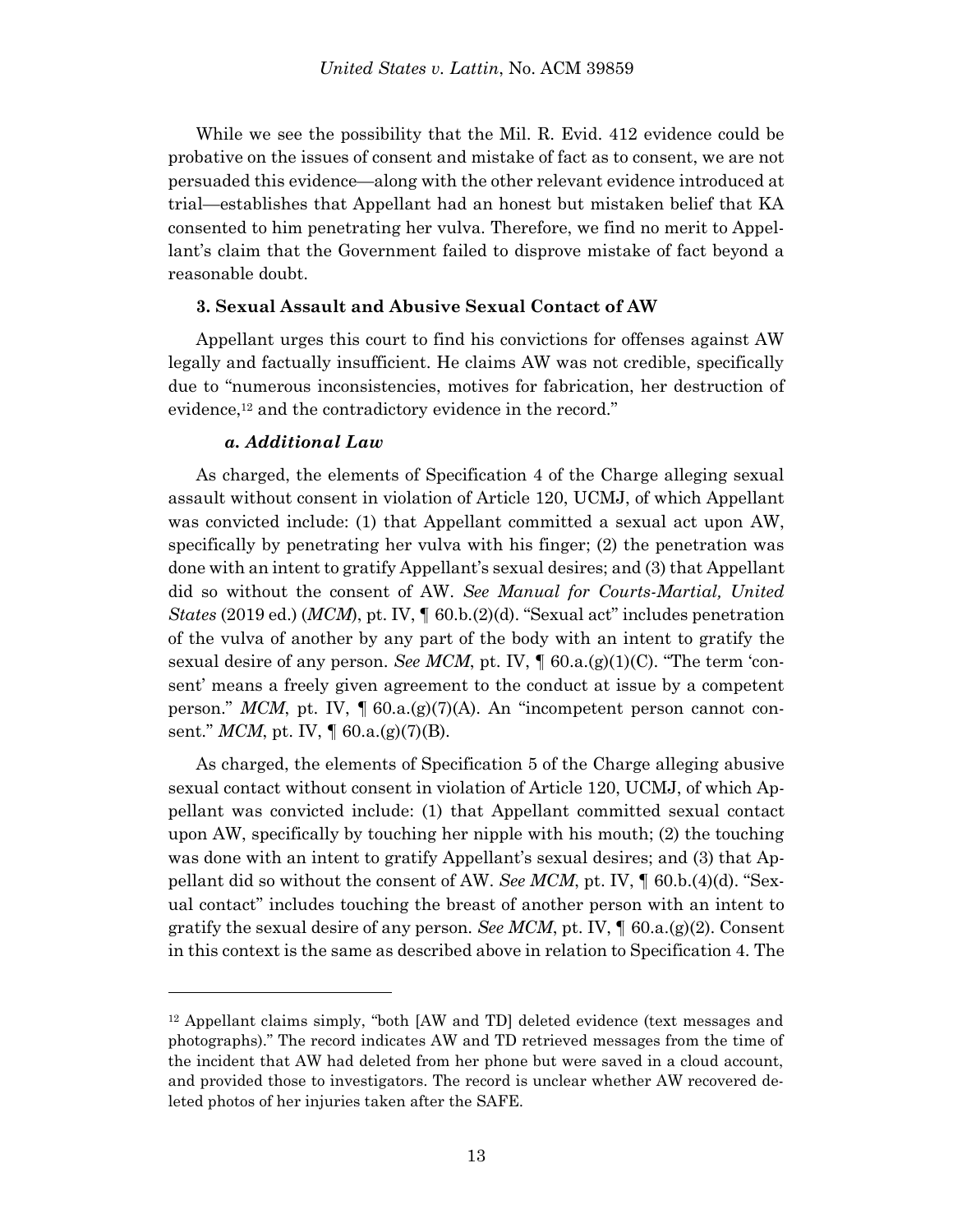law relating to the affirmative defense of mistake of fact as to consent relevant to Specifications 4 and 5 is the same as discussed above in connection with Specification 1.

## *b. Additional Background and Analysis*

#### *i) Motive to Misrepresent*

Appellant claims AW made baseless sexual assault allegations against Appellant to "deflect[ ] attention" from her unauthorized use of alcohol and to "hide her consensual sexual behavior in which she cheated on" her boyfriend. We find these claims unpersuasive. The record indicates AW's commander was not aware that cadets had been drinking alcohol until after AW made her report of sexual assault. Similarly, AW's boyfriend was not aware Appellant engaged in sexual activity with AW or that AW was "scared" while at Appellant's apartment until AW told him. The spotlight was not on AW such that she needed to "deflect" or "hide," nor did she anticipate it would be.

#### *ii) Misrepresentation and Credibility*

Appellant claims AW "gave numerous inconsistent stories" about how the assault occurred and that she deleted text messages and photographs. We have considered these claims with our review of the record, and find them unconvincing.

We conclude that a rational factfinder could have found beyond a reasonable doubt all the essential elements of Appellant's convicted offenses. Furthermore, in assessing factual sufficiency, after weighing all the evidence in the record of trial and having made allowances for not having personally observed the witnesses, we are convinced of Appellant's guilt beyond a reasonable doubt. Therefore, we find Appellant's convictions both legally and factually sufficient.

#### **B. Motion to Suppress Evidence from Appellant's Cell Phone**

Before trial, the Defense moved to suppress text messages found as a result of searching Appellant's cell phone. The military judge denied the motion, and the Government introduced several exhibits containing messages between Appellant and others, to include AW, TD, KA, KS, Appellant's father, and DS.

Appellant asserts the military judge erred by denying his motion to suppress evidence obtained from a search of his cell phone because the search violated the terms of the authorization, and the search authorization violated his Fourth Amendment right to particularity. Appellant challenges all messages gathered from his phone, as well as messages gathered from other sources that relate to KA. We consider Appellant's specific assertions that (1) the search continued past the date the authorization expired, (2) the scope of the search was overbroad, (3) the inevitable-discovery doctrine does not apply, (4) the good-faith doctrine does not apply, and (5) the exclusionary rule should apply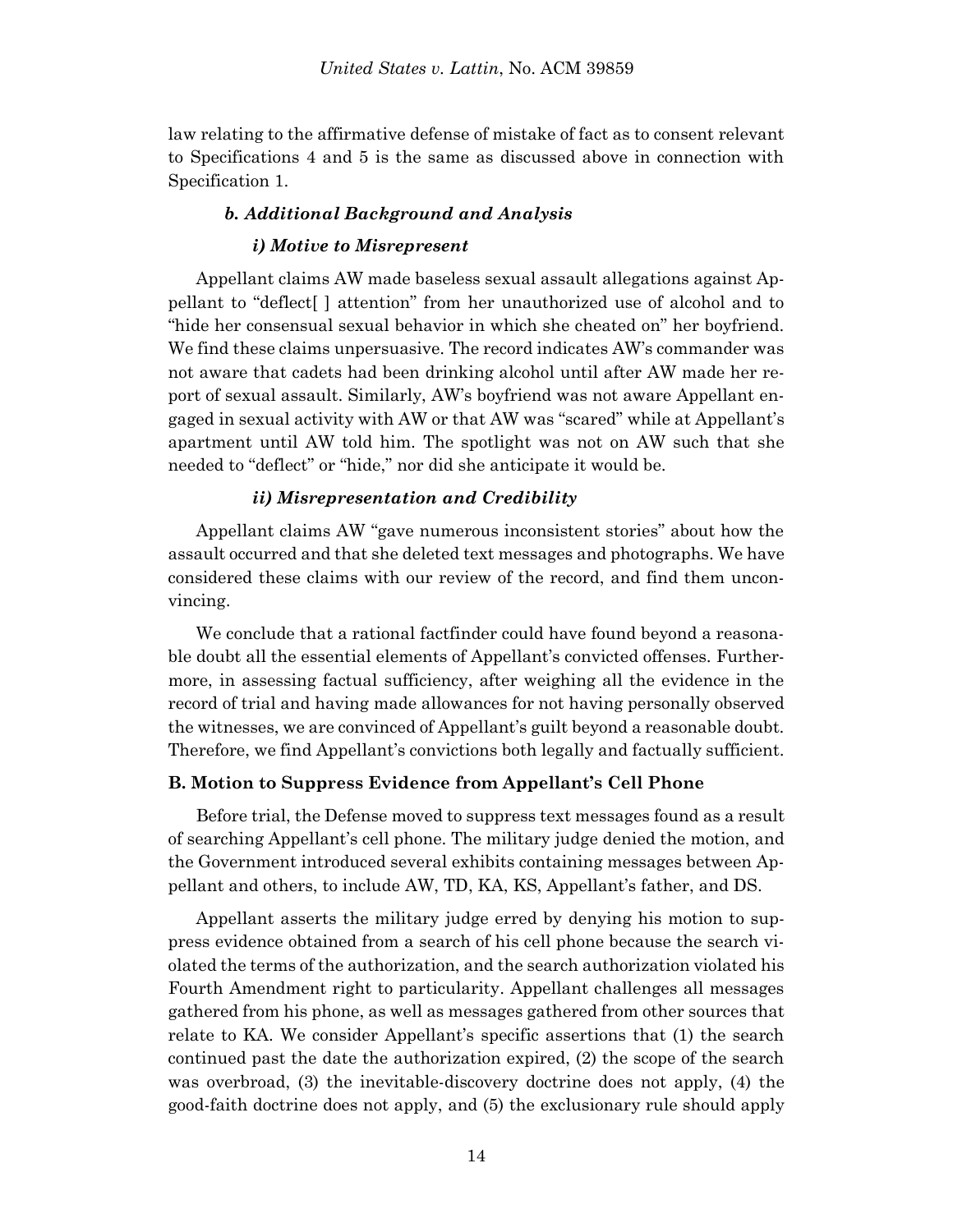as a deterrent measure. We decide issues (1), part of (3), and (5) against Appellant.

#### **1. Additional Background**

AFOSI Special Agent (SA) LB prepared an Air Force Form 1176 (AF 1176), <sup>13</sup> along with an affidavit. On 13 February 2019, she presented these documents to Appellant's group commander ("search authority") who had authority to grant a search authorization with respect to Appellant. Also present at this meeting was a judge advocate.

The affidavit accompanying the AF 1176 referenced AW's report to the UCLA police department, which noted AW's text messages with her boyfriend TD about the incident as well as text messages between TD and Appellant. The affidavit did not mention communications between AW and Appellant.

SA LB testified at the hearing on the defense motion to suppress. She explained that before she sought search authorization, she understood that AW told the "Los Angeles agent" that "there were text messages between her and [Appellant], her and [TD]." She wanted the authority to search Appellant's phone for "communications between [Appellant] and [AW] and between [Appellant] and TD. . . . and ensure that [the messages] were actually from [Appellant's] phone." She believed she orally told the search authority that there were messages between AW and Appellant. SA LB agreed on cross-examination that "there was no other information as far as what other . . . information existed in this world that would indicate anything outside of that" would be found on Appellant's phone, adding, "I guess no other – nothing else to lead me to believe there would be anything on the phone other than those [text messages]."

The search authority signed the AF 1176, stating he authorized a search of Appellant's person and property, specifically Appellant's DNA and his "mobile device with biometric access." This search authorization did not specify what the investigators were authorized to search, seize, and analyze from the mobile phone. The search authority did not testify at the hearing on this motion. 14

When the agents executed the authorization and seized Appellant's phone, Appellant told an agent that it was a new phone and, "The messages that you are looking for are still on there," or words to that effect.

SA LB searched Appellant's phone for text messages by opening its message application. SA LB explained, "the way the I-phone works is it shows all

l

<sup>13</sup> Air Force Form 1176, *Authority to Search and Seize* (Mar. 2016).

 $14$  Trial counsel told the military judge that the search authority was out of the country and was unable to be reached.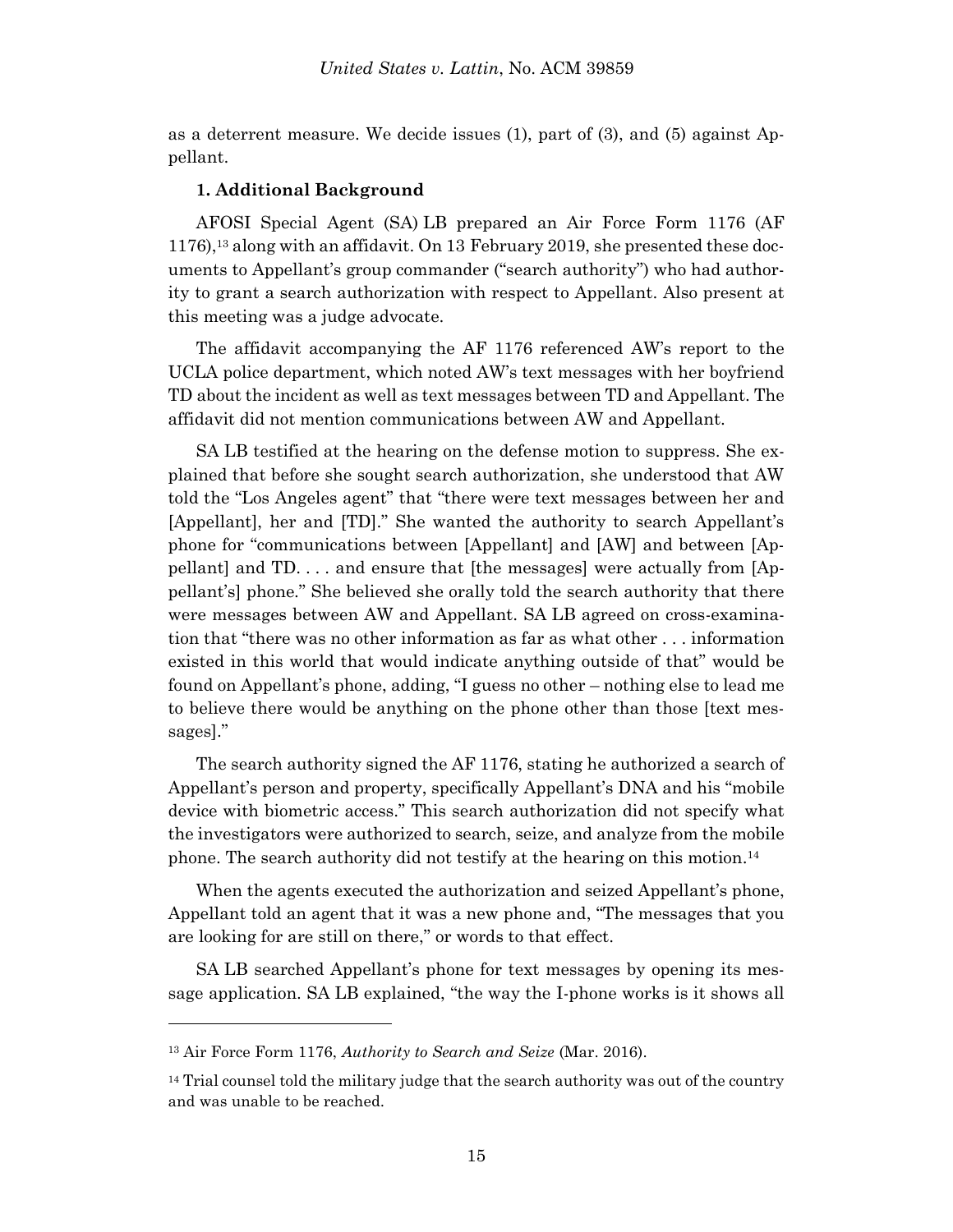the recent messages first, by contact, and then the only text that shows up is the most recent text message exchange." She then "did a precursory real quick [search] to identify any other witnesses in the case, and to see if [she would] find [AW's] and [Appellant's] – or [AW's] and [TD]'s text messages." She noted AW and TD were not saved as contacts, but she "knew the phone numbers and [she] knew what phone numbers to look for." She recognized the name of one contact as a defense counsel, and specifically did not look through messages involving that contact, explaining that the attorney-client privilege limited her authority to search.

In addition to scanning the most recent text messages, she did key word searches, including "OSI," to find out whether any texts were relevant to her investigation of AW's reported sexual assault. SA LB did not testify that she was able to limit her word searches to a specific time frame. SA LB also looked at conversations with individuals who were not saved as contacts in Appellant's phone and identified only by telephone number, "just to see who it was or what they were talking about." She found messages that she believed indicated KA was sexually assaulted by KS and Appellant was a potential witness. SA LB explained that because AFOSI is "required to investigate an allegation of sexual assault we come across even though it stated that she had filed a restricted report[, w]e had to initiate an entire sexual assault investigation."

When AFOSI agents interviewed Appellant as a witness about that other alleged sexual assault of KA, he provided them the name of DS. AFOSI agents interviewed DS, who relayed Appellant sent him a text message<sup>15</sup> that stated something like "Funny thing is I was inside her earlier," referring to KA. At this point in her investigation, SA LB "had no reason to believe" any sexual activity between Appellant and KA was nonconsensual.

When AFOSI agents first contacted KA and asked if she knew Appellant, she was surprised and then upset; KA's report of sexual assault was restricted. At trial, she explained she decided to cooperate with AFOSI:

Knowing that there was another victim and that he—after I confronted him apparently he didn't learn from the mistake with me, and that he went and did something to somebody else possibly worse. So that motivated me to come forward and help out with the case with my story.

KA had never met AW.

l

Appellant's mobile phone locked itself while in AFOSI's possession. SA LB had not been able to perform a data extraction because the phone was a new

<sup>&</sup>lt;sup>15</sup> This message was located on DS's phone, but not on Appellant's phone.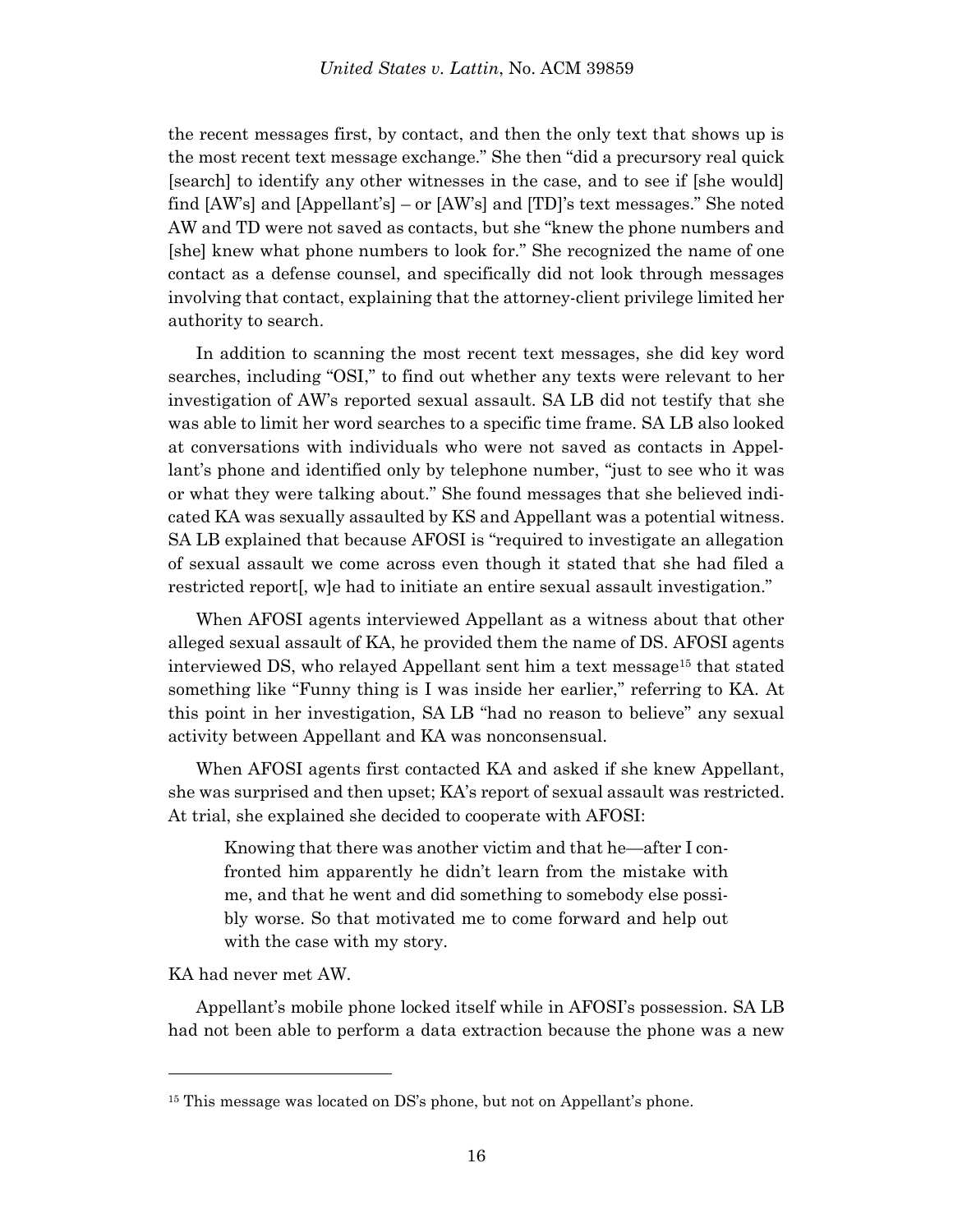model. Therefore, she sent the phone to the Defense Computer Forensics Laboratory (DCFL) to examine and analyze text messages pertaining to sex offenses. SA LB testified that she requested DCFL examine Appellant's phone for messages relating to the investigation of KS as well as Appellant. DCFL's examination yielded evidence of Appellant's communications concerning KA and AW.

#### **2. Law and Analysis**

### *a. Standards of Review*

"The exclusionary rule is a judicially created remedy for violations of the Fourth Amendment." *United States v. Wicks*, 73 M.J. 93, 103 (C.A.A.F. 2014) (citation omitted). The President has applied the rule to the military, through Mil. R. Evid. 311(a):

Evidence obtained as a result of an unlawful search or seizure made by a person acting in a governmental capacity is inadmissible against the accused if: (1) the accused makes a timely motion to suppress or an objection to the evidence under this rule; (2) the accused had a reasonable expectation of privacy in the person, place, or property searched . . . ; and (3) exclusion of the evidence results in appreciable deterrence of future unlawful searches or seizures and the benefits of such deterrence outweigh the costs to the justice system.

We review a military judge's ruling on a motion to suppress evidence based on a Fourth Amendment violation for an abuse of discretion. *United States v. Khamsouk*, 57 M.J. 282, 286 (C.A.A.F. 2002) (citation omitted). "[T]he abuse of discretion standard of review recognizes that a judge has a range of choices and will not be reversed so long as the decision remains within that range." *United States v. Gore*, 60 M.J. 178, 187 (C.A.A.F. 2004) (citation omitted). However, "[a] military judge abuses his discretion when his findings of fact are clearly erroneous, when he is incorrect about the applicable law, or when he improperly applies the law." *United States v. Roberts*, 59 M.J. 323, 326 (C.A.A.F. 2004). "In reviewing a ruling on a motion to suppress, we consider the evidence in the light most favorable to the prevailing party." *United States v. Cowgill*, 68 M.J. 388, 390 (C.A.A.F. 2010) (citation omitted). "We review de novo questions regarding whether a search authorization is overly broad." *United States v. Richards*, 76 M.J. 365, 369 (C.A.A.F. 2017) (citing *United States v. Maxwell*, 45 M.J. 406, 420 (C.A.A.F. 1996)).

#### *b. Fourth Amendment Protection*

Data stored within a cell phone falls within the protection of the Fourth Amendment. *Wicks*, 73 M.J. at 99. When a person sends letters, messages, or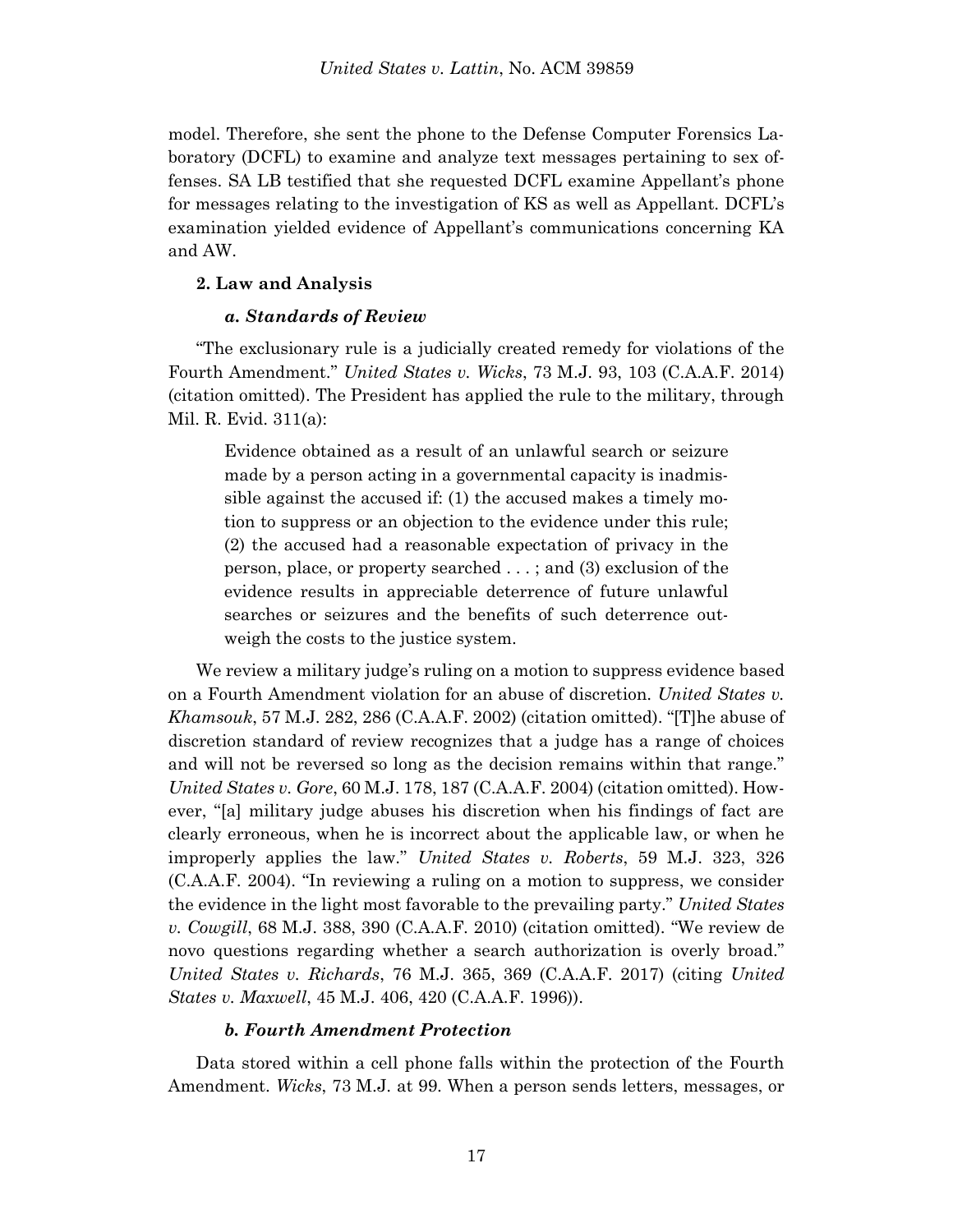other information electronically, their "Fourth Amendment expectation of privacy diminishes incrementally" as the receivers can further share the contents. *Maxwell*, 45 M.J. at 417. "Modern cell phones, as a category, implicate privacy concerns far beyond those implicated by the search of a cigarette pack, a wallet, or a purse." *Riley v. California*, 573 U.S. 373, 393 (2014). Such phones have a "[multiple gigabyte] capacity with the ability to store many different types of information: Even the most basic phones that sell for less than \$20[.00] might hold photographs, picture messages, text messages, Internet browsing history, a calendar, a thousand-entry phone book, and so on." *Riley*, 573 U.S. at 394. "A search authorization . . . for an electronic device[ ] must adhere to the standards of the Fourth Amendment of the Constitution." *Richards*, 76 M.J. at 369.

In *United States v. Osorio*, this court addressed requirements regarding search warrants for computers—and by extension for stored electronic or digital media—when evidence of another crime is discovered, stating,

[T]here must be specificity in the scope of the warrant which, in turn, mandates specificity in the process of conducting the search. Practitioners must generate specific warrants and search processes necessary to comply with that specificity and then, if they come across evidence of a different crime, stop their search and seek a new authorization.

66 M.J. 632, 637 (A.F. Ct. Crim. App. 2008).

"Searches of electronic devices present distinct issues surrounding where and how incriminating evidence may be located." *Richards*, 76 M.J. at 370. The United States Court of Appeals for the Armed Forces (CAAF) further explained:

In charting how to apply the Fourth Amendment to searches of electronic devices, we glean from our reading of the case law a zone in which such searches are expansive enough to allow investigators access to places where incriminating materials may be hidden, yet not so broad that they become the sort of free-forall general searches the Fourth Amendment was designed to prevent.

*Id*.

### *c. Search Authorization Expiration*

The military judge addressed the assertion that the search authorization expired three days after it was issued. He found that, by its terms, the search authorization required *initiation* of the search within three days. He further found that on the first day after receiving authorization, SA LB "conducted an immediate search of the phone when she performed a scroll search and took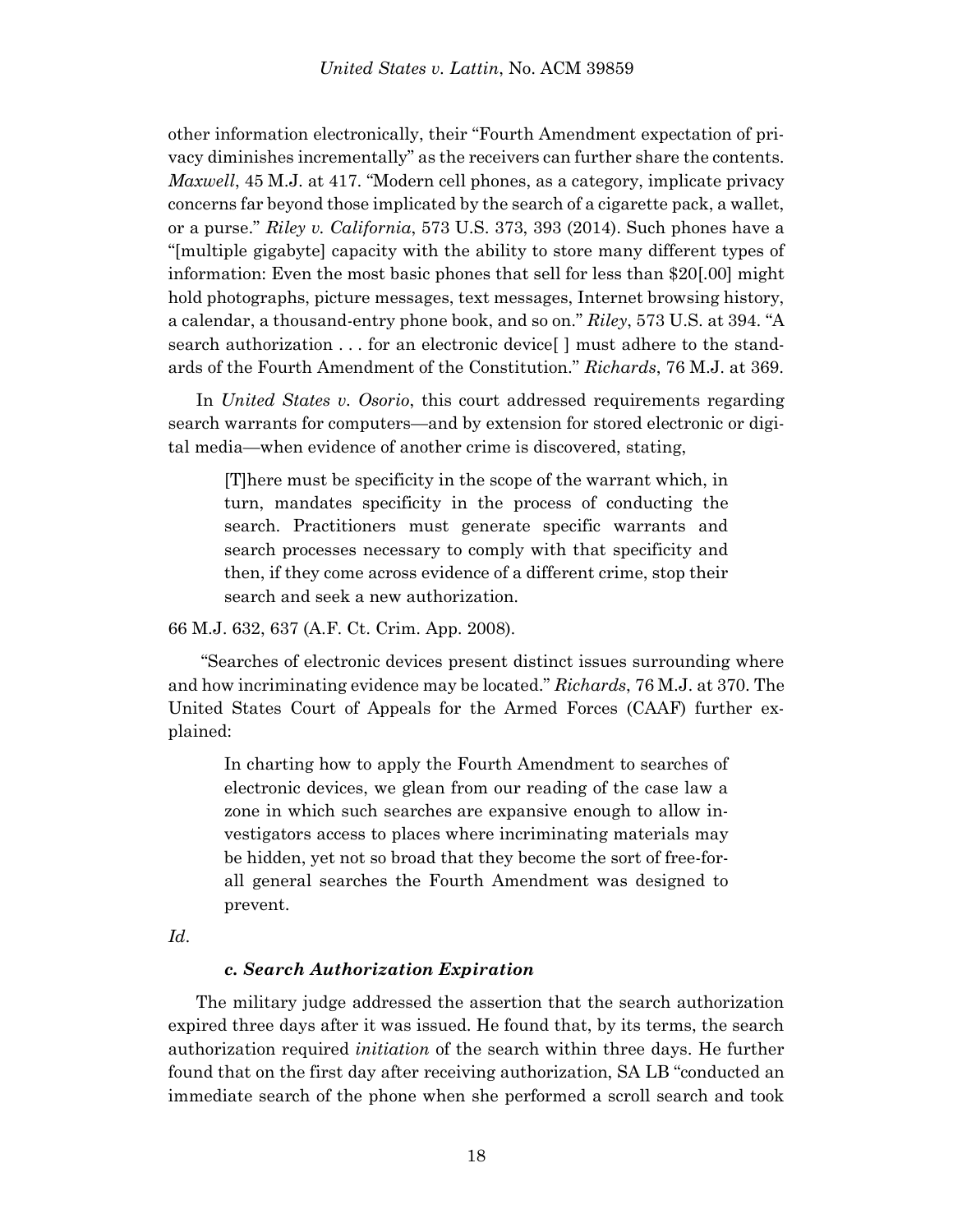steps to prevent the phone from locking." As SA LB initiated the search within those three days, "[AF]OSI was allowed to take further steps in analyzing and collecting [Appellant's] cellular data thereafter." We find the military judge did not err in his findings of fact and conclusions of law regarding Appellant's claim that the authorization to search had expired.

#### *d. Search Authorization Scope*

The military judge noted "[t]he Defense does not challenge the validity of [the commander's] search authorization, *per se*; instead, it challenges primarily the scope of the authorizations," then concluded that the commander "had a substantial basis for determining that probable cause existed for the AFOSI agent to search the accused's phone."<sup>16</sup> In his analysis on potential deterrence of SA LB, he stated that "[i]f an error exists in this case, the error rests with the issuing commander who signed the [AF]1176 without it indicating a more narrow scope of his search authorization." Similarly, here Appellant challenges the scope rather than the basis for the search authorization.

An overly broad warrant can result in a general search prohibited by the Fourth Amendment, an issue we review de novo. *Maxwell*, 45 M.J. at 420. "The fact that the [warrant] application adequately described the 'things to be seized' does not save the *warrant* from its facial invalidity. The Fourth Amendment by its terms requires particularity in the warrant, not in the supporting documents." *Groh v. Ramirez*, 540 U.S. 551, 557 (2004) (citing *United States v. Stefonek*, 179 F.3d 1030, 1033 (7th Cir. 1999) ("The Fourth Amendment requires that the *warrant* particularly describe the things to be seized, not the papers presented to the judicial officer . . . asked to issue the warrant.") (omission in original) (additional citation omitted)).

In *Groh*, the warrant stated the items to be seized consisted of a "single dwelling residence . . . blue in color." *Id*. at 558 (omission in original). While the affidavit accompanying the application for the warrant described things to be seized, including firearms and receipts, the warrant neither described those things nor incorporated any items from the affidavit by reference. The United States Supreme Court found the warrant failed to describe the items to be seized at all, and it was "so obviously deficient that we must regard the search as 'warrantless' within the meaning of our case law." *Id*.

In this case, the military judge did not make any findings of fact as to the scope of the search authorization. Instead, he concluded: "The search authorization was not overbroad, and SA [LB]'s subsequent manual searches of the

l

<sup>&</sup>lt;sup>16</sup> We agree with the military judge that probable cause existed to search Appellant's phone—at least for text messages between Appellant, AW, and TD which were sent around the time of the sexual assault.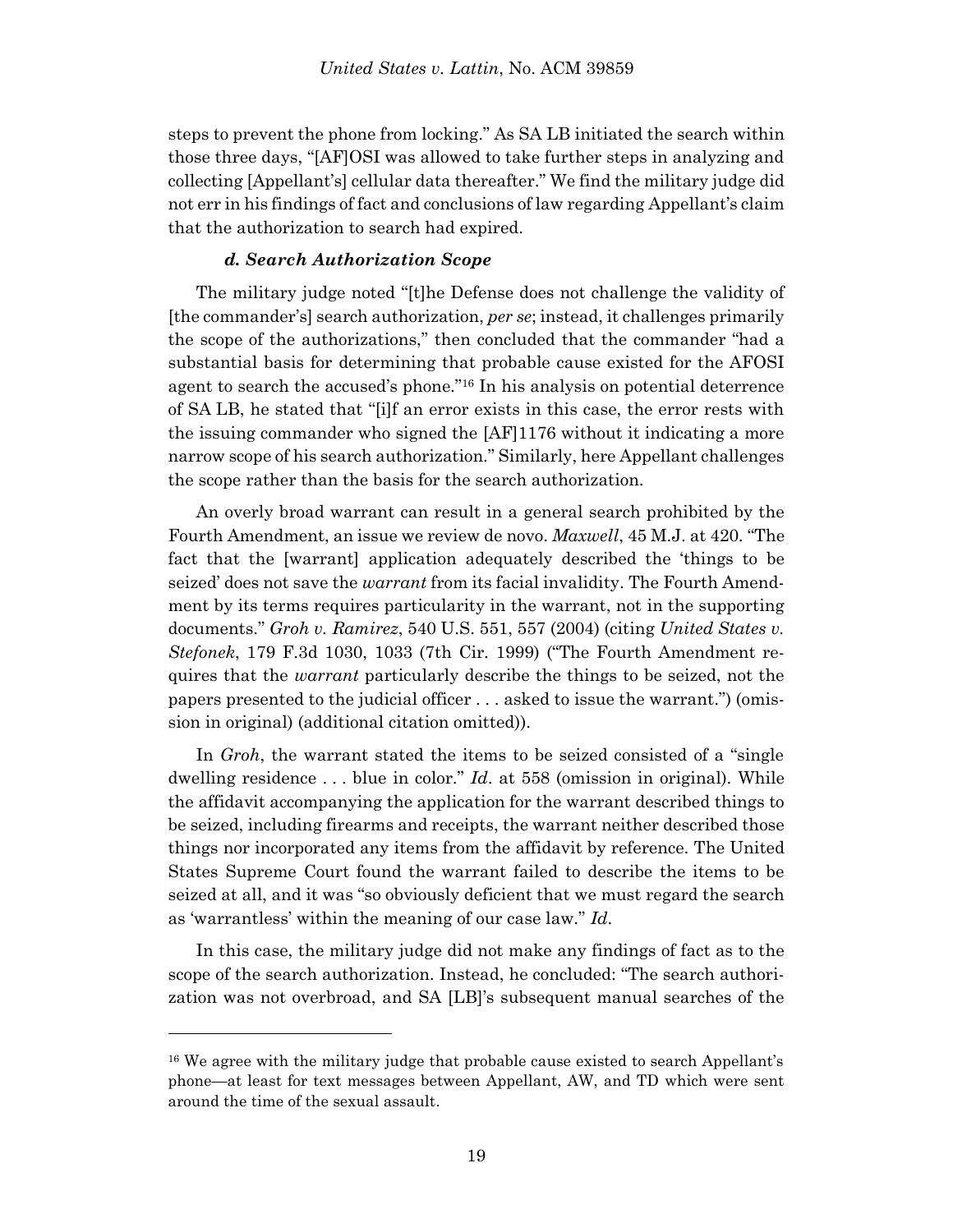accused's phone were within the scope of [the search authority's] authorization." Unlike the military judge, we find the search authorization was overbroad in scope. It authorized a search of the "mobile device" writ large and failed to identify the data contained on the device for which the Government had probable cause to seize, i.e., text messages related to AW's allegation of sexual assault. Thus, the searches based on this search authorization were unlawful under the Fourth Amendment and are subject to exclusion. We next consider exceptions to the exclusionary rule.

#### *e. Good Faith Exception*

"Under the 'good faith' exception to the exclusionary rule, evidence obtained pursuant to a search warrant that was ultimately found to be invalid should not be suppressed if it was gathered by law enforcement officials acting in reasonable reliance on a warrant issued by a neutral and detached magistrate." *United States v. Hernandez*, 81 M.J. 432, 440 (C.A.A.F. 2021) (citing *United States v. Leon*, 468 U.S. 897, 918 (1984)). "The good-faith exception is a judicially created exception to th[e] judicially created [exclusionary] rule." *Davis v. United States*, 564 U.S. 229, 248–49 (2011). The Supreme Court in *Davis* held that the "blameless police conduct" in that case—acting in accordance with binding legal precedent at the time—"comes within the good-faith exception and is not properly subject to the exclusionary rule." *Id.* at 249; *cf.* Mil. R. Evid.  $311(c)(4)$  (providing an exception separate from the good-faith exception for searches involving "objectively reasonable reliance on a statute or on binding precedent later held violative of the Fourth Amendment").

The Supreme Court identified four circumstances in which the "good faith exception" will *not* apply: (1) where the magistrate "was misled by information in an affidavit that the affiant knew was false or would have known was false except for his reckless disregard of the truth;" (2) where the magistrate "wholly abandoned his judicial role;" (3) where the warrant was based on an affidavit "so lacking in indicia of probable cause as to render official belief in its existence entirely unreasonable;" and (4) where the warrant is so "facially deficient . . . in failing to particularize the place to be searched or the things to be seized . . . that the executing officers cannot reasonably presume it to be valid." *Leon*, 468 U.S. at 923 (citations omitted).

Mil. R. Evid. 311(c)(3) provides that evidence obtained through an unlawful search *may* be used if:

(A) the search or seizure resulted from an authorization to search, seize or apprehend issued by an individual competent to issue the authorization . . . [or warrant] . . .;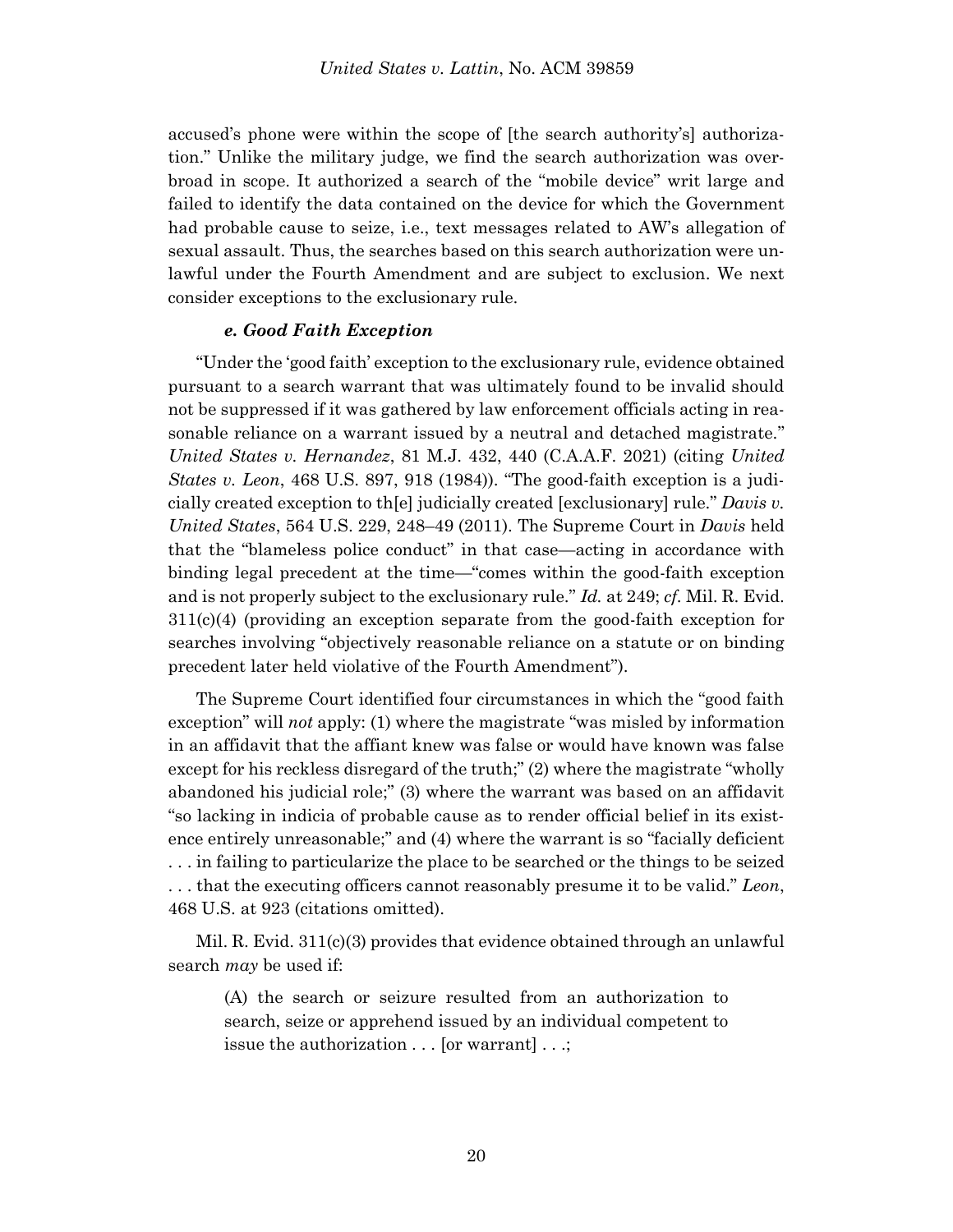(B) the individual issuing the authorization or warrant had a substantial basis for determining the existence of probable cause; and

(C) the officials seeking and executing the authorization or warrant reasonably and with good faith relied on the issuance of the authorization or warrant.

The CAAF has harmonized the four *Leon* exceptions with the three requirements under Mil. R. Evid.  $311(c)(3)$ . "[Mil. R. Evid.]  $311(c)(3)(B)$  addresses the first and third exceptions noted in *Leon, i.e.*, the affidavit must not be intentionally or recklessly false, and it must be more than a bare bones recital of conclusions," and "[Mil. R. Evid.]  $311(c)(3)(C)$  addresses the second and fourth exceptions in *Leon, i.e.*, objective good faith cannot exist when the police know that the magistrate merely rubber stamped their request, or when the warrant is facially defective." *Hernandez*, 81 M.J. at 440–41 (internal quotation marks and citations omitted) (citing *United States v. Carter*, 54 M.J. 414, 421 (C.A.A.F. 2001)).

"Good faith is to be determined using an objective standard." Mil. R. Evid.  $311(c)(3)(C)$ . The "good-faith inquiry is confined to the objectively ascertainable question whether a reasonably well trained officer would have known that the search was illegal' in light of 'all of the circumstances.'" *Herring v. United States*, 555 U.S. 135, 145 (2009) (quoting *Leon*, 468 U.S. at 922 n.23). We further "consider the objective reasonableness, not only of the officers who eventually executed a warrant, but also of the officers who originally obtained it or who provided information material to the probable-cause determination." *Leon*, 468 U.S. at 923 n.24.

The military judge considered and found no exceptions as outlined in *Leon*, 468 U.S. at 923–24, to bar application of the good-faith doctrine in this case. In particular, he concluded "[t]he search authority [sic] was not facially deficient."

We disagree, and find the fourth *Leon* exception clearly applies in this case—that the search authorization was facially deficient in not limiting the scope of the search such that investigators cannot reasonably have presumed it to be valid. The scope of the search authorization on its face was "mobile device with biometric access," with no indication of what to look for inside the device. That may have been sufficient if the item of interest was the phone itself instead of information contained within it. But here the search authorization allowed the search of all data in Appellant's mobile phone for any purpose. SA LB drafted the search authorization and believed that when there is "probable cause for anything on the phone, [she] can search everything on the phone" because "[i]f the warrant allows for the entire phone to be seized, then all the data on the phone becomes property of the [G]overnment and can be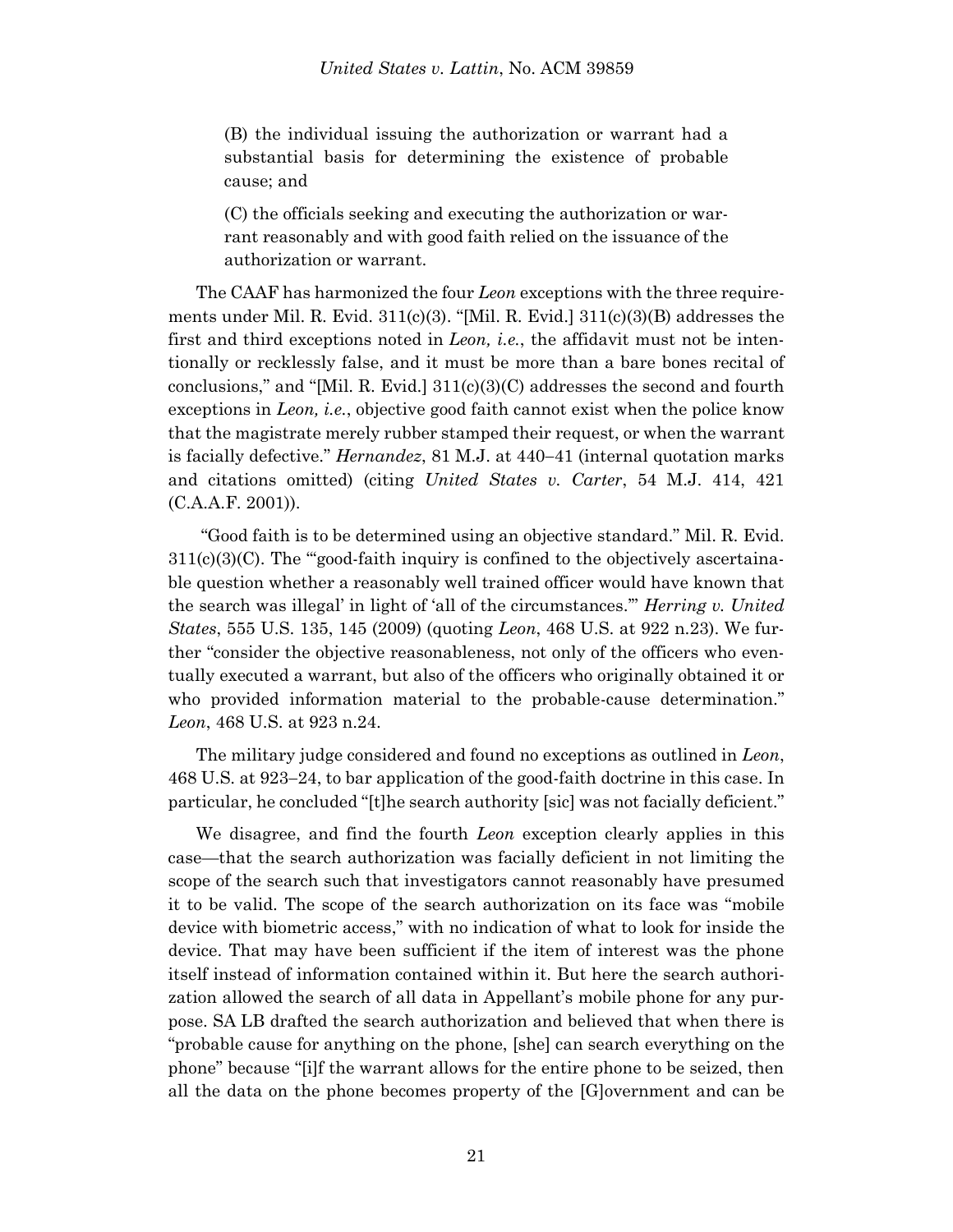searched at any time."<sup>17</sup> SA LB was wrong in her belief that the law allows such a broad search. The fact that SA LB initially limited her search of the phone to any evidence of Appellant's crime against AW does not change the clearly overbroad nature of the search authorization. We find the search authorization to be facially deficient, and that those executing the search reasonably should have noticed the deficiency. Thus, we find the good-faith exception does not apply and that SA LB's search based on the deficient authorization was warrantless. *See Groh*, 540 U.S. at 558.

### *f. Inevitable Discovery*

l

"Evidence that was obtained as a result of an unlawful search or seizure may be used when the evidence would have been obtained even if such unlawful search or seizure had not been made." Mil. R. Evid. 311(c)(2). As the CAAF has explained:

The doctrine of inevitable discovery allows for the admission of illegally obtained evidence when the [G]overnment "demonstrate[s] by a preponderance of the evidence that when the alleged illegality occurred, the [G]overnment agents possessed, or were actively pursuing, evidence or leads that would have inevitably led to the discovery of the evidence in a lawful manner."

*United States v. Eppes*, 77 M.J. 339, 347 (C.A.A.F. 2018) (second alteration in original) (quoting *Wicks*, 73 M.J. at 103); *see also United States v. Hoffman*, 75 M.J. 120, 124 $-25$  (C.A.A.F. 2016). "The doctrine may apply where it is reasonable to conclude officers would have obtained a valid authorization had they known their actions were unlawful." *Id*.

"Evidence derived from an unlawful search constitutes 'fruit of the poisonous tree' and is subject to exclusion." *United States v. Garcia*, 80 M.J. 379, 388 (C.A.A.F. 2020) (citations omitted). "The only *true* poisonous fruit is evidence that was gathered as a *result* of the unlawful search." *Id*. at 389.

Appellant asserts that when SA LB searched Appellant's phone, "[AF]OSI had no knowledge of [KA], [DS], or any text messages from the weekend of 8 September 2018. Had the authorization been appropriately particularized in scope, these messages would never have been discovered."

<sup>&</sup>lt;sup>17</sup> While SA LB may have been referring to the concept that a person has no expectation of privacy in a Government-created *copy* of their personal data, she searched the Appellant's actual phone and was unable to make a copy. *See, e.g., United States v. Lutcza*, 76 M.J. 698, 702 (A.F. Ct. Crim. App. 2017); *United States v. Campbell*, 76 M.J. 644 658 (A.F. Ct. Crim. App. 2017).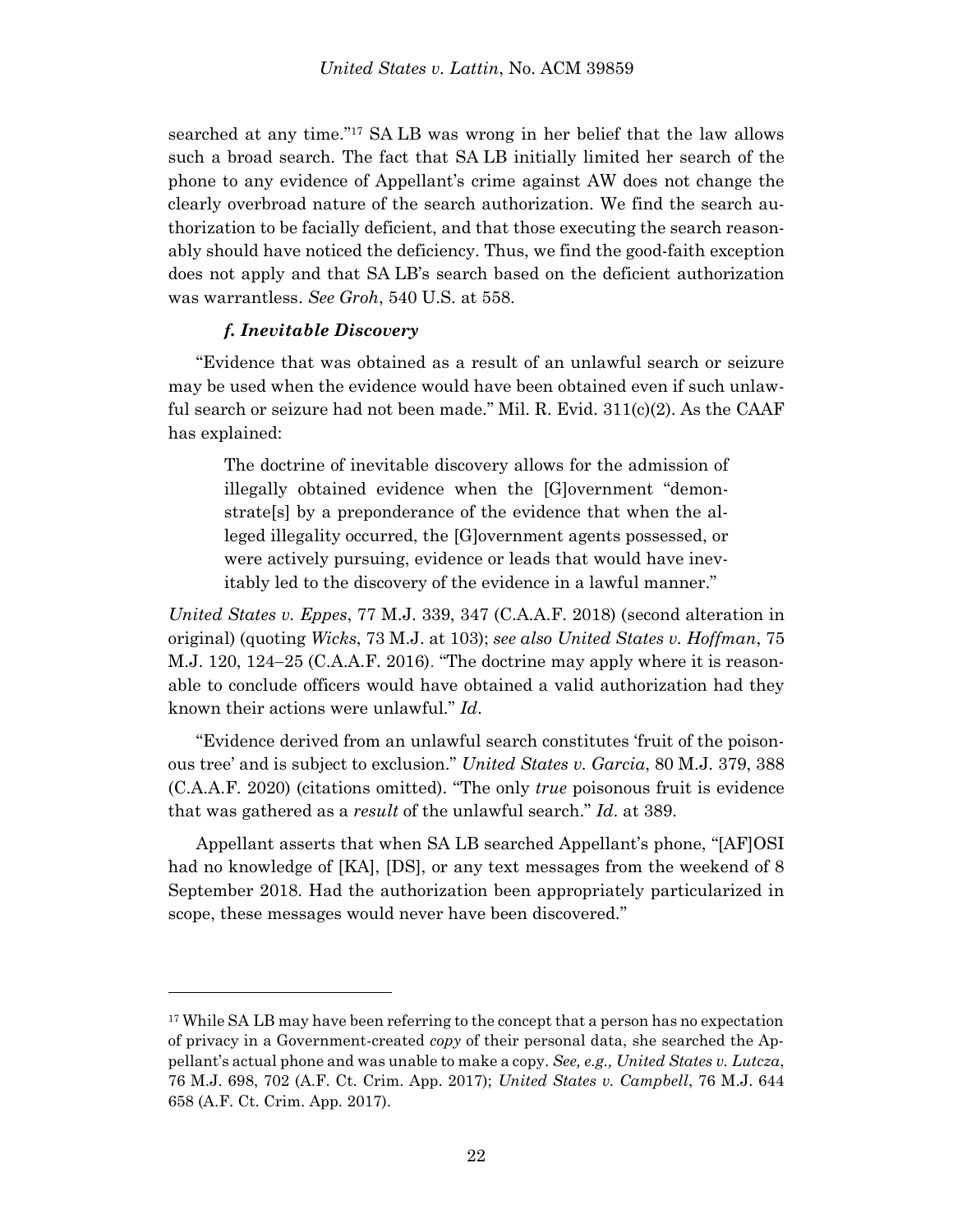The military judge's analysis of inevitable discovery was limited to quoting with approval the Government's response to the Defense motion. That response stated, in part, "By the time that [SA LB] requested DCFL perform a data extraction and forensic report, she had been provided with incriminating text messages from both [DS] and KA. This, together with the fact that [Appellant] had a habit of discussing sexual encounters via text message, [SA LB] could have very easily applied for an additional AF  $\lceil$  1176 to get authorization to look deeper into [Appellant's] phone if it had been necessary."

The military judge's adopted reasoning overlooks the fact that those "incriminating text messages" and Appellant's "habit" were discovered initially through SA LB's unlawful search of Appellant's phone. The Government has not shown by a preponderance of evidence that such communications and habit were discoverable, much less discovered, from other investigative actions.

Any evidence SA LB found as a result of her unlawful search of Appellant's phone was tainted and could not form the basis of a new search authorization or any other method leading to their discovery. We see little evidence that SA LB or other AFOSI agents were working on other leads regarding who Appellant might have messaged about his sexual encounters, his encounters with AW specifically, or his encounters with KA. 18

Regarding Appellant's text messages with AW and TD relating to the alleged sexual assault of AW, we find those inevitably would have been discovered. Had SA LB known her search authorization was invalid, we are confident she would have presented to the search authority an authorization properly narrowed in scope and received approval in return. We are not convinced, however, that such authorization would include a search through *all* of Appellant's text messages for *any evidence* that might be relevant to AW's allegation of sexual assault, as investigators had no reason to believe such evidence existed. Similarly, we cannot presume SA LB's search for other types of information, other sexual encounters, other time periods, and the word "OSI" would have been within the scope of a valid search authorization. Thus, it is not inevitable that evidence of Appellant's sexual assault of KA would have been discovered.

l

<sup>18</sup> SA LB testified that other AFOSI agents interviewed pilots who interacted with the cadets on the AFROTC trip, and she believed KS was interviewed. The agents did not ask KS whether he communicated with Appellant via text message. When SA LB read messages with KA, she saw reference to someone she believed was KS, whom she knew was friends with Appellant. SA LB then initiated an investigation into KS's conduct with KA, which ultimately resulted in no prosecution.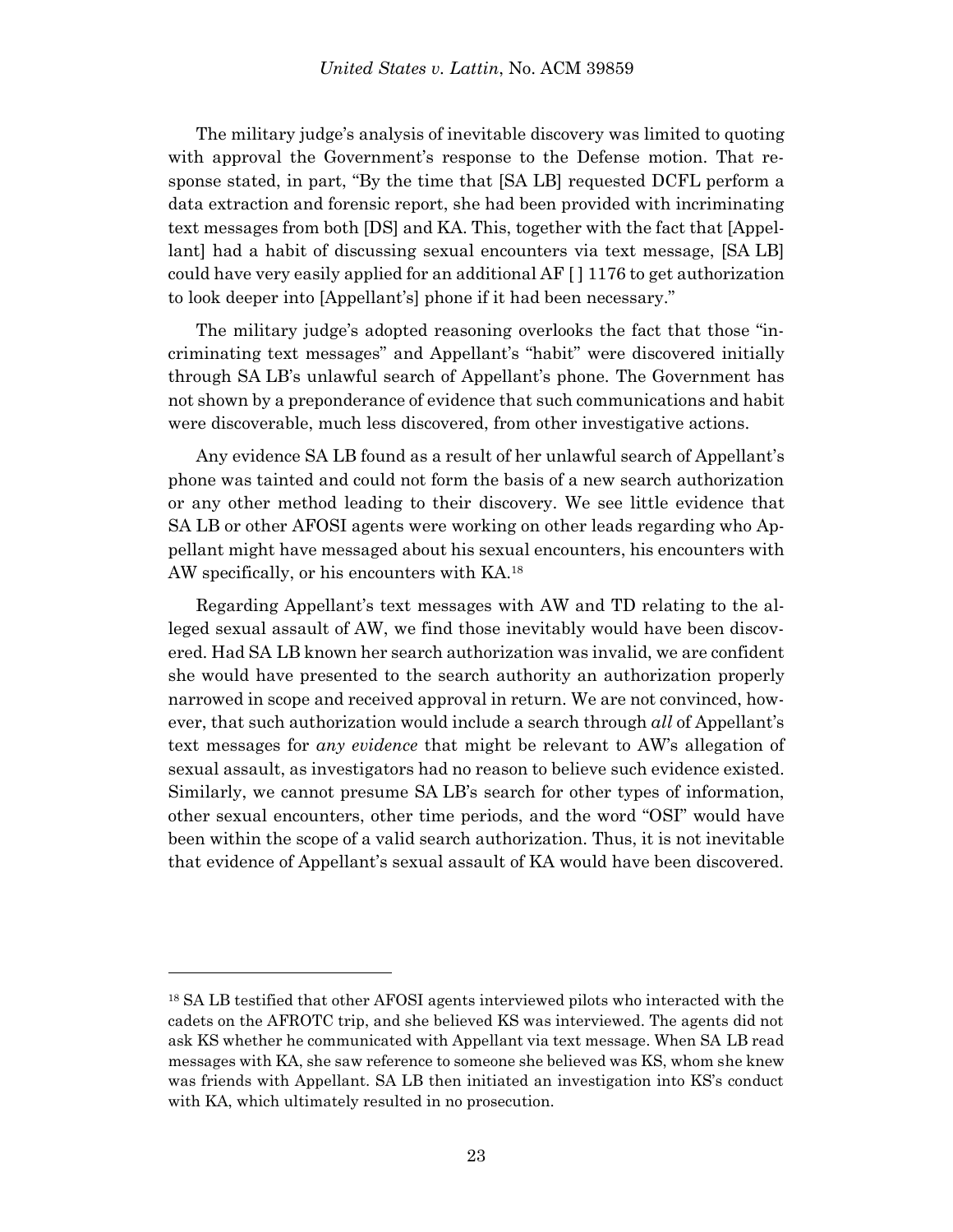### *g. Plain View*

[O]ne exception to the warrant requirement for items not otherwise subject to a lawful search is the plain view doctrine, which allows law enforcement officials conducting a lawful search to seize items in plain view if they are acting within the scope of their authority and have probable cause to believe the item is contraband or evidence of a crime.

*United States v. Gurczynski*, 76 M.J. 381, 387 (C.A.A.F. 2017) (citing *United States v. Fogg*, 52 M.J. 144, 149 (C.A.A.F. 1999)).

The plain view doctrine permits an investigator to seize evidence, without a warrant or search authorization, if that "person while in the course of otherwise lawful activity observes in a reasonable fashion . . . evidence that the person has probable cause to seize." Mil. R. Evid. 315(c)(5(C); *see also Fogg*, 52 M.J. at 149-50.

The military judge concluded that SA LB was "lawfully in the location where she saw the evidence." This conclusion, of course, flows from the military judge's previous conclusion that the search authorization was not overly broad. As we find it was overbroad—and the good faith doctrine does not apply— SA LB was not lawfully permitted to search Appellant's phone. As such, SA LB could not have been "in the course of otherwise lawful activity" while she was reading the messages, ergo the plain view doctrine does not apply.

### *h. Exclusionary Rule and Deterrence*

l

Finally, we consider whether evidence obtained through an unlawful search, and for which no other exception to the exclusionary rule applies, must be excluded in this case as a deterrent measure that outweighs the "substantial social costs." *Leon*, 468 U.S. at 907. In this regard, we consider whether the search authority's or SA LB's actions were "deliberate, reckless, or grossly negligent" or part of "recurring or systemic negligence." We find they were not and that exclusion is not warranted. *Herring*, 555 U.S. at 144.

At the hearing on the defense motion to suppress, SA LB explained the process she used to obtain authority to search Appellant's phone. She stated, "It's standard protocol for us to draft the affidavit [supporting the search authorization], and then have the legal office review it to ensure that . . . there is probable cause." Moreover, a judge advocate from the base legal office was present when she briefed the search authority.<sup>19</sup> SA LB said the search authority was

<sup>&</sup>lt;sup>19</sup> The judge advocate also testified, but remembered very little about the scope of the search authorization.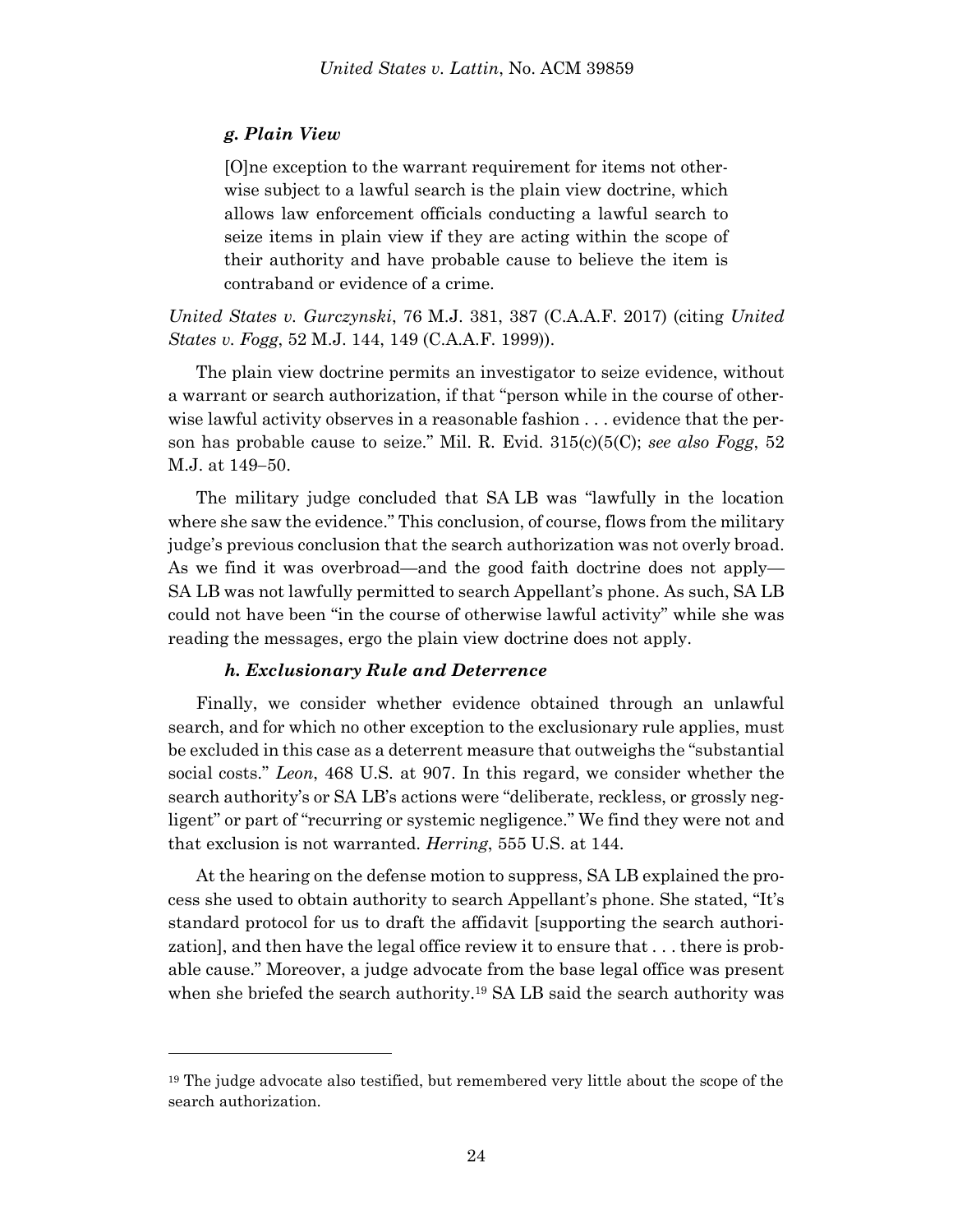familiar with the case, and asked some questions, including about the biometric aspect of the authorization.

On cross-examination, trial defense counsel asked SA LB about her understanding of the scope of the search authorization:

Q [Trial Defense Counsel]: And you looked at the messages between [Appellant] and the unknown number that was [ ] later determined to be [KA]?

A [SA LB]: Yes. So the probable cause gives us authority to search the phone for any evidence of the specific crime, so looking through [KS's] messages, he was a witness to the circumstances surrounding the interactions with [AW], so that would potentially lead to evidence of the crime.

. . .

Q: And so you took that to mean that you could search the whole phone?

A: Yes. That's what was written in the authority.

. . .

Q: So within these last two years, has this been your standard practice for [ ] phone searches?

A: Yes.

Q: That when there's probable cause for anything on the phone, you can search everything on the phone?

A: Yes. If the warrant allows for the entire phone to be seized, then all the data on the phone becomes the property of the [G]overnment and can be searched at any time.

Q: And in those previous cases, it is you or whoever the [AF]OSI agent is that's the individual who is putting in [ ] those parameters for the search authorization?

A: Yes. Those parameters are discussed with [ ] legal, and we determine whether or not the parameters become [a question of], you know, physical capability of putting parameters through [trying to get best] evidence, you can't chop a phone in half to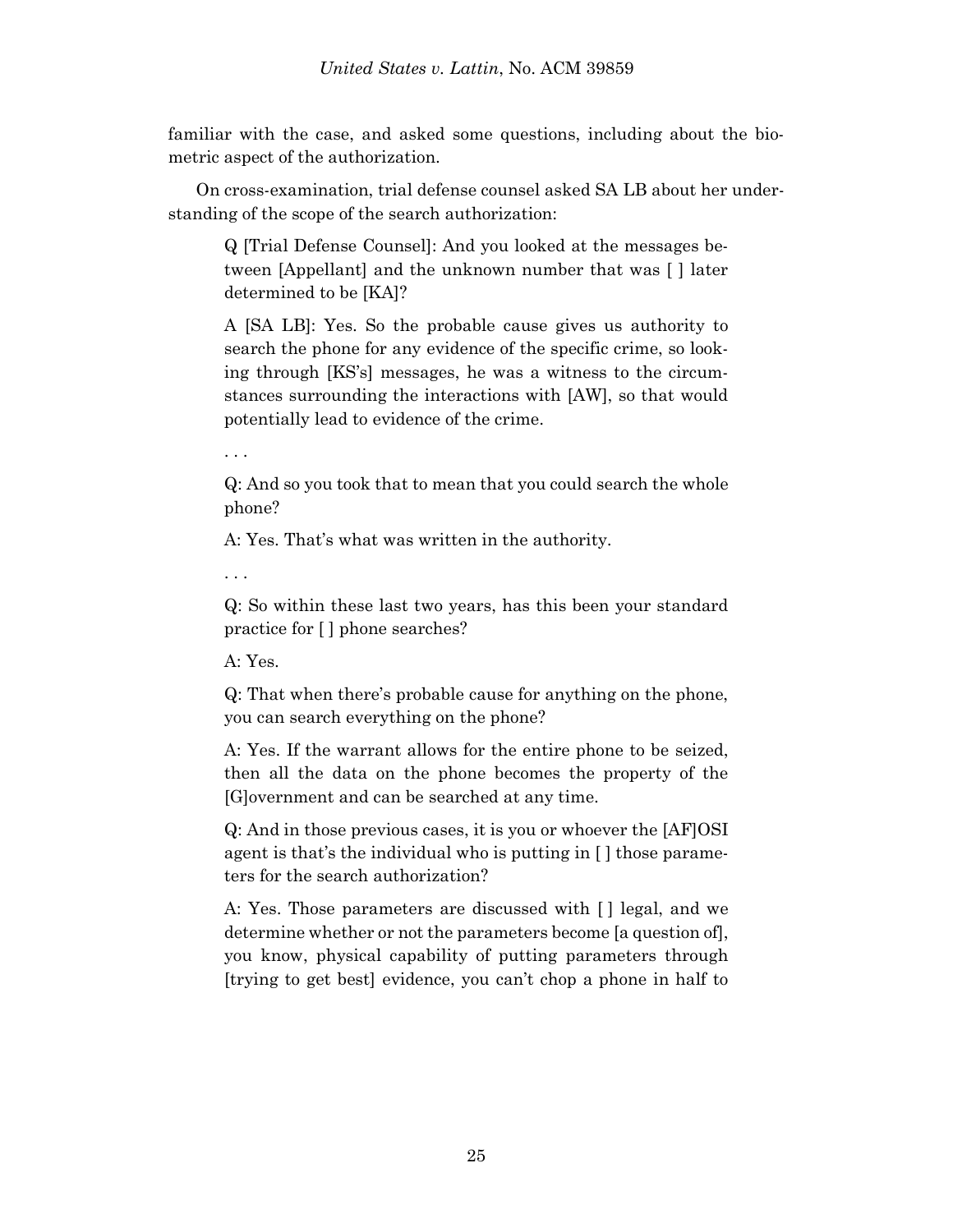get, you know, certain messages. And the phone is also [best] evidence.[ <sup>20</sup>]

SA LB described finding messages regarding KA in plain view while looking at messages with KS, explaining,

we were taught, you know, in  $FLETC[<sup>21</sup> \dots$  if I have a right to be in the phone, and I see something that leads me to believe there's evidence of a crime, just like we did with finding the other allegation of a sexual assault, that's in play. So there was no need to get an expanded scope.

Additionally, SA LB believed she had authority to search Appellant's phone not only for communications with AW and TD, but to look for other witnesses in the case.

Exclusion of evidence "almost always requires courts to ignore reliable, trustworthy evidence bearing on guilt or innocence" and "its bottom-line effect, in many cases, is to suppress the truth and set the criminal loose in the community without punishment." *Davis v. United States*, 564 U.S. 229, 237 (2011) (citing *Herring*, 555 U.S. at 141). In *Herring*, the Supreme Court spoke in detail on application of the exclusionary rule, including stating,

The fact that a Fourth Amendment violation occurred—*i.e.*, that a search or arrest was unreasonable—does not necessarily mean that the exclusionary rule applies. Indeed, exclusion "has always been our last resort, not our first impulse," and our precedents establish important principles that constrain application of the exclusionary rule.

555 U.S. at 140–41 (citations omitted).

l

These constraints include that the exclusionary rule applies "only where it result[s] in appreciable deterrence" and "the benefits of deterrence outweigh the costs." *Id*. at 141 (alteration in original) (internal quotation marks omitted) (citing *Leon*, 468 U.S. at 909–10). "The extent to which the exclusionary rule is justified by these deterrence principles varies with the culpability of the law enforcement conduct." *Id*. at 143.

When the police exhibit deliberate, reckless, or grossly negligent disregard for Fourth Amendment rights, the deterrent value of exclusion is strong and tends to outweigh the resulting costs. But

<sup>&</sup>lt;sup>20</sup> The transcript is in error. We quote from the audio recording of this portion of the proceeding. *See also* n.22, *supra*.

<sup>&</sup>lt;sup>21</sup> We understand this to refer to her training to be a special agent at a Federal Law Enforcement Training Center.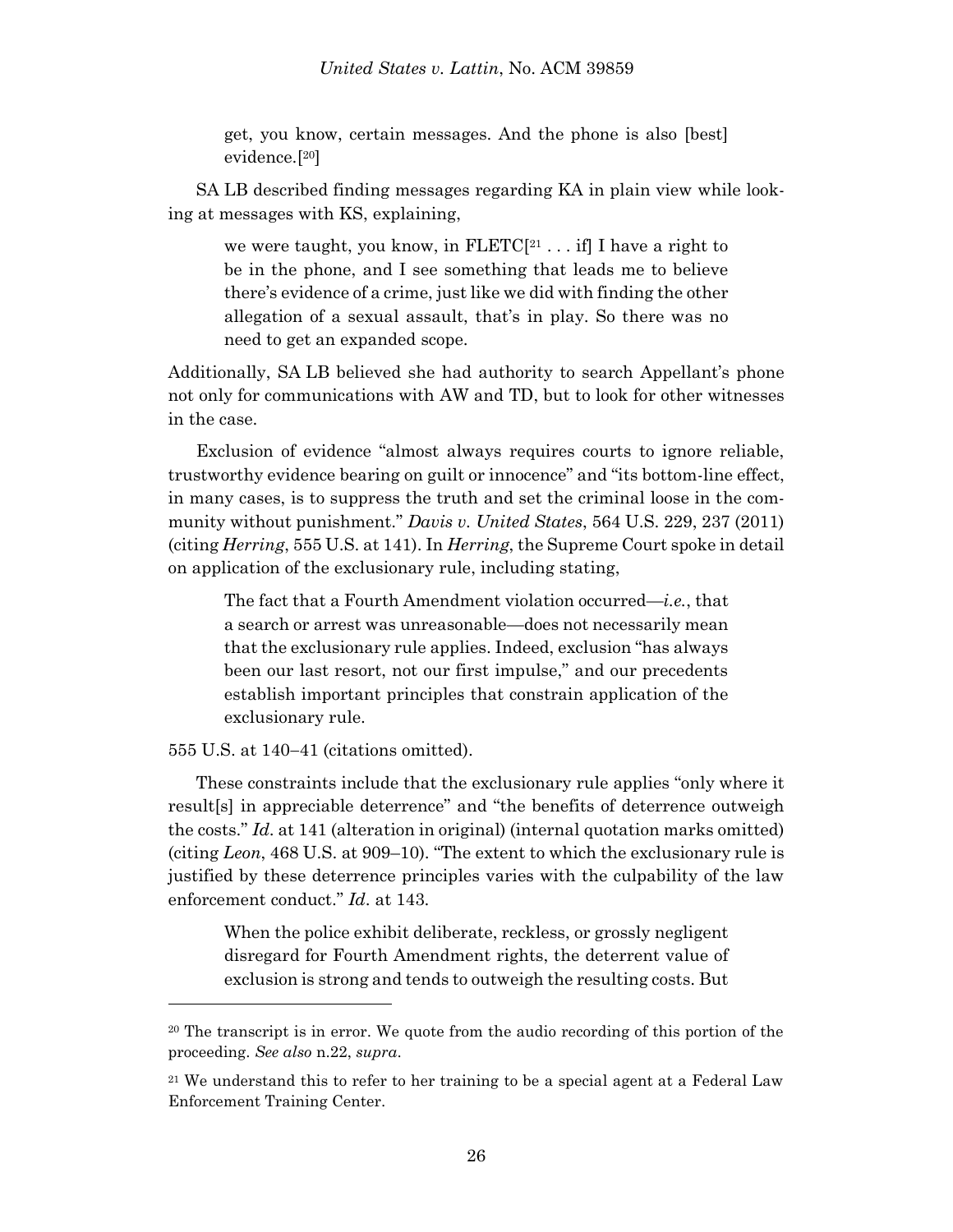when the police act with an objectively reasonable good-faith belief that their conduct is lawful, or when their conduct involves only simple, isolated negligence, the deterrence rationale loses much of its force, and exclusion cannot pay its way.

*Davis*, 564 U.S. at 238 (internal quotation marks omitted) (first citing *Herring*, 555 U.S. at 144, 137; and then citing *Leon*, 468 U.S. at 909, 919, 908, n.6).

In this case, the military judge at length considered deterrence and the cost to the justice system of excluding the evidence. He stated "[e]xclusion of this evidence under these facts will not deter future actions by military law enforcement personnel." He determined SA LB's conduct was neither "deliberate enough to yield meaningful deterrence [or] culpable enough to be worth the price paid by the justice system."

Similarly, we find SA LB's conduct does not warrant exclusion of evidence in this case to deter future unlawful searches; that benefit does not outweigh the costs to the justice system. *See Herring*, 555 U.S. at 144 n.4 ("[W]e do not suggest that the exclusion of this evidence could have *no* deterrent effect . . . and here exclusion is not worth the cost."). In this regard, the military judge made three important findings. First, he found that "SA [LB] acted reasonably – especially considering the nature of digital evidence and the realties [sic] faced when attempting to search and analyze the same without knowing potentially involved parties' phone numbers." Second, and related, the military judge found "it is clear from the evidence that SA [LB] did not" violate Appellant's rights under the Fourth Amendment "deliberately, recklessly, or with gross negligence." To the extent these conclusions are findings of fact in a mixed question of fact and law, we determine they are not clearly erroneous. Third, the military judge found that "any wrong done to the accused's rights was by accident, [and] not design," and that it had not been shown that this case "involve[d] any recurring or systemic negligence on the part of law enforcement." These findings are supported by the evidence and not clearly erroneous.

We agree with the military judge that SA LB's conduct was not deliberate, reckless, or grossly negligent, or even indifferent or wanton.<sup>22</sup> She thought she was doing what the law allowed. She coordinated with the legal office before and while requesting search authorization. She limited her search to text mes-

l

<sup>22</sup> The Supreme Court in *Herring* did not define the term "gross negligence," and such phrase has been defined myriad ways. *See generally*, Andrew Guthrie Ferguson, *Constitutional Culpability: Questioning the New Exclusionary Rules*, 66 Fla. L. Rev. 623 (2014). Our review of the law indicates gross negligence is more than ordinary negligence, but less than intentional conduct.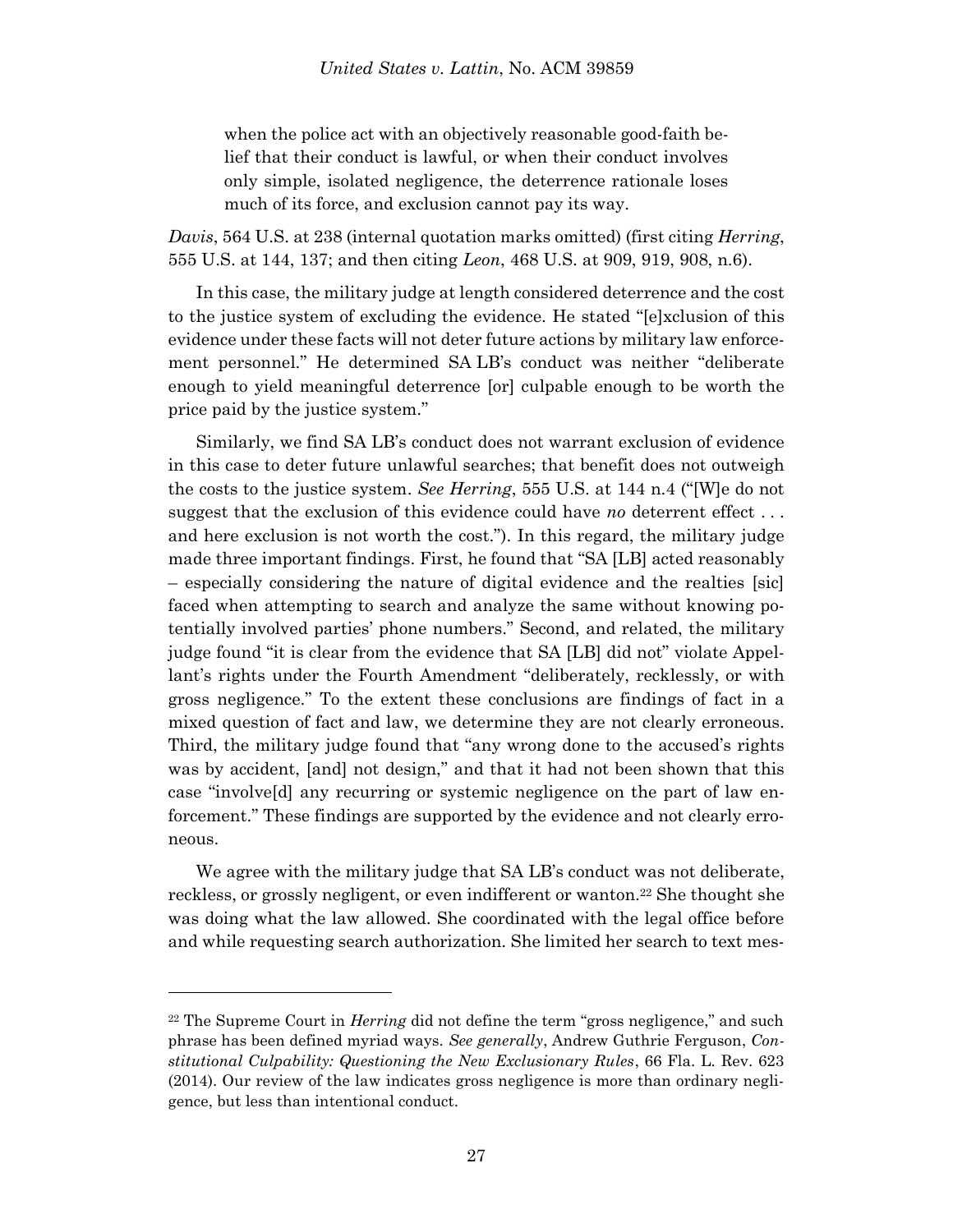sages. She focused her search on finding evidence related to AW's claim of sexual assault, including what Appellant may have told others about it. She was careful to avoid reading what she believed were privileged communications. She believed she found messages regarding KA "while she had a right to be in the phone," and so did not pursue an expanded search authorization.

Most importantly, while SA LB testified about *her* "standard practice" for searching phones, she did not quantify those searches, indicate how many involved such sweeping search authorizations, or suggest that her practice was also AFOSI's. No one else from AFOSI, and no one from FLETC, testified about training or standard practices in obtaining an authorization to search a phone, and how to conduct the search. The record provides inadequate support to conclude that SA LB's actions in searching Appellant's phone were either recurrent or representative of law-enforcement practices, and therefore we cannot conclude that exclusion of the evidence would address "recurring or systemic negligence." *Herring*, 555 U.S. at 144. Exclusion of the evidence seized because of her unlawful search is far too drastic a response to make her aware of her mistaken ideas and help ensure her conduct is not repeated.

The search authority relied on the experience of SA LB and a judge advocate. From our reading of the record, it appears the search authority intended to authorize a search of Appellant's phone for text messages SA LB expected to find, not to authorize a rummage for anything that might be interesting for AFOSI's investigation into Appellant. Exclusion of the evidence seized because the search authority authorized an overly broad search in this case is not warranted to deter such conduct in the future.

We find the dissenting opinion's comparison to *Davis* inapt. While the Supreme Court at length addressed deterrence and the costs to the justice system, its holding was rooted in the good-faith exception to the exclusionary rule. *Davis*, 564 U.S. at 249 ("That sort of blameless police conduct, we hold, comes within the good-faith exception and is not properly subject to the exclusionary rule."). It did not reach the question of whether, if the good-faith exception did not apply, the evidence should have been suppressed to deter future police misconduct.

The costs to the justice system have myriad sources. We highlight two in this case: the magnitude of the violation and the victims of the crime. In this case, SA LB retrieved messages between Appellant and (1) a known victim (AW), (2) a known witness (TD), (3) known associates of Appellant (DS, AS, and KS), and (4) Appellant's father. Because Appellant communicated via text message to these individuals, he lost control over the further dissemination of his statements, resulting in a corresponding reduction in his expectation of privacy therein. *See Maxwell*, 45 M.J. at 417. Moreover—and related to the concept of inevitable discovery—Appellant's phone was not the only connection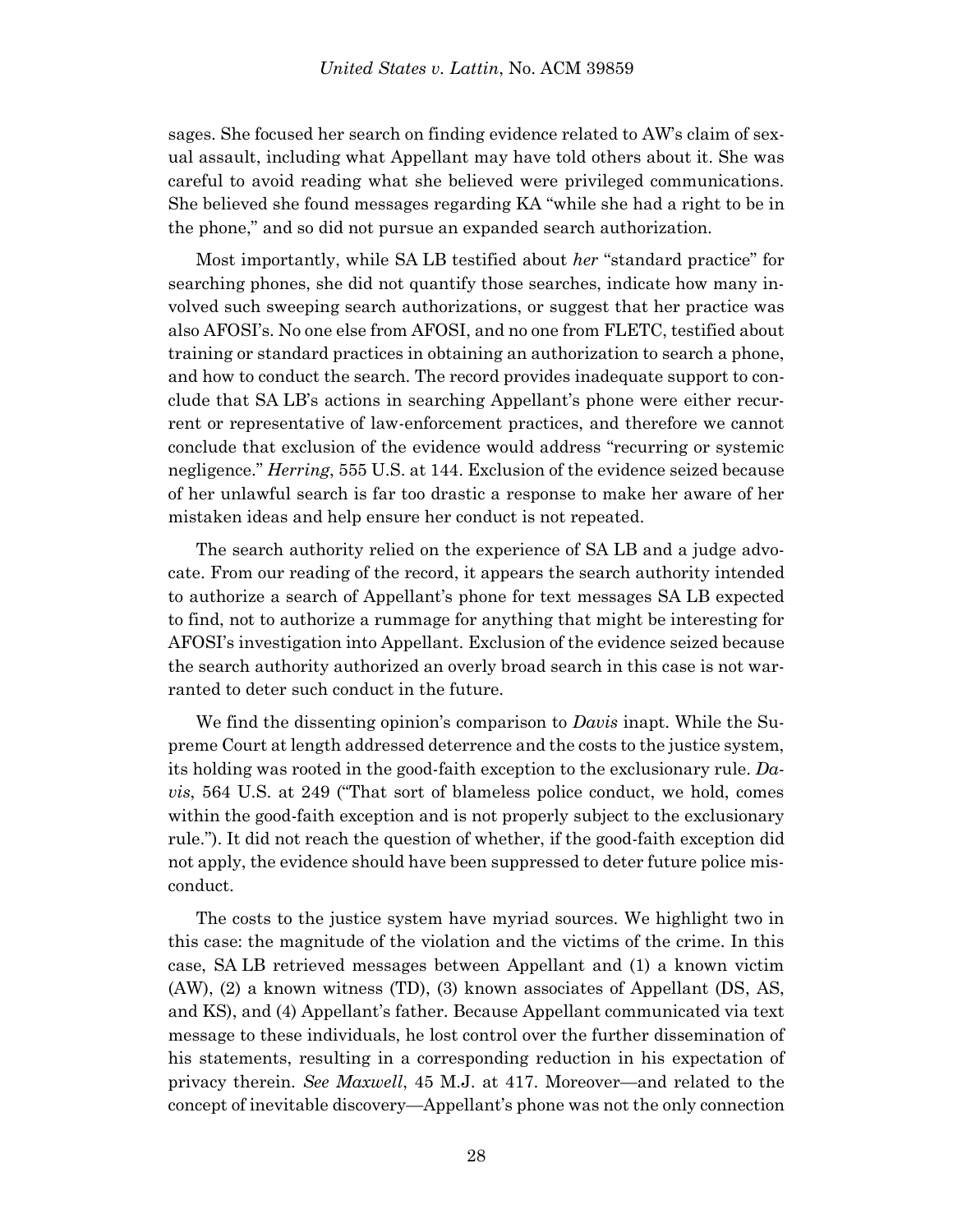between the events with KA and with AW. KS and Appellant's father had some information relating to Appellant's interaction with both KA and AW; they could have turned over to investigators their copies of messages with Appellant without violating Appellant's rights. In summary, the costs to the justice system when we exclude evidence due to a Fourth Amendment violation grow higher as the person's expectation of privacy in that evidence is diminished.

Additionally, when we weigh the "substantial social costs" of suppression, "which sometimes include setting the guilty free and the dangerous at large," *Hudson v. Michigan*, 547 U.S. 586, 591 (2006), we consider the particular case and the scope of those who would suffer the costs. Society's interest in justice is understandably higher when the crime involves a particular victim. Here, Appellant was charged with sexual assault and abusive sexual contact against two victims—KA and AW. These are not "victimless crimes." Moreover, convictions for these crimes demonstrate Appellant was a repeat offender from whom society needed protection. Exclusion would not just impact society in general, but particular members of society, and potential future victims. In this case, exclusion of the evidence retrieved from Appellant's phone would result in high social costs and speculative deterrence.

The analysis of the exclusionary rule is different when we consider a witness's live testimony as derivative evidence. "Unlike real or documentary evidence, live-witness testimony is the product of 'will, perception, memory and volition.'" *United States v. Kaliski*, 37 M.J. 105, 109 (C.M.A. 1993) (citation omitted). And "since the cost of excluding live-witness testimony often will be greater, a closer, more direct link between the illegality and that kind of testimony is required." *United States v. Ceccolini*, 435 U.S. 268, 278 (1978). Our system of justice has a "strong interest . . . of making available to the trier of fact all concededly relevant and trustworthy evidence." *Id*.

When the identity of a witness was discovered due to illegal police activity, we use the factors set out in *Ceccolini* to determine whether the witness's testimony should be excluded:

(1) The degree of free will exercised by the witness in testifying; (2) The time lapse between the time of the illegal search and the initial contact with the witness, as well as the lapse of time between initial contact and testimony at trial; (3) The role the illegal law enforcement activity had in obtaining the witness testimony; (4) The purpose and flagrancy of the law enforcement conduct; and (5) The cost-benefit analysis, comparing the cost of excluding live-witness testimony and permanently silencing a witness with the beneficial deterrent effect.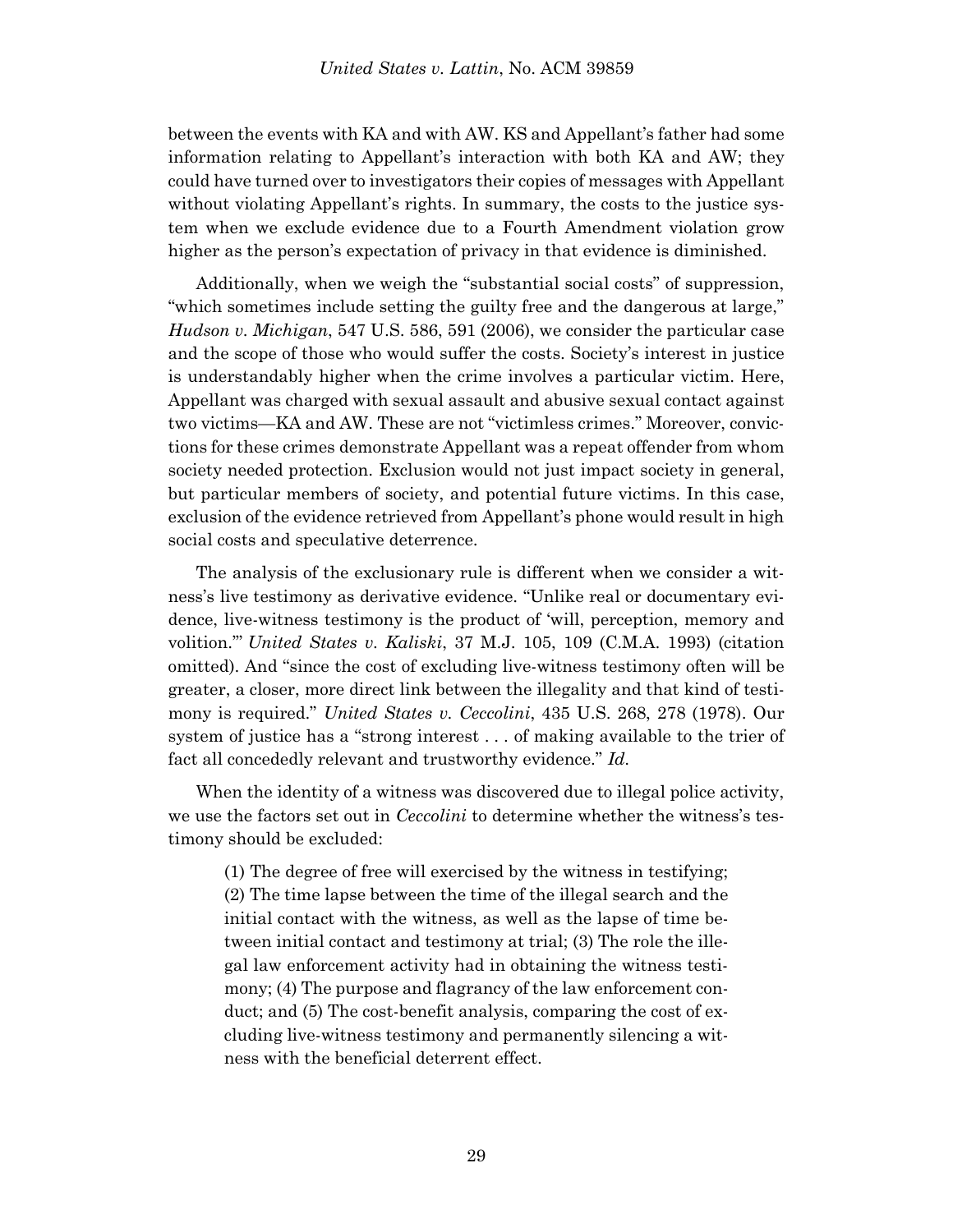*United States v. Mancini*, No. ACM 38783, 2016 CCA LEXIS 660 at \*32–34 (A.F. Ct. Crim. App. 7 Nov. 2016) (unpub. op.) (citing *Ceccolini*, 435 U.S. at 276, 279–80); *see also United States v. Jones*, 64 M.J. 596, 605–10 (A. Ct. Crim. App. 2007) (applying the five *Ceccolini* factors).

In this case, we find the factors overall weigh against exclusion of KA's testimony. KA reported Appellant's conduct in a restricted report four months before she was contacted by AFOSI agents. Nevertheless, KA's allegation against Appellant was not a secret. DS and KS were aware of her allegation. When KA learned that "there was another victim," she chose to cooperate with Appellant's prosecution. Although she learned from AFOSI that Appellant was under investigation for a sexual offense against another woman, if she had instead heard about it through others, like fellow officers, it is reasonable to conclude she likewise would have chosen to cooperate in the prosecution. The one factor that weighs for exclusion is the purpose of SA LB's search: she conducted a warrantless search of Appellant's text messages for evidence of other victims. On the whole, we agree with the military judge's legal conclusion that even if excluding KA's testimony would "result in appreciable deterrence to SA [LB] . . . such deterrence does not out-weigh the costs to the justice system of excluding the live testimony of this particular witness." The military judge did not abuse his discretion in allowing KA to testify on the merits.

We conclude the military judge did not abuse his discretion in ruling the text messages were admissible because we do not find "exclusion of the evidence results in appreciable deterrence of future unlawful searches or seizures and the benefits of such deterrence outweigh the costs to the justice system." Mil. R. Evid. 311(a)(3).

### **C. Findings Instructions**

In his initial brief to this court, Appellant claimed the military judge failed to instruct the court members on the intent to gratify sexual desires, as charged in Specification 4 of the Charge. The Government replied, correctly identifying where the military judge did, in fact, instruct on this intent element. In Appellant's reply brief, he acknowledged his mistake, and claimed this error related to Specification 5 of the Charge. Appellant did not make a motion to amend his initial brief to correct his error. *See* JT. CT. CRIM. APP. R. 23.3(n). The Government did not submit any filing in response to the purportedly changed assignment of error.

#### **1. Additional Background**

Specifications 4 and 5 of the Charge alleged Appellant committed the acts upon AW "with an intent to gratify his sexual desires." Shortly after the courtmartial was assembled, the military judge asked the court members "to read the Charge and its Specifications on that flyer that is provided" in a folder for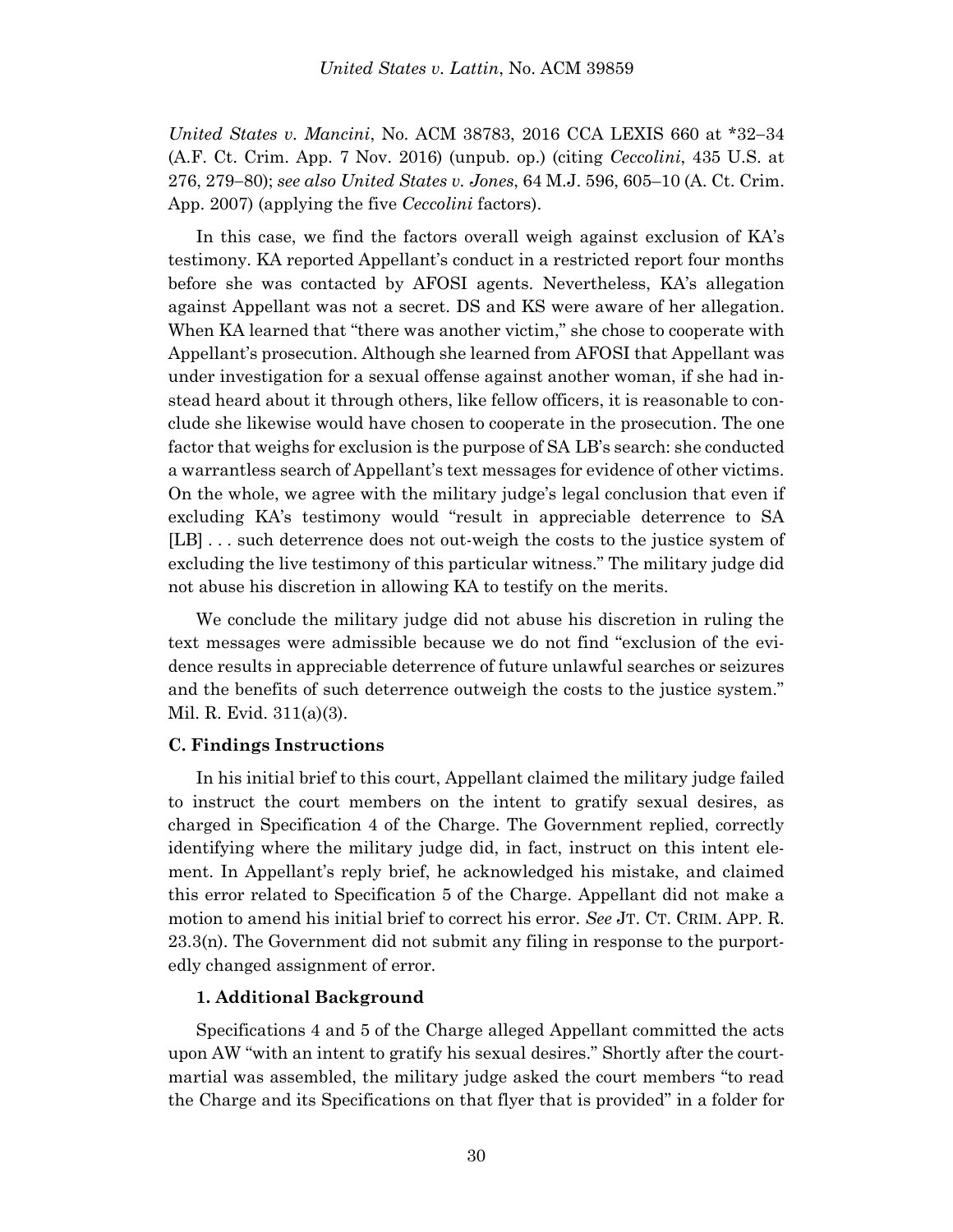each member. The flyer, Appellate Exhibit XXXII, accurately reflects the charged language in Specifications 4 and 5 of the Charge. In the Government's opening statement, the trial counsel stated that it would be asking the court members to "find [Appellant] guilty of a number of specifications listed on the flyer found in the folders in front of you."

The military judge instructed the court members both orally and in writing of the elements of the charged specifications. For Specification 4, the military judge stated the first element was, "That . . . [Appellant] committed a sexual act upon [AW] by penetrating her vulva with his finger, with an intent to gratify his sexual desires." For the elements of Specification 5, the military judge made no mention of intent. He stated the first element was, "That . . . [Appellant] committed sexual contact upon [AW] by touching the nipple of [AW] with his mouth." The military judge then defined "sexual contact," which included, "touching . . . [the breast] . . . with an intent to abuse, humiliate, harass, or degrade any person or to arouse or gratify the sexual desire of any person."

Both before and after the military judge provided the members instructions on Specifications 4 and 5, he gave counsel the opportunity to object or request additional instructions. Trial defense counsel did not raise the issue before the instructions were read, and had no objection or request for additional instruction afterwards. The court members did not interrupt their deliberations to ask the military judge any questions.

### **2. Law**

"Failure to object to an instruction or to omission of an instruction before the members close to deliberate forfeits the objection." R.C.M. 920(f). "But, when counsel affirmatively decline[s] to object and offers no additional instructions, counsel expressly and unequivocally acquiesce[s] to the military judge's instructions, and his actions thus constitute waiver." *United States v. Rich*, 79 M.J. 472, 476 (C.A.A.F. 2020) (alterations in original) (internal quotation marks omitted) (citing *United States v. Davis,* 79 M.J. 329, 332 (C.A.A.F. 2020)). However, pursuant to Article 66(d), UCMJ, 10 U.S.C. § 866(d), the Courts of Criminal Appeals (CCA) have the unique statutory responsibility to affirm only so much of the findings and sentence that they find is correct and "should be approved." This includes the authority to address errors raised for the first time on appeal despite waiver of those errors at trial. *See, e.g.*, *United States v. Hardy*, 77 M.J. 438, 442–43 (C.A.A.F. 2018). CCAs assess the entire record and determine "whether to leave an accused's waiver intact, or to correct the error." *United States v. Chin*, 75 M.J. 220, 223 (C.A.A.F. 2016).

"The military judge has an independent duty to determine and deliver appropriate instructions." *United States v. Ober*, 66 M.J. 393, 405 (C.A.A.F. 2008) (citing *United States v. Westmoreland*, 31 M.J. 160, 163–64 (C.M.A. 1990)).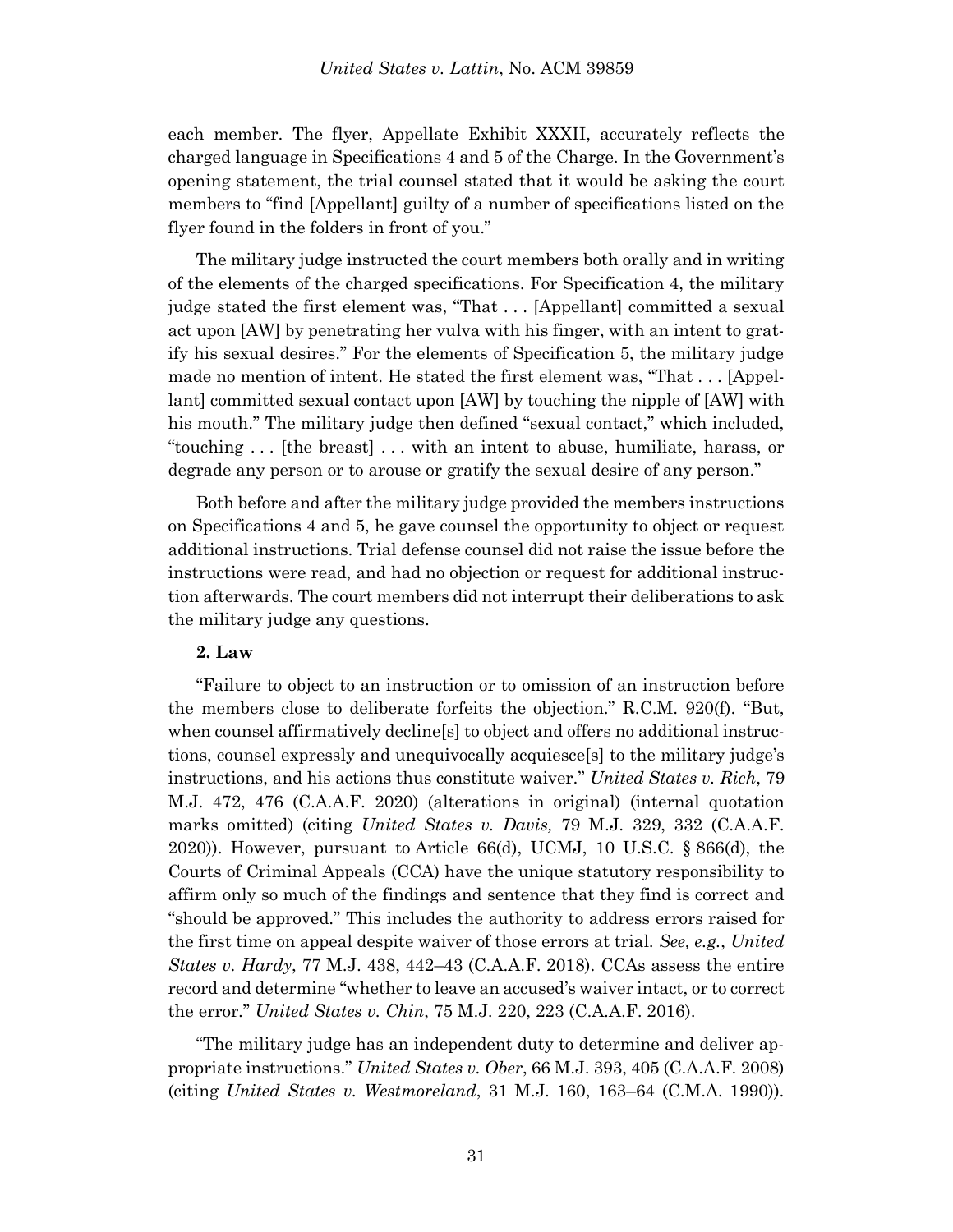This duty includes giving required instructions that include "[a] description of the elements of each offense charged." R.C.M. 920(e)(1).

#### **3. Analysis**

l

We have reviewed the entire record, and have determined to leave intact Appellant's waiver of error relating to the instructions on the elements of Specifications 4 and 5. <sup>23</sup> We are confident that the members in this case understood Appellant was charged in those specifications with committing acts upon AW with the intent to gratify his sexual desires, and not some other intent, before finding him guilty as charged.

### **D. Character Testimony about AW**

Appellant claims "the [m]ilitary [j]udge erred in allowing improper forms of evidence, including specific instances of conduct, to be introduced," relating to AW's character. The particular traits Appellant identified are "character for truthfulness" and "character for high performance and effort and her affinity for the Air Force."

### **1. Additional Background**

After the Defense challenged AW's credibility on cross-examination, the Government called Lieutenant Colonel (Lt Col) ON as a witness. Lt Col ON was AW's ROTC detachment commander at the time of the offenses. She did not attend the trip to Luke AFB, but she gave the order that the cadets would not be allowed to drink alcohol.

The last morning of the trip, Capt ST, a senior cadre member, called Lt Col ON and told her AW had been assaulted. Later that day, AW called Lt Col ON and directly reported the assault. Initially, AW did not admit to Lt Col ON that she had been drinking during the trip, but later—after Lt Col ON learned that several cadets drank during the trip—told Lt Col ON she had been drinking.

Lt Col ON testified about disciplinary actions and consequences that could flow from violating her no-drinking order. Thereafter, the following exchange with trial counsel occurred:

<sup>&</sup>lt;sup>23</sup> Although Appellant failed to amend this assignment of error in his brief to include Specification 5, we elected to consider it as well as his claimed error regarding Specification 4. We note that in his assignment of error regarding ineffective assistance of counsel for failing to object to the military judge's instructions (issue (8)), Appellant claims error with respect to Specification 5.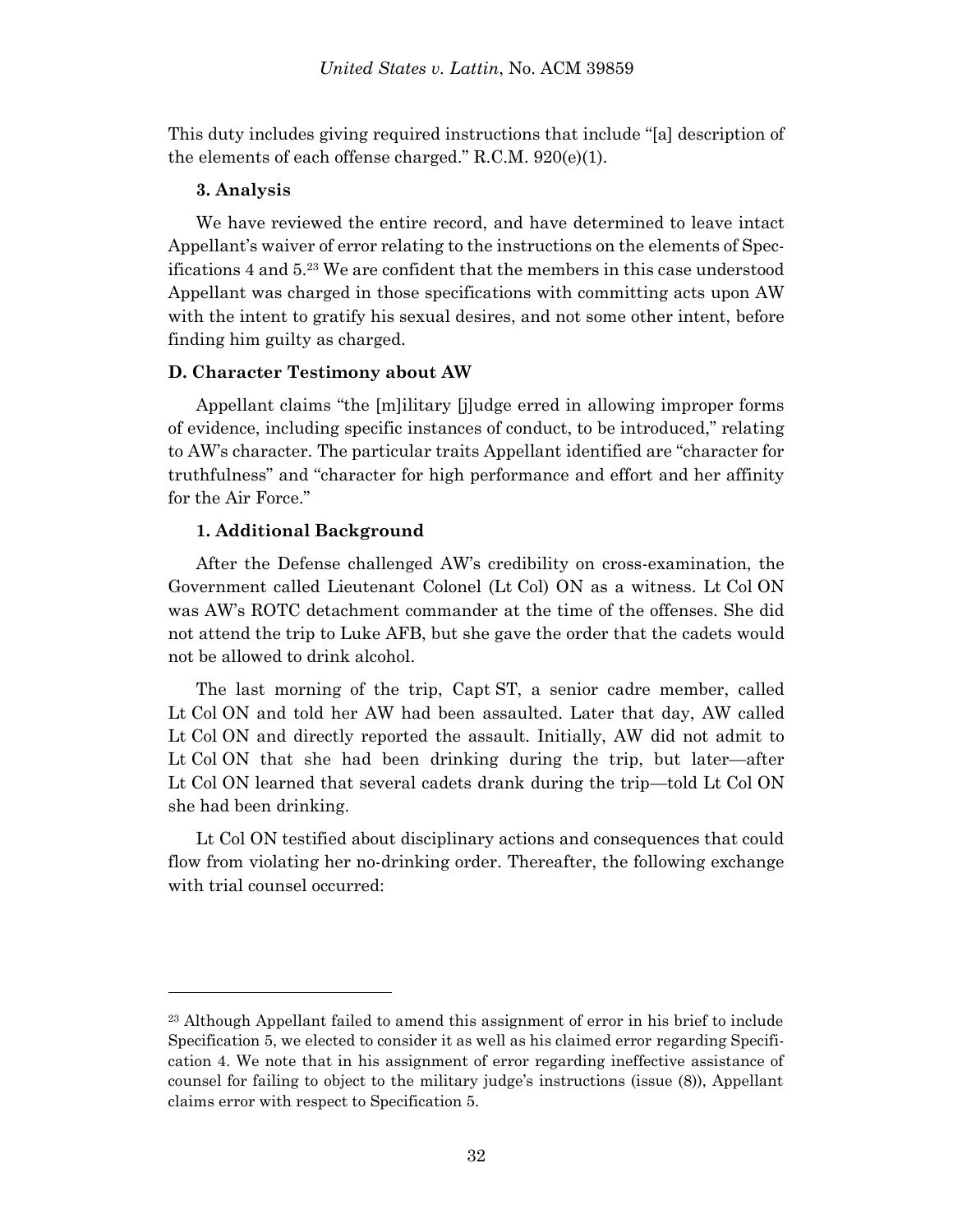Q [Trial Counsel]: So with all this in mind, did you ever think at any time that [AW] was accusing [Appellant] of sexual assault just so she could get out of trouble?

A [Lt Col ON]: No.

Q: And why not?

[Trial Defense Counsel]: Objection, speculation, Sir.

[Military Judge]: I'm going to overrule the objection. I'll allow it.

A: Historically, [AW] was a high performing cadet and historically she had owned her mistakes. I had, if anything, observed that she was forthcoming, even to her own detriment at times because she was committed to integrity, which is what we teach them they have to be. And so I didn't have any reason to doubt her.

Q: You just mentioned that she had come forward in the past and told you things to her detriment. Do you have an example of that?

[Military Judge]: I'm not going to allow that question.

Lt Col ON next described AW's status in ROTC at the time of the trip, which led to testimony about AW being medically disqualified from commissioning based on a self-reported medical issue. The following exchange drew no objection from the Defense:

Q [Trial Counsel]: So, when [AW] receives the news that she's been medically disqualified, how did she handle that situation, from your perspective?

A [Lt Col ON]: Well, she was emotional. . . . [S]he, in particular, has not ever envisioned any future for herself that was not being an Air Force officer because she was an Air Force brat, her dad's a retired master sergeant, and that's just—that was really the fabric of who she is.

Q: So after she's told that she's been medically disqualified, how did she respond to that when it came to training and being involved in ROTC and giving it her full participation?

A: Well, she continued to give it 100 percent. You know, like I said, she's very high performing, and so while it was an emotional event for her, she continued to participate—as long as I was willing to let her participate, she wanted to continue to participate as if nothing had changed.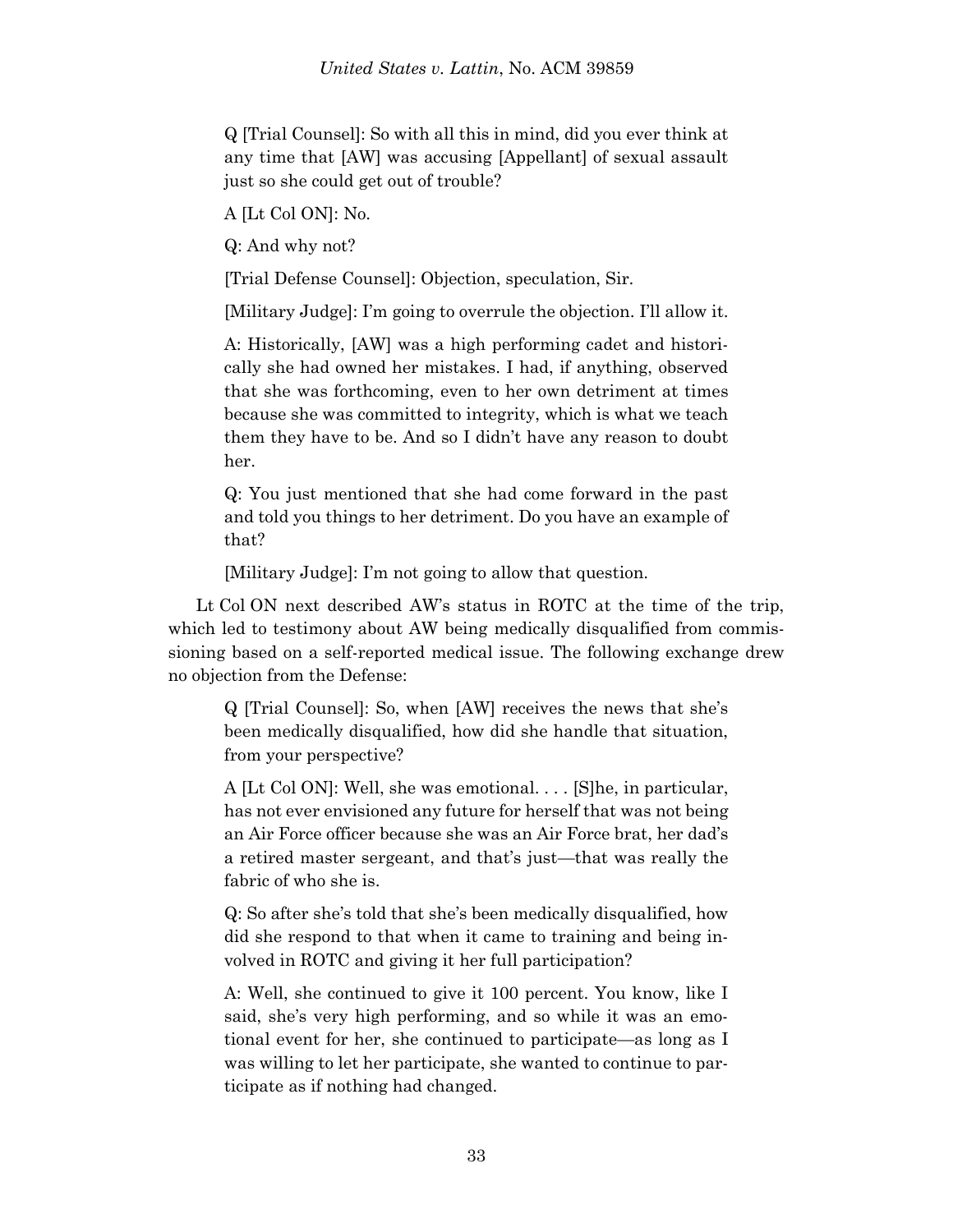Lt Col ON ultimately disciplined AW and other cadets for violating her nodrinking order. Lt Col ON also testified that she had awarded AW her "commander's scholarship" in AW's sophomore year, and helped AW contest the medical disqualification.

#### **2. Law**

"A witness' credibility may be attacked or supported by testimony about the witness' reputation for having a character for truthfulness or untruthfulness, or by testimony in the form of an opinion about that character. Evidence of truthful character is admissible only after the witness' character for truthfulness has been attacked." Mil. R. Evid. 608(a). "[E]xtrinsic evidence is not admissible to prove specific instances of a witness' conduct in order to attack or support the witness' character for truthfulness." Mil. R. Evid. 608(b).

"Under [Mil. R. Evid.] 608 . . . , a party may introduce opinion evidence regarding the general character of a person for truthfulness. The authority to introduce such opinion evidence, however, does not extend to 'human lie detector' testimony—that is, an opinion as to whether the person was truthful in making a specific statement regarding a fact at issue in the case." *United States v. Kasper*, 58 M.J. 314, 315 (C.A.A.F. 2003) (citing *United States v. Whitney*, 55 M.J. 413, 415 (C.A.A.F. 2001) (additional citation omitted)); *see also United States v. Brooks*, 64 M.J. 325, 328 (C.A.A.F. 2007).

If a witness does not expressly state that he believes a person is truthful, we examine the testimony to determine if it is the "functional equivalent of" human lie detector testimony. Testimony is the functional equivalent of human lie detector testimony when it invades the unique province of the court members to determine the credibility of witnesses, and the substance of the testimony leads the members to infer that the witness believes the victim is truthful or deceitful with respect to an issue at trial.

## *United States v. Martin, 75 M.J. 321, 324–25 (C.A.A.F. 2016)* (citations omitted).

When a witness gives human-lie-detector testimony, however, the military judge must provide the members an instruction as to how they may, and may not, consider such testimony. *See Kasper*, 58 M.J. at 318–20.

"Where an appellant has not preserved an objection to evidence by making a timely objection, that error will be forfeited in the absence of plain error." *United States v. Knapp*, 73 M.J. 33, 36 (C.A.A.F. 2014) (citations omitted). "A timely and specific objection is required so that the court is notified of a possible error, and so has an opportunity to correct the error and obviate the need for appeal." *Id*. To establish plain error, "[the] appellant must convince us that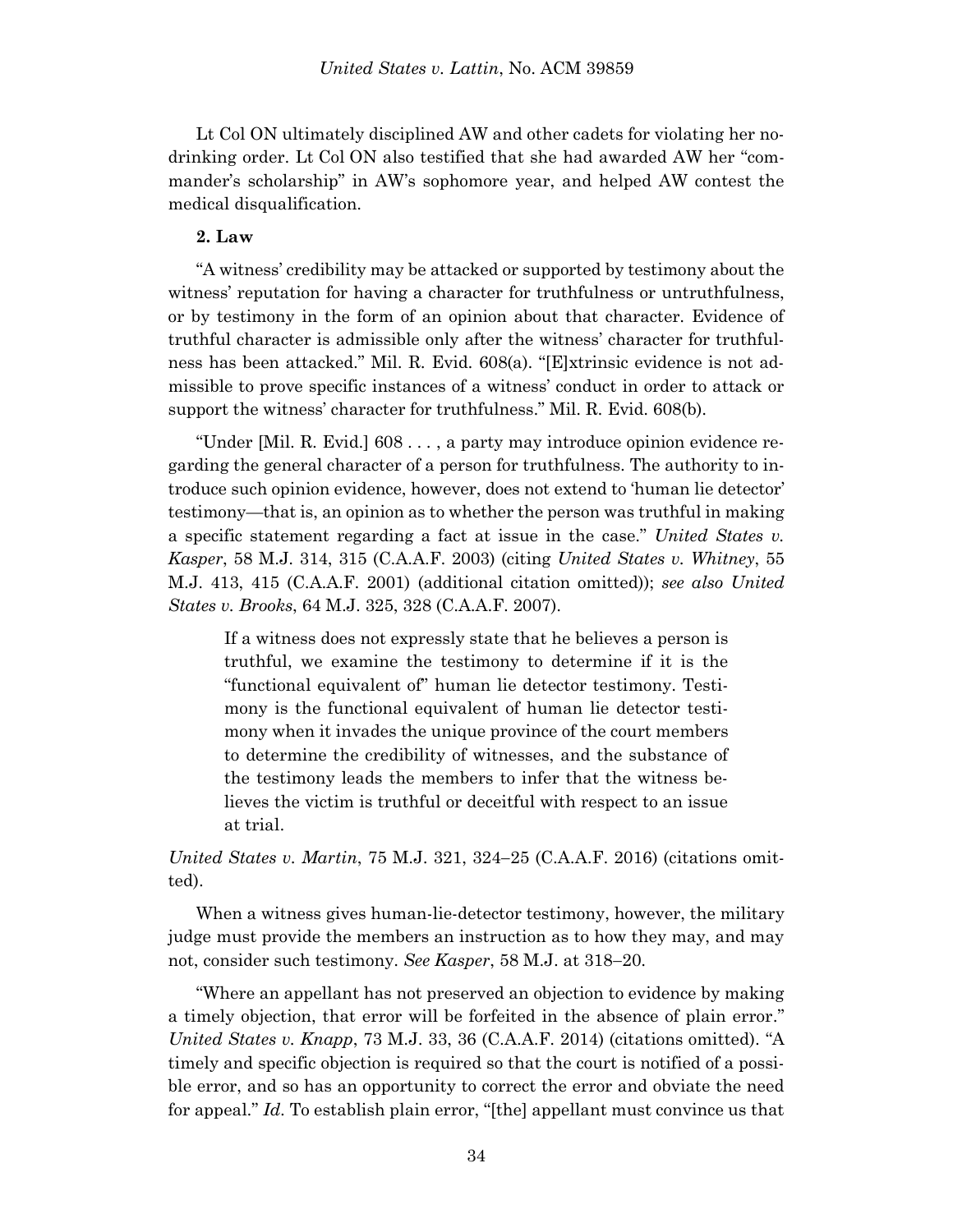(1) there was error; (2) that it was plain or obvious; and (3) that the error materially prejudiced a substantial right. We will reverse for plain error only if the error had 'an unfair prejudicial impact' on the findings or sentence." *United States v. Schlamer*, 52 M.J. 80, 85-86 (C.A.A.F. 1999) (citation omitted). "[T]he lack of defense objection is relevant to a determination of prejudice"; it indicates "some measure of the minimal impact." *United States v. Carpenter*, 51 M.J. 393, 397 (C.A.A.F. 1999) (internal quotation marks and citations omitted) (discussing plain error in the context of trial counsel's improper argument).

#### **3. Analysis**

#### *a. Character*

Appellant claims the military judge erred in allowing the Government to introduce evidence of AW's character traits, allowing specific examples of those traits, and bolstering AW's credibility. First, we have determined that defense counsel's objection based on speculation was not sufficient to preserve Appellant's objection to human-lie-detector testimony. While such testimony may be speculative, the military judge was not on notice that this issue was at the heart of Defense's speculation objection. Therefore, we review for plain error. *See Knapp*, 73 M.J. at 36.

Unlike human-lie-detector testimony, character-for-truthfulness testimony is admissible, under Mil. R. Evid. 608(a), in the form of an opinion. Lt Col ON had a foundation to provide an opinion on AW's truthfulness. Trial counsel's questions to elicit such opinion were not well crafted, but in the end revealed that Lt Col ON had a high opinion of AW's truthfulness. Although defense counsel had objected to the line of questioning based on speculation—not on lack of foundation or improper character evidence—the military judge's rulings regarding her testimony show he was oriented to the issue of character.

We agree with the Government's concession that "Lt Col ON's testimony" pushed the bounds of what might constitute reputation or opinion testimony; however it did not plainly cross the line into specific instances within the meaning of Mil. R. Evid. 608(b)." Lt Col ON's descriptions of AW as "a high performing cadet and historically she had owned her mistakes" and "was committed to integrity" are not specific instances of conduct prohibited by Mil. R. Evid. 608(b). When trial counsel asked Lt Col ON a follow-up question that would elicit a specific instance of conduct relating to truthfulness ("Do you have an example of that?"), the military judge *sua sponte* interrupted and did not allow the witness to answer.

Appellant next claims that, contrary to Mil. R. Evid. 404(a), Lt Col ON testified about other character traits of AW—specifically character for high performance and effort and her affinity for the Air Force. Appellant claims this was "improperly introduced in order to bolster [AW's] credibility at trial." The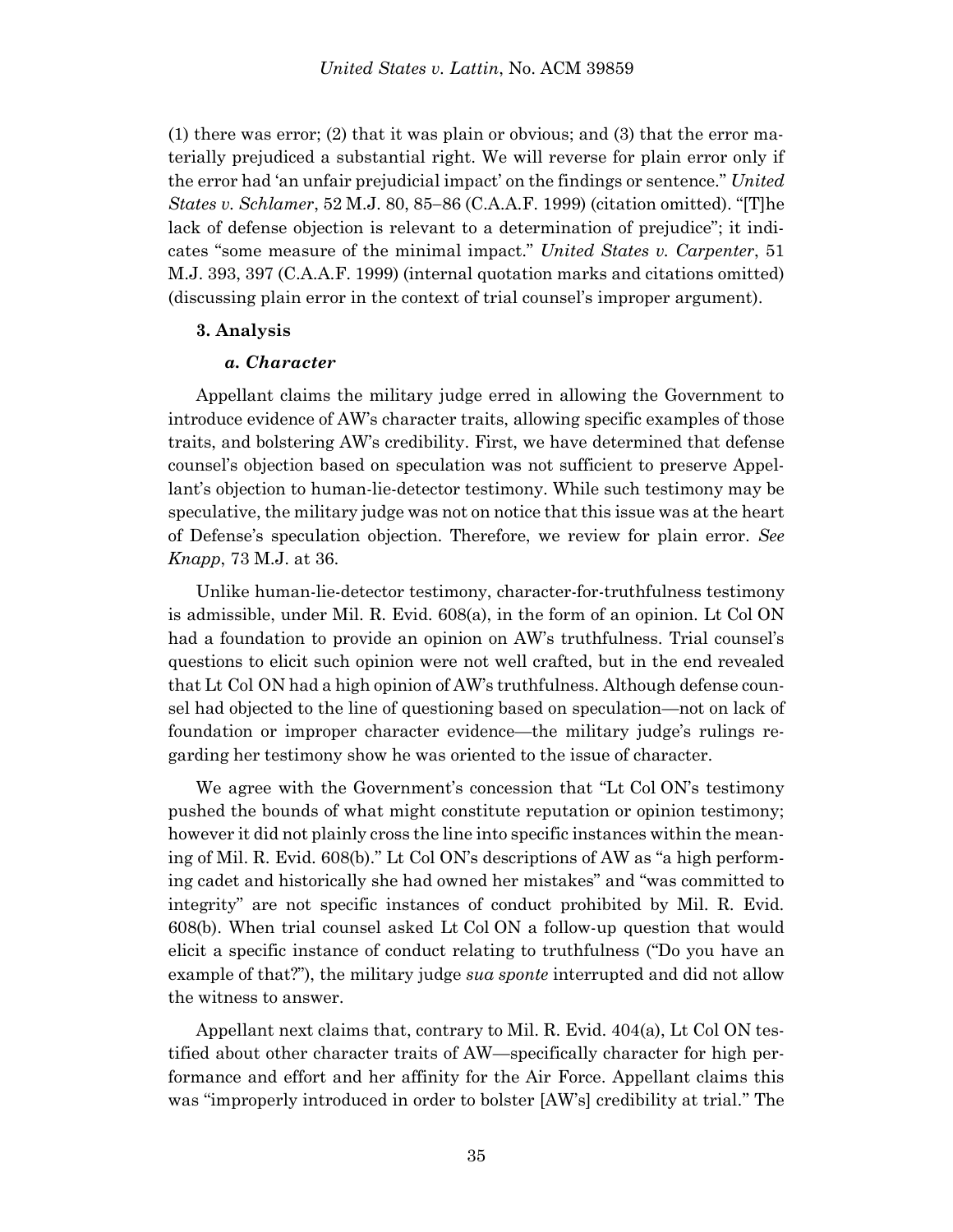Government argues on appeal that this testimony was to "explain, repel, counteract or disprove the evidence introduced by the opposing party'" (quoting *United States v. Wirth*, 18 M.J. 214, 218 (C.M.A. 1984), specifically "the defense theory that AW concocted this allegation of sexual assault to protect her future Air Force career."

Mil. R. Evid. 404(a)(1) prohibits evidence of a person's character or character trait "to prove that on a particular occasion the person acted in accordance with the character or trait." Appellant does not explain how testimony that AW was a high performer, displayed effort, and had an affinity for the Air Force was proof that AW acted in accordance with those traits on any particular occasion. Instead, he argues that these traits are indicators of truthfulness, as such a person "even after being medically disqualified would not make false allegations of sexual assault to preserve a romantic relationship." While that may be true, we find Lt Col ON's descriptions of AW as "high performing," the Air Force being "the fabric of who she is," and giving "100 percent" after learning she was medically disqualified are not specific instances of conduct relating to truthfulness prohibited by Mil. R. Evid. 608(b).

Appellant's "bolstering" claim also fails. Before Lt Col ON testified, the Defense had attacked AW's credibility during its cross-examination of her. "Bolstering occurs before impeachment, that is, when the proponent seeks to enhance the credibility of the witness before the witness is attacked." *United States v. Toro*, 37 M.J. 313, 315 (C.M.A. 1993) (citations omitted). Thus, Lt Col ON's testimony could not improperly "bolster" AW's credibility, which already had been attacked.

### *b. Human-Lie-Detector Testimony*

l

Appellant specifies three instances of impermissible human-lie-detector testimony from Lt Col ON: (1) she did not ever think at any time that AW was accusing Appellant of sexual assault just so she could get out of trouble; (2) she stated AW had owned her mistakes, and was forthcoming and committed to integrity; and (3) she did not have any reason to doubt AW. We find these were not direct opinions by Lt Col ON about the truthfulness of AW's report of sexual assault. However, when we next consider whether they were the "functional equivalent" of human-lie-detector testimony, we find that (3) was.<sup>24</sup> After describing AW as a truthful person, Lt Col ON's declaration that she had no reason to doubt AW's allegation of sexual assault, was, in essence, testimony

 $24$  We consider instance (1) a lack of endorsement of a reason AW might by lying, and (2) Lt Col ON's opinion regarding character for responsibility and integrity. We find neither is testimony that Lt Col ON believed AW was telling the truth about the allegation of sexual assault.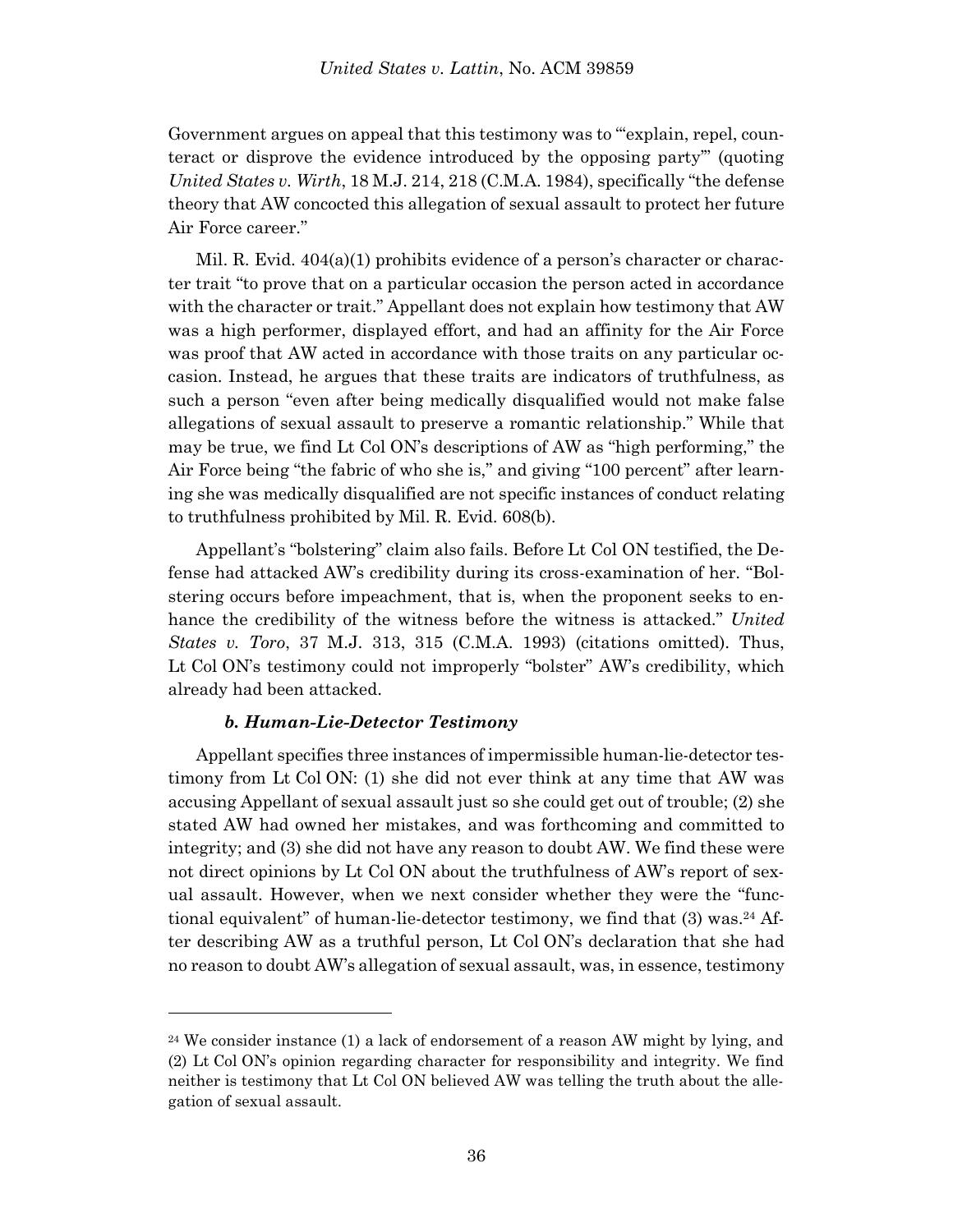that she believed AW's report of sexual assault. We find no prejudicial plain error.

It is error for a military judge to allow human-lie-detector testimony to be presented without interruption or an instruction to the members. And while the error was subtle, <sup>25</sup> we find it was plain or obvious error but did not materially prejudice a substantial right of Appellant. Lt Col ON was not a witness purporting to have specialized expertise or knowledge about whether someone is telling the truth. *See, e.g., United States v. Flesher*, 73 M.J. 303 (C.A.A.F. 2014) (finding error where the military judge allowed a witness to testify as an expert and whose testimony only served to repeat the victim's account); *United States v. Cauley*, 45 M.J. 353 (C.A.A.F. 1996) (finding no error where the military judge did not allow a detective to testify as an expert regarding false allegations when that testimony would only serve to attack the alleged victim's character for truthfulness). Upon cross-examination, defense counsel elicited one specific instance of AW's untruthfulness and attacked Lt Col ON's foundation for her opinion that AW told her the truth. We recognize that due to Lt Col ON's role as an ROTC detachment commander, her testimony might be given more weight, but find her testimony overall did not give the impression that she had a more-than-average ability to assess AW's truthfulness. Moreover, given the strong DNA evidence corroborating AW's account, AW's credibility was not a central issue. *Cf*. *Kasper*, 58 M.J. at 320 (finding prejudice where the impermissible evidence "d[id] not involve a stray remark on a secondary matter" but "involve[d] a central issue at trial.") Having reviewed the record as a whole, we do not find this error "had 'an unfair prejudicial impact' on the findings or sentence." *Schlamer*, 52 M.J. at 85–86 (quoting *United States v. Powell*, 49 M.J. 460, 463 (1998)).

#### **E. Trial Counsel Argument**

l

Appellant claims the circuit trial counsel made improper argument when she: (1) "vouched for [AW's] veracity when she stated 'then I know she is telling the truth' after rebutting a point from the defense cross-examination of [AW];" and (2) argued for spillover between the unrelated charged offenses.

<sup>25</sup> Defense counsel had objected to the question as "speculation," but did not object on the basis that it was the functional equivalent of human-lie-detector testimony, or ask for a curative instruction. These are some indications of the error's low prejudicial effect.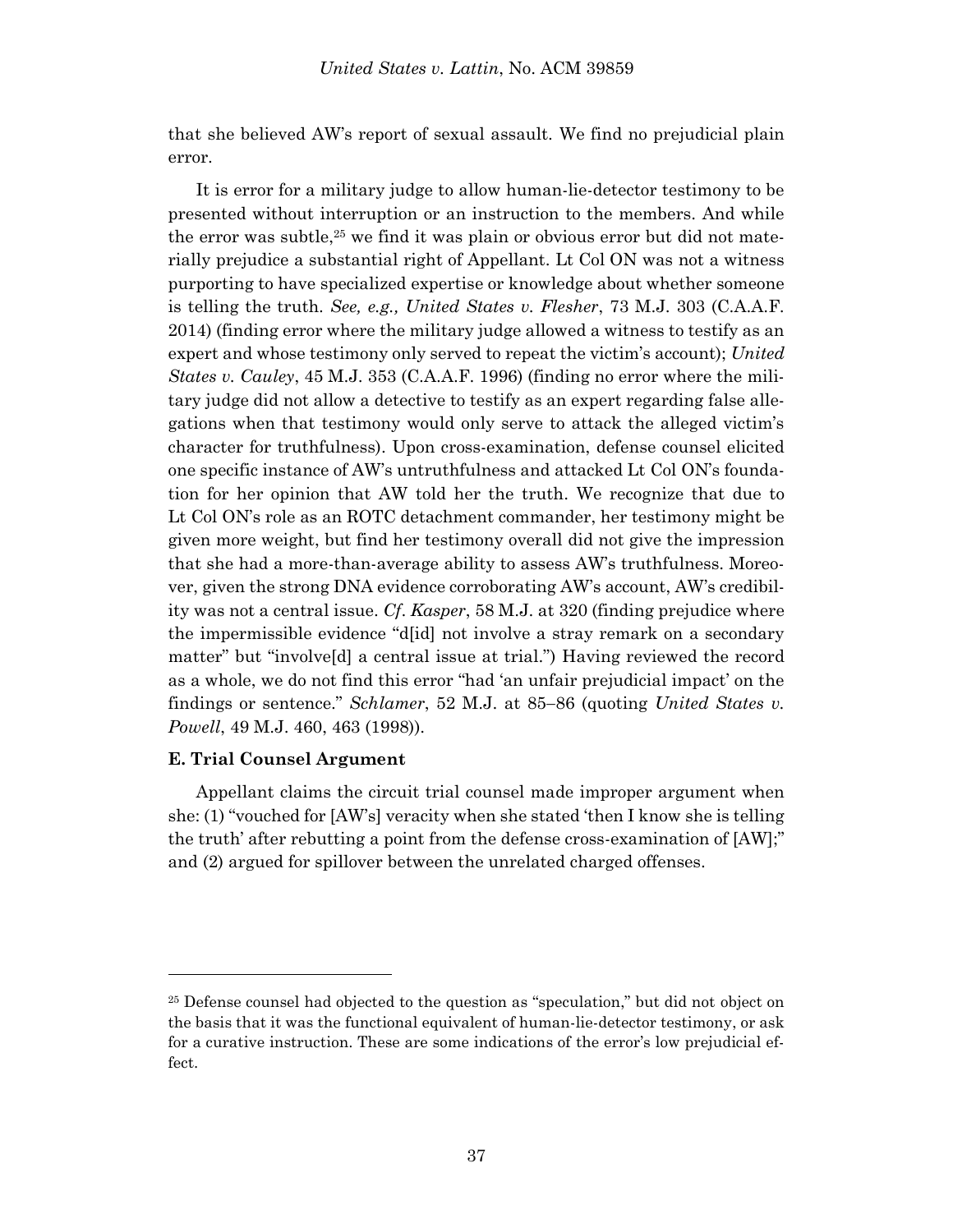We reject the first claim, as the transcript on this point is in error. We have compared the transcript and the audio recording in the record of trial. <sup>26</sup> The circuit trial counsel did not say, "I know she is telling the truth," and instead said, "watch the OSI interview." The transcript should read:

And so you have that. You have that prior consistent statement from her. Defense counsel wanted to pick on her, "now you never said that before, this is the first time we're hearing that." Well then watch the OSI interview because what you see, when she talked to OSI, she said exactly that.

We next consider Appellant's spillover claim, and find no error.

### **1. Additional Background**

l

Appellant quotes three portions of the circuit trial counsel's closing argument to support his claim of improper argument. The first portion is the very beginning of the argument: 27

They trusted him because he wore this uniform. Everything that [AW] and [KA] had been taught by this very organization was they could trust their fellow [A]irmen, their fellow detachment members, their fellow pilots. You never leave another [A]irman behind. We're supposed to be wingman. We take care of each other, we taught them that, we told them that. And so when [AW] walks into the accused['s] apartment after that night at Westgate, she trusts that she is going to get home safely. When [KA] drinks more than she usually does that day on the river, she trusts that the accused is going to take care of her. And he betrayed that trust. When [AW] is in his apartment he sexually assaulted her mere feet away from where he had sexually assaulted [KA] four months earlier. [What the evidence has shown you in this case is that he is guilty].

Trial counsel laid out the structure of her argument about credibility:

<sup>&</sup>lt;sup>26</sup> "The term 'record', when used in connection with the proceedings of a court-martial, means—(A) an official written transcript . . . or (B) an official audiotape . . . ." Article 1(14), UCMJ, 10 U.S.C. § 801(14); *see also* R.C.M. 1112(b) ("The record of trial contains the court-martial proceedings" and in a general court-martial shall include a "substantially verbatim recording of the court-martial proceedings.").

<sup>&</sup>lt;sup>27</sup> The bracketed sentences are additional portions of the argument that Appellant did not quote.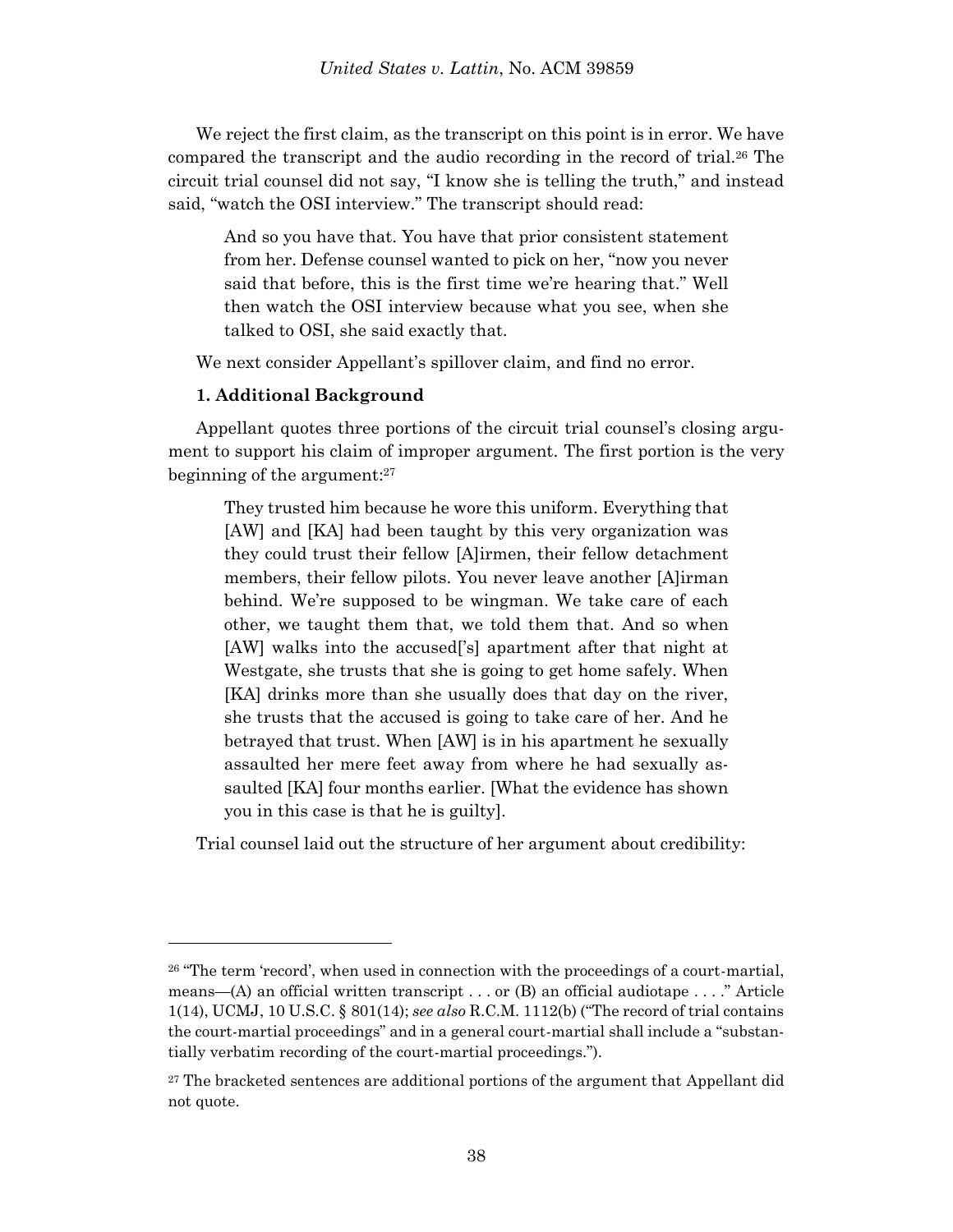So the next question becomes how you can trust that evidence, how that evidence is credible, and how that shows you that beyond a reasonable doubt the accused is guilty. And you have three main areas that I want to talk about with that. With each of these cases. And the first thing that you have is a lack of motive on part of either of these women to come in here and tell you anything other than what is true and what happened and that's that they were sexually assaulted.

The next part you have though is corroboration of what they have told you from other sources of evidence and from other statements that they have made outside of this courtroom that you have evidence of.

And finally, you have the accused's own confession and the actions that he has taken to show his consciousness of guilt.

Trial counsel followed this structure, first arguing the offenses relating to AW before those relating to KA—the same order in which they presented their case. She ended with the following—the last two portions Appellant highlights in this appeal:

The last piece I want to talk to you about briefly members is that you look at this and in order for this you have two women, two women who have never met, two women who didn't know each other, who have no connection to each other, who never even talked to each other. Four months apart saying they were sexually assaulted by the accused. And you see commonalities there. The trips to Hill, ["]come visit me at Hill,["] the petting of the hair, you see that. You see the lies that he tells. You see the manipulation, you see that. *He's either the unluckiest person in the world, or you have two women who are telling the truth*.

And so when you look at all the evidence, when you look at these women, you know what you have in this case of two credible victims with evidence to back them up and an accused who has lied about this to multiple people because of his guilt. What you see is that they were there because they trusted him. They were there because we had told them to trust him. He was a fellow officer, a fellow pilot, a fellow ROTC member and then he betrayed that. [What the evidence has shown is that he sexually assaulted [AW] and that he sexually assaulted [KA]. And it's showing you that he's guilty. Thank you.]

(Emphasis added).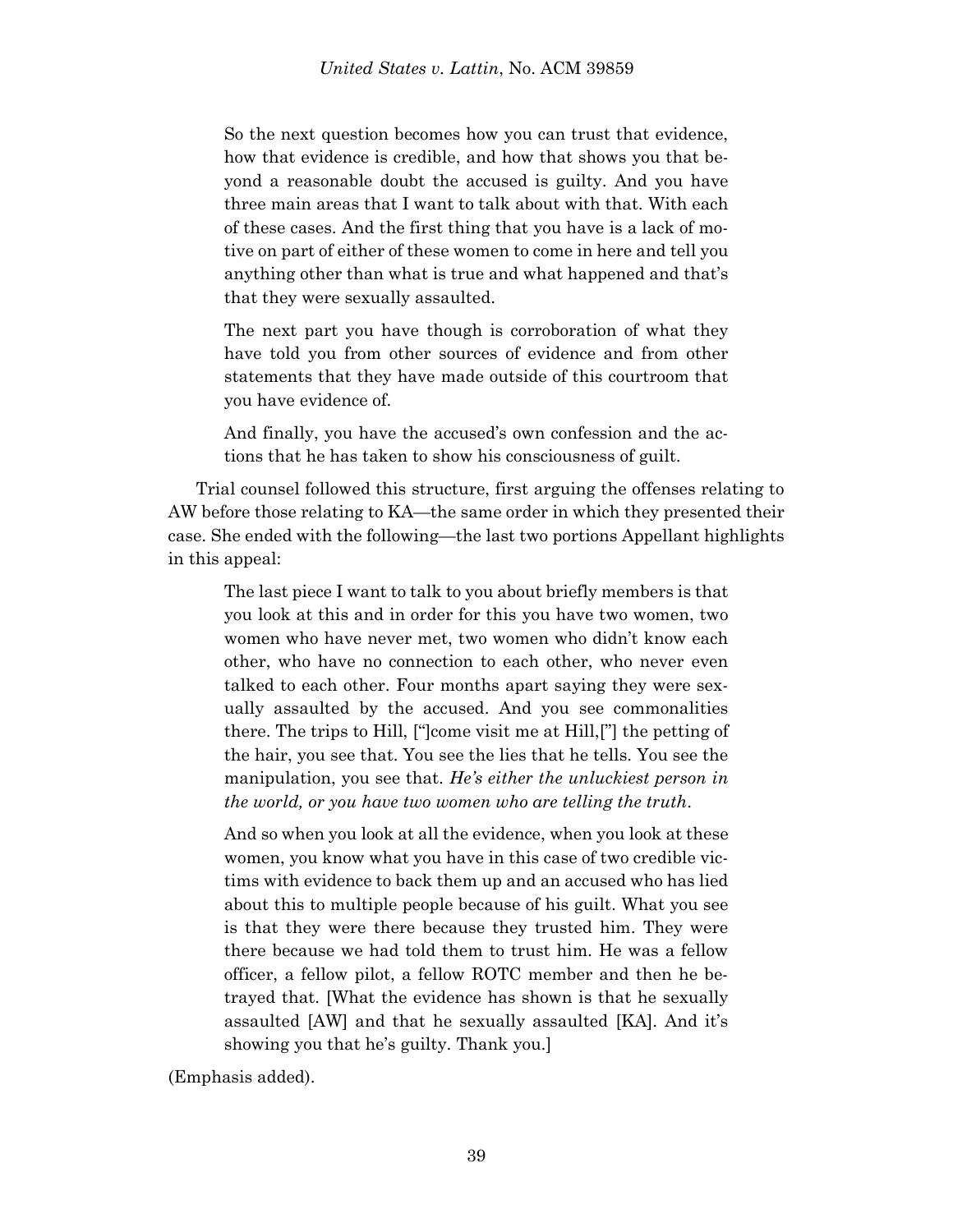The military judge advised the court members both before and after findings argument that the arguments of counsel are not evidence. Additionally, before they began deliberations, the military judge provided the court members a standard "spillover" instruction, which included the following:

An accused may be convicted based only on evidence before the court, and not on evidence of general criminal disposition. Each offense must stand on its own and you must keep the evidence of each offense separate. Stated differently, if you find or believe that the accused is guilty of one offense, you may not use that finding or belief as a basis for inferring, assuming, or proving that he committed any other offense.

If evidence has been presented which is relevant to more than one offense, you may consider that evidence with respect to each offense to which it is relevant.

### **2. Law**

We review prosecutorial misconduct and improper argument de novo. *See United States v. Voorhees*, 79 M.J. 5, 9 (C.A.A.F. 2019), *cert. denied*, *Voorhees v. United States,* 140 U.S. 2566 (2020). When an appellant did not object at trial to trial counsel's argument, courts review for plain error. *Id*. (citing *United States v. Andrews*, 77 M.J. 393, 398 (C.A.A.F. 2018)).

Plain error occurs when (1) there is error, (2) the error is clear or obvious, and (3) the error results in material prejudice to a substantial right of the accused. Thus, we must determine: (1) whether trial counsel's arguments amounted to clear, obvious error; and (2) if so, whether there was a reasonable probability that, but for the error, the outcome of the proceeding would have been different.

*Id.* at 9 (internal quotation marks and citations omitted). The burden to establish plain error, including prejudice, is on the appellant. *Id*. at 9, 12.

In presenting argument, trial counsel may "argue the evidence of record, as well as all reasonable inferences fairly derived from such evidence." *United States v. Baer*, 53 M.J. 235, 237 (C.A.A.F. 2000) (citation omitted). Trial counsel may strike hard but fair blows, but may not "inject his personal opinion into the panel's deliberations, inflame the members' passions or prejudices, or ask them to convict the accused on the basis of criminal predisposition." *United States v. Sewell*, 76 M.J. 14, 18 (C.A.A.F. 2017) (citations omitted). In determining whether trial counsel's comments were fair, we examine them in the context in which they were made. *United States v. Gilley*, 56 M.J 113, 121 (C.A.A.F. 2001) (citations omitted). We do not "surgically carve out a portion of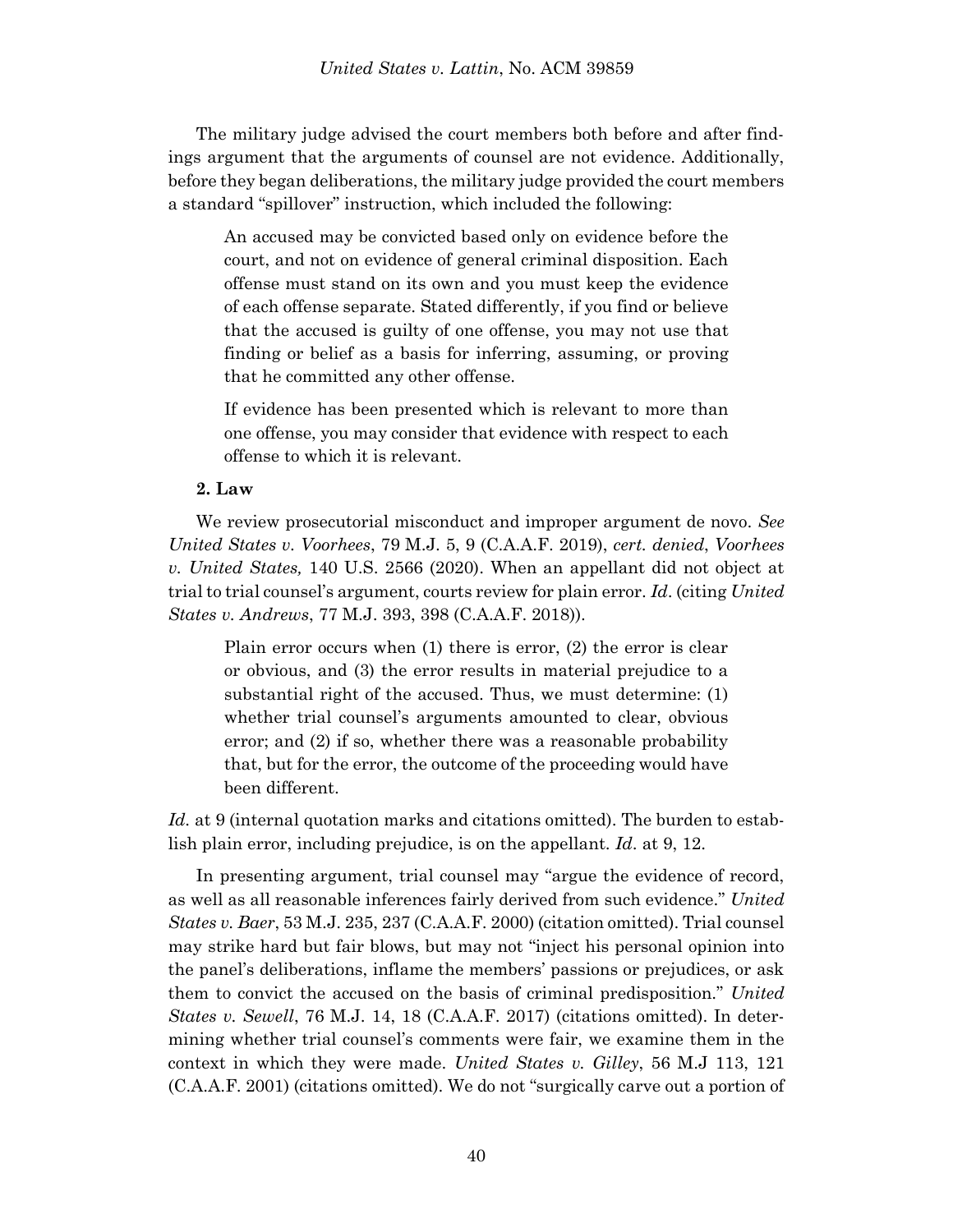the argument with no regard to its context." *Baer*, 53 M.J. at 238 (internal quotation marks omitted).

In *United States v. Burton*, 67 M.J. 150 (C.A.A.F. 2009), a case in which the appellant was charged with two sexual offenses occurring four years apart, the CAAF considered the trial counsel's findings argument inviting the court members to compare the charged offenses. After noting the military judge's spillover instruction, trial counsel told the court members that they "could not use guilt of one offense as proof of guilt of another offense." *Id*. at 152. Then the trial counsel in *Burton*

told the panel it could "take these things and compare them for [appellant's] propensity to commit these types of offenses." He invited the panel to "take both of [the victims'] stories and lay them next to each other and compare them and see what this particular person's M.O. is."

*Id*. (second and third alterations in original). The CAAF held that "The Government may not introduce similarities between a charged offense and prior conduct, whether charged or uncharged, to show modus operandi or propensity without using a specific exception within our rules of evidence, such as [Mil. R. Evid.] 404 or 413." *Id*. (citation omitted). "It follows, therefore, that portions of a closing argument encouraging a panel to focus on such similarities to show modus operandi and propensity, when made outside the ambit of these exceptions, is not a 'reasonable inference[ ] fairly derived' from the evidence, and was improper argument." *Id*. at 153 (alteration in original) (quoting *Baer*, 53 M.J. at 237).

The real risk presented by trial counsel's improper argument was that it would invite members to convict [the] appellant based on a criminal predisposition, not that members would now perceive properly admitted direct evidence of charged conduct as propensity evidence. This greater risk was properly addressed by the military judge's spillover instruction. The military judge having instructed the panel that counsel's arguments were not evidence and given a general spillover instruction, it was not plain and obvious that an additional instruction was wanted or needed.

*Id*. at 154 (citation omitted). "In the context of the entire trial," including the Government's presentation of evidence and argument, and the military judge's instructions, the CAAF did "not believe that any error in trial counsel's argument rose to the level of plain error that would require the military judge to *sua sponte* instruct on the proper use of propensity evidence or take other remedial measures." *Id*.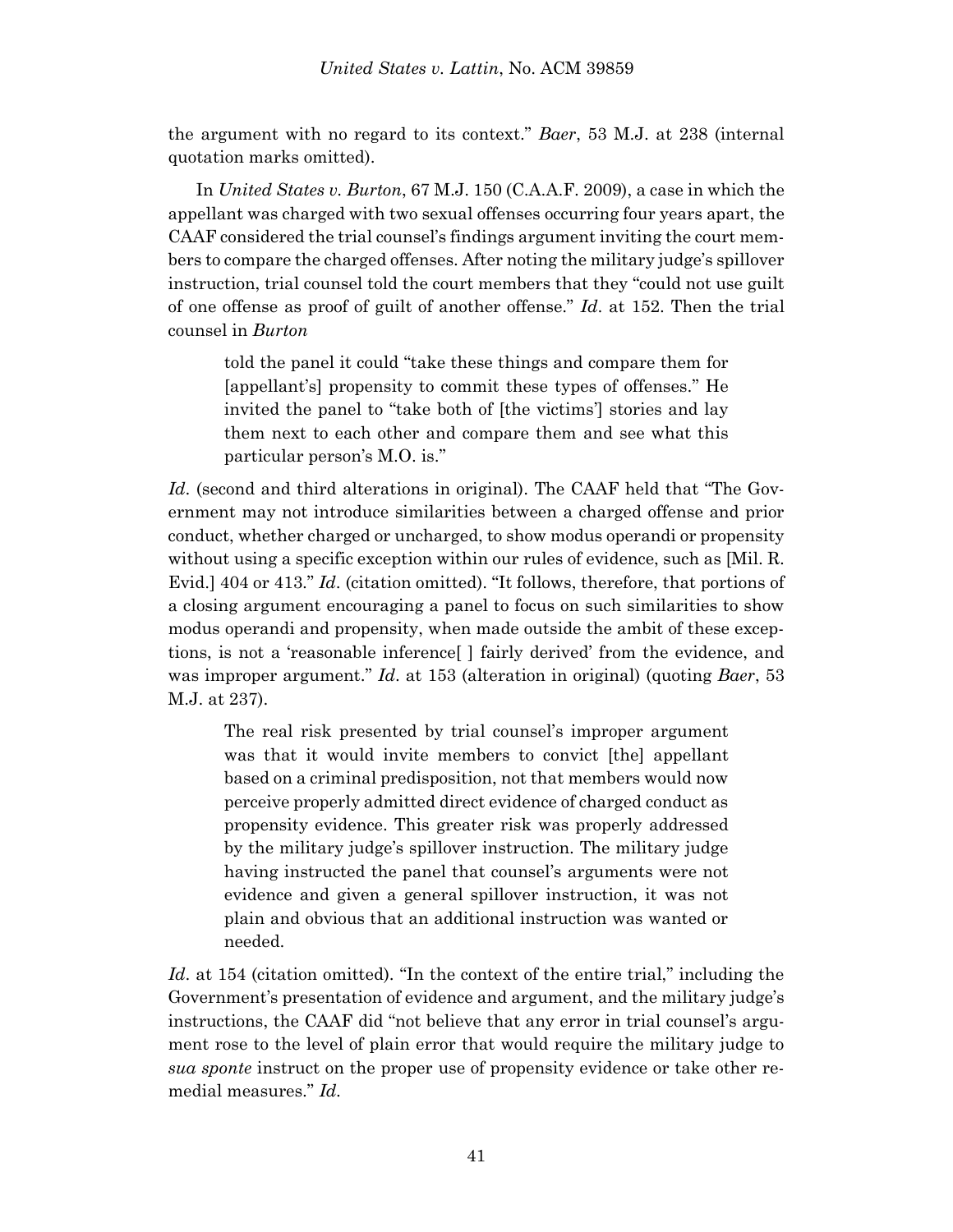It is a permissible inference, referred to as the "doctrine of chances," to consider two otherwise independent events that, taken together, are unlikely to be coincidental. *See Estelle v. McGuire*, 502 U.S. 62, 69 (1991). That differs from the inference covered by the character evidence rule, which prohibits inferring a defendant's guilt based on an evil character trait. *See Michelson v. United States*, 335 U.S. 469, 475–76 (1948). The "doctrine [of chances] posits that 'it is unlikely that the defendant would be repeatedly innocently involved in the similar suspicious situations.'" *United States v. Matthews*, 53 M.J. 465, 470 (C.A.A.F. 2000) (quoting 1 Edward J. Imwinkelried, *Uncharged Misconduct Evidence* § 5:28 at 78 (1999)). The doctrine most often is employed to show the unlikelihood of accident. *See generally*, Edward J. Imwinkelried, *An Evidentiary Paradox: Defending the Character Evidence Prohibition by Upholding a Non-Character Theory of Logical Relevance, The Doctrine of Chances*, 40 U. Rich. L. Rev. 419 (2006).

### **3. Analysis**

l

Appellant states the circuit trial counsel's "arguments introduced similarities between the two unrelated charged sexual assaults by discussing them together and pointing out the 'commonalities' between the two alleged assaults." The result, he argues, is "the Government created a modus operandi of a sexual predator who relied on the trust of fellow [A]irmen to carry out his crimes in similar fashions" and "implied that [Appellant] possessed a propensity to commit sexual assaults." The Government counters that the arguments did not suggest a modus operandi or propensity, and the circuit trial counsel properly argued the "doctrine of chances."

We disagree with Appellant that circuit trial counsel argued modus operandi or propensity. We do not read her argument to suggest that Appellant has a signature method by which he commits sexual crimes, or that he is someone who is prone to commit sexual crimes. Instead, her argument suggested that the commonalities between the accusations of two unrelated women are factors the members should consider when weighing the credibility of the testimony of those victims.<sup>28</sup> The evidence she highlighted was not admitted for a limited purpose, so it was proper for her to argue therefrom reasonable inferences relating to witness credibility. Moreover, we also do not read her argument to imply that because Appellant was accused of more than one sexual offense, the allegations are more likely to be true. She did not invite the court

<sup>28</sup> We need not determine whether the "doctrine of chances" includes the unlikelihood that two witnesses were fabricating their accusations, as the Government argues on appeal.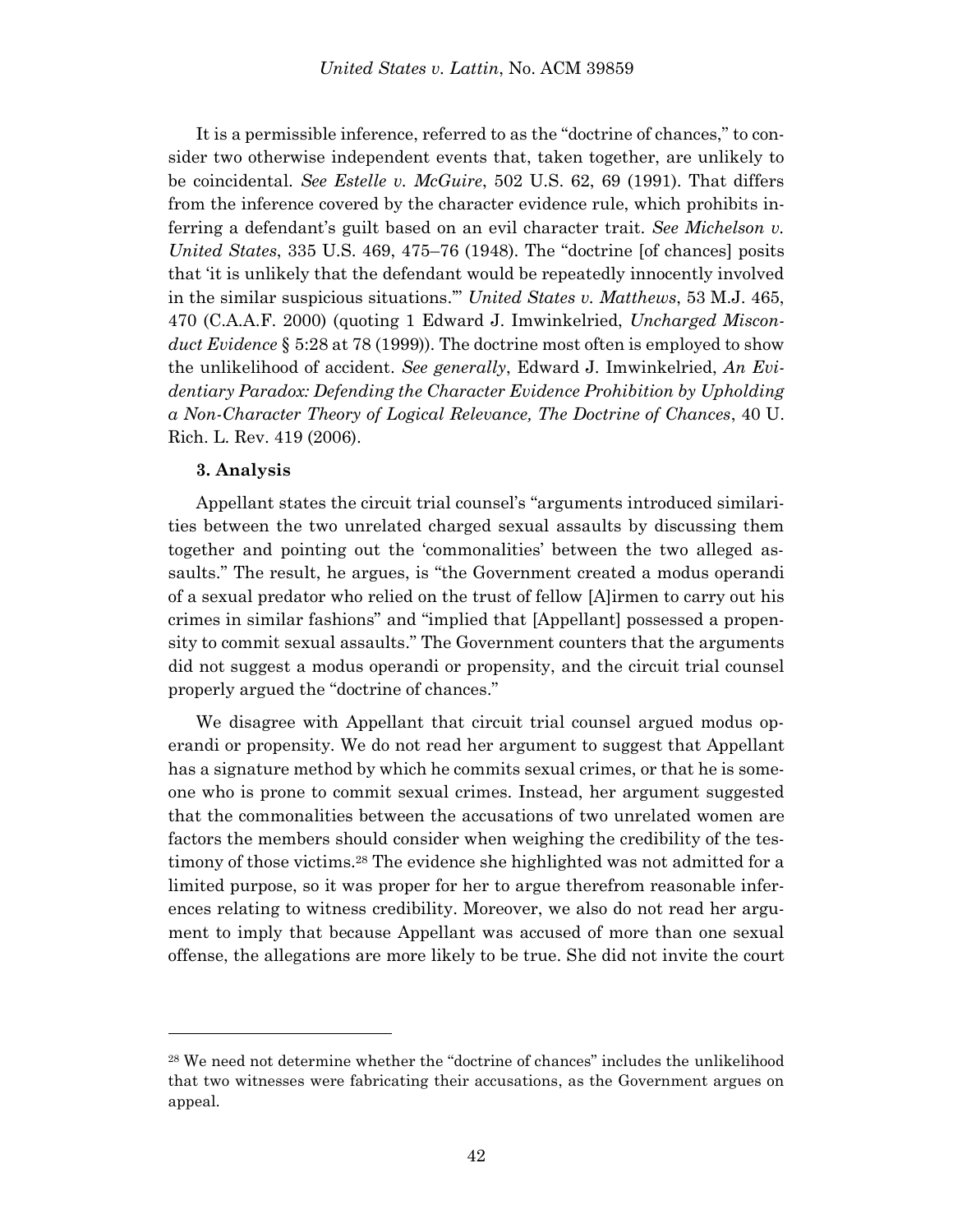members to consider improper "spillover" of evidence; the commonalities necessarily were relevant to offenses involving both women. We find no error, much less plain error.

#### **F. Ineffective Assistance of Counsel Allegations**

Through counsel, Appellant asserts his trial defense counsel provided ineffective assistance of counsel (issue (8)) for failing to object to incomplete instructions, improper character evidence, human-lie-detector testimony, and improper argument (issues (3), (5), (6), and (7), discussed *supra*, Sections C, D, and E).

Additionally, Appellant personally asserts that his trial defense counsel were ineffective for not filing a post-trial motion after the convening authority took no action on his sentence (issue 11). Appellant asserts the convening authority's failure to take specific action was plain error, and claims prejudice resulting from his trial defense counsel's "failure to request relief during clemency." We consider this issue in the next section, where we consider the convening authority's decision to take "no action" on Appellant's sentence.

#### **1. Additional Background**

On 23 December 2020, the Government moved this court to compel declarations or affidavits from Appellant's two trial defense counsel based on issue (8). The Government noted issues (5), (6), and (7), but omitted mention of issues (3) and (11). This court granted the Government's motion on 4 January 2021, which echoed the Government's request for declarations responsive to issues (5), (6), and (7). On 16 February 2021, this court granted the Government's motion to attach declarations from Appellant's trial defense counsel, Mr. DC and Capt AB. Mr. DC's declaration is responsive to issues (5), (6), and (7). Capt AB's declaration is responsive to issues (4), (5), and (6).

Regarding failing to object to improper character evidence (issue (5)), Mr. DC stated AW's credibility was "thoroughly attacked" and Capt AB stated AW's "credibility was attacked before and after the witness Lt Col O.N. took the stand." Further, Capt AB explained that

[t]he Defense knew the specific instances brought up in our cross [examination] of A.W. were going to be specific instances that we went over with Lt Col O.N., negating the need to object to character evidence. Specifically, that she lied to stay in ROTC and that she lied about what she told Glendale Police Department.

Capt AB stated the Defense did object to human-lie-detector testimony (issue (6)), and the military judge overruled it. "An objection to human lie detector is encompassed within the speculation objection because it is effectively the same. An individual would be speculating as to whether they believe someone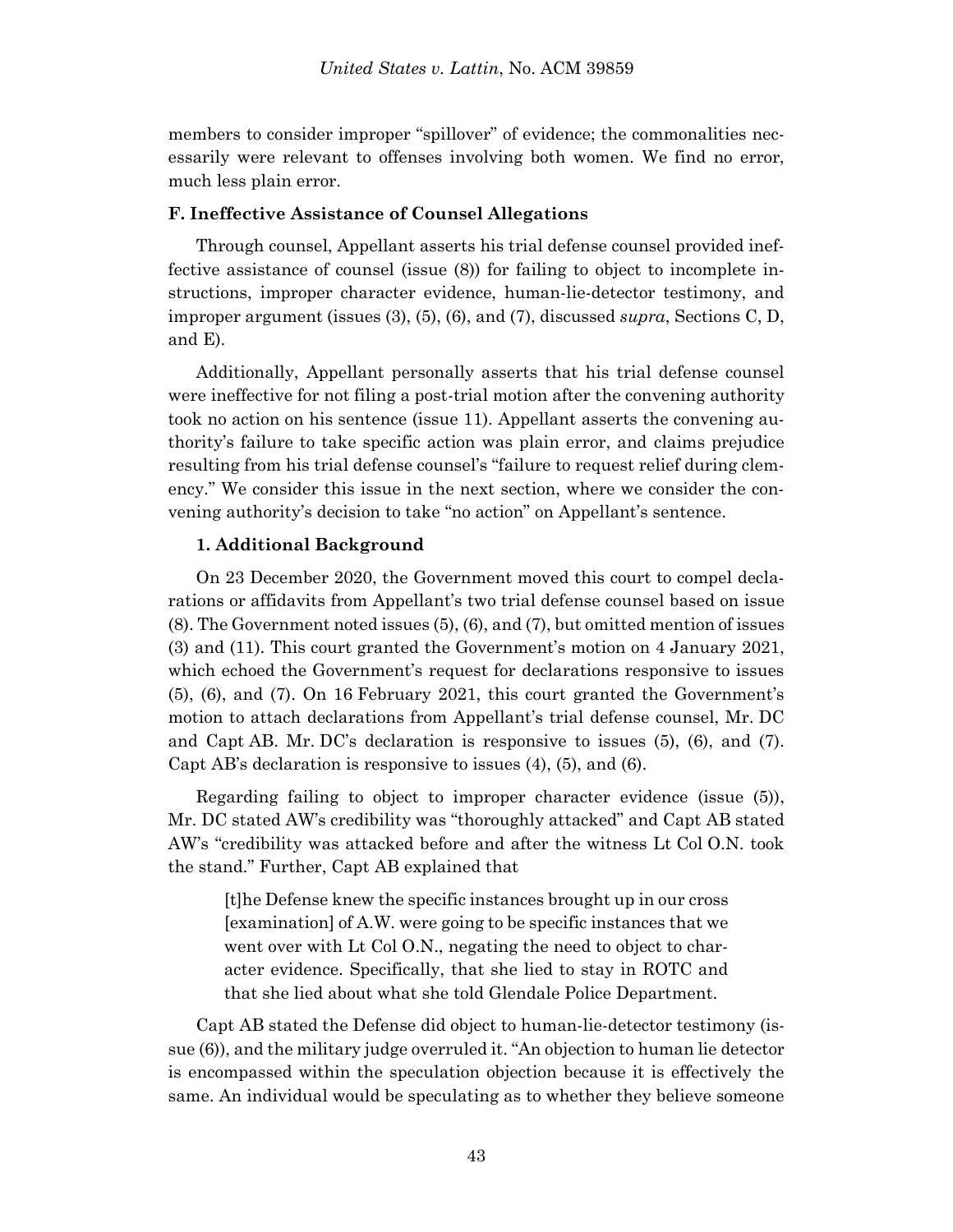is lying or not." Mr. DC essentially agreed. Regarding closing argument (issue (7)), Mr. DC stated "[a]ny improper argument was specifically addressed in the defense closing." Capt AB's declaration does not address issue (7), and instead explains why they did not object to trial counsel's argument that KA was unable to consent because of incapacitation by intoxication (issue (4)).

### **2. Law**

The Sixth Amendment<sup>29</sup> guarantees an accused the right to effective assistance of counsel. *Gilley*, 56 M.J. at 124. We review allegations of ineffective assistance de novo. *United States v. Gooch*, 69 M.J. 353, 362 (C.A.A.F. 2011) (citing *United States v. Mazza*, 67 M.J. 470, 474 (C.A.A.F. 2009)). In assessing the effectiveness of counsel, we apply the standard set forth in *Strickland v. Washington*, 466 U.S. 668, 687 (1984), and begin with the presumption of competence announced in *United States v. Cronic*, 466 U.S. 648, 658 (1984). *Gilley*, 56 M.J. at 124 (citing *United States v. Grigoruk*, 52 M.J. 312, 315 (C.A.A.F. 2000)).

We will not second-guess reasonable strategic or tactical decisions by trial defense counsel. *Mazza*, 67 M.J. at 475 (citation omitted). "Defense counsel do not perform deficiently when they make a strategic decision to accept a risk or forego a potential benefit, where it is objectively reasonable to do so." *United States v. Datavs*, 71 M.J. 420, 424 (C.A.A.F. 2012) (citing *Gooch*, 69 M.J. at 362–63). The burden is on the appellant to demonstrate both deficient performance and prejudice. *Id.* "Appellant's failure to show plain error is fatal to his ineffective assistance of counsel claims. . . . Appellant cannot demonstrate that his counsel's failure . . . was deficient when there is no plain or obvious error." *United States v. Schmidt*, \_\_ M.J. \_\_, No. 21-0004, 2022 CAAF LEXIS 139, at \*37 n.2 (C.A.A.F. 11 Feb. 2022).

We consider the following questions to determine whether the presumption of competence has been overcome: (1) if an appellant's allegations are true, is there a reasonable explanation for counsel's actions; (2) did defense counsel's level of advocacy fall measurably below the performance ordinarily expected of fallible lawyers; and (3) if defense counsel was ineffective, is there a reasonable probability that, absent the errors, there would have been a different result. *See United States v. Polk*, 32 M.J. 150, 153 (C.M.A. 1991) (citations omitted); *Gooch*, 69 M.J. at 362. Considering the last question, "[i]t is not enough to show that the errors had some conceivable effect on the outcome," instead it must be a "probability sufficient to undermine confidence in the outcome," including "a reasonable probability that, absent the errors, the factfinder would have had a reasonable doubt respecting guilt." *Datavs*, 71 M.J. at 424 (citations omitted).

l

<sup>29</sup> U.S. CONST. amend. VI.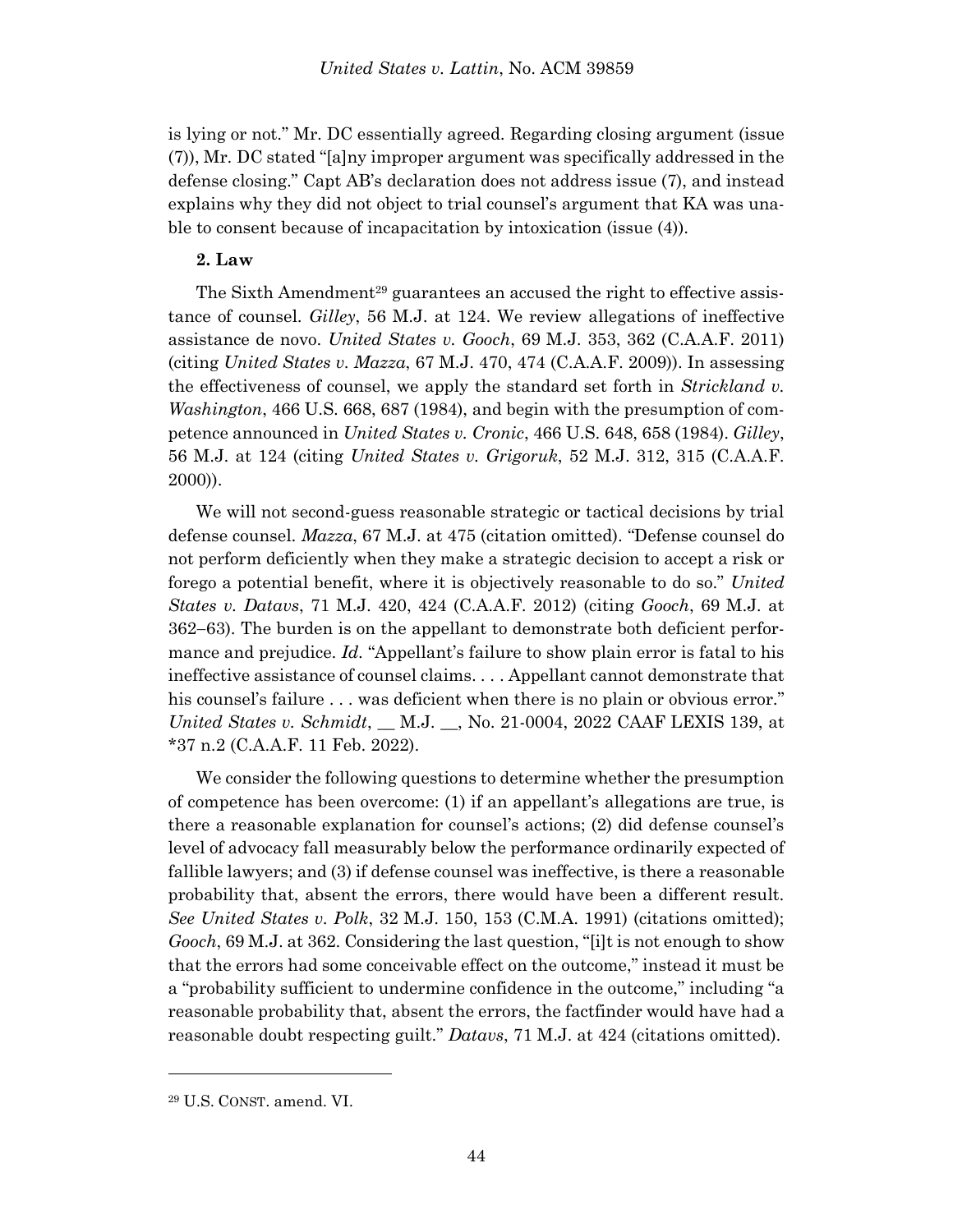### **3. Analysis**

We find no merit to Appellant's claims of ineffective assistance of counsel. First, as our analysis, *supra,* indicates, we found no error with respect to issues (3), (5), and (7). Moreover, we find trial defense counsel's explanations regarding issues (3) and (5) to be reasonable. We did not pierce waiver of issue (6) because we are confident Appellant was not prejudiced. Similarly, we see no reasonable probability that the result of Appellant's court-martial would be different had trial defense counsel objected to the military judge's instruction on intent for Specification 5. We find Appellant's trial defense counsel's performance pertaining to issues  $(3)$ ,  $(5)$ ,  $(6)$ , and  $(7)$  did not fall below that expected of fallible lawyers, and Appellant received effective assistance of counsel.

### **G. Convening Authority's Decision on Action**

### **1. Additional Background**

Appellant was convicted of offenses occurring before and after 1 January 2019. Appellant's court-martial adjourned after the sentence was announced on 12 December 2019. On 20 December 2019, Appellant's trial defense counsel submitted a waiver of clemency—on behalf of herself and Appellant—because the convening authority did not have the authority to "reduce, commute, or suspend [Appellant's] sentence as it relates to confinement and the Dismissal." While acknowledging that Appellant's sentence also included forfeiture of all pay and allowances, counsel did not request the convening authority provide relief on that portion of the sentence.

On 21 January 2020, the convening authority signed a Decision on Action memorandum. In that memorandum, the convening authority indicated he took "no action" on the findings or sentence. He also stated, "Prior to coming to this decision, I consulted with my Staff Judge Advocate" and noted Appellant did not submit matters under R.C.M. 1106. Also, neither victim submitted matters for the convening authority's consideration.

#### **2. Law and Analysis**

l

At the time the convening authority signed the Decision on Action memorandum in this case, Air Force Instruction (AFI) 51-201, *Administration of Military Justice*, Section 13D (18 Jan. 2019), advised convening authorities to apply the version of Article 60, UCMJ, in effect at the time of the earliest offense.<sup>30</sup> At the same time, the instruction equated a convening authority's decision to take "no action" with granting no clemency relief, explaining:

<sup>30</sup> Specifically, AFI 51-201, ¶ 13.16, stated: "To determine the applicable version of Article 60, look at the date of the earliest offense resulting in a conviction. The version of Article 60 in effect on that date applies to the entire case."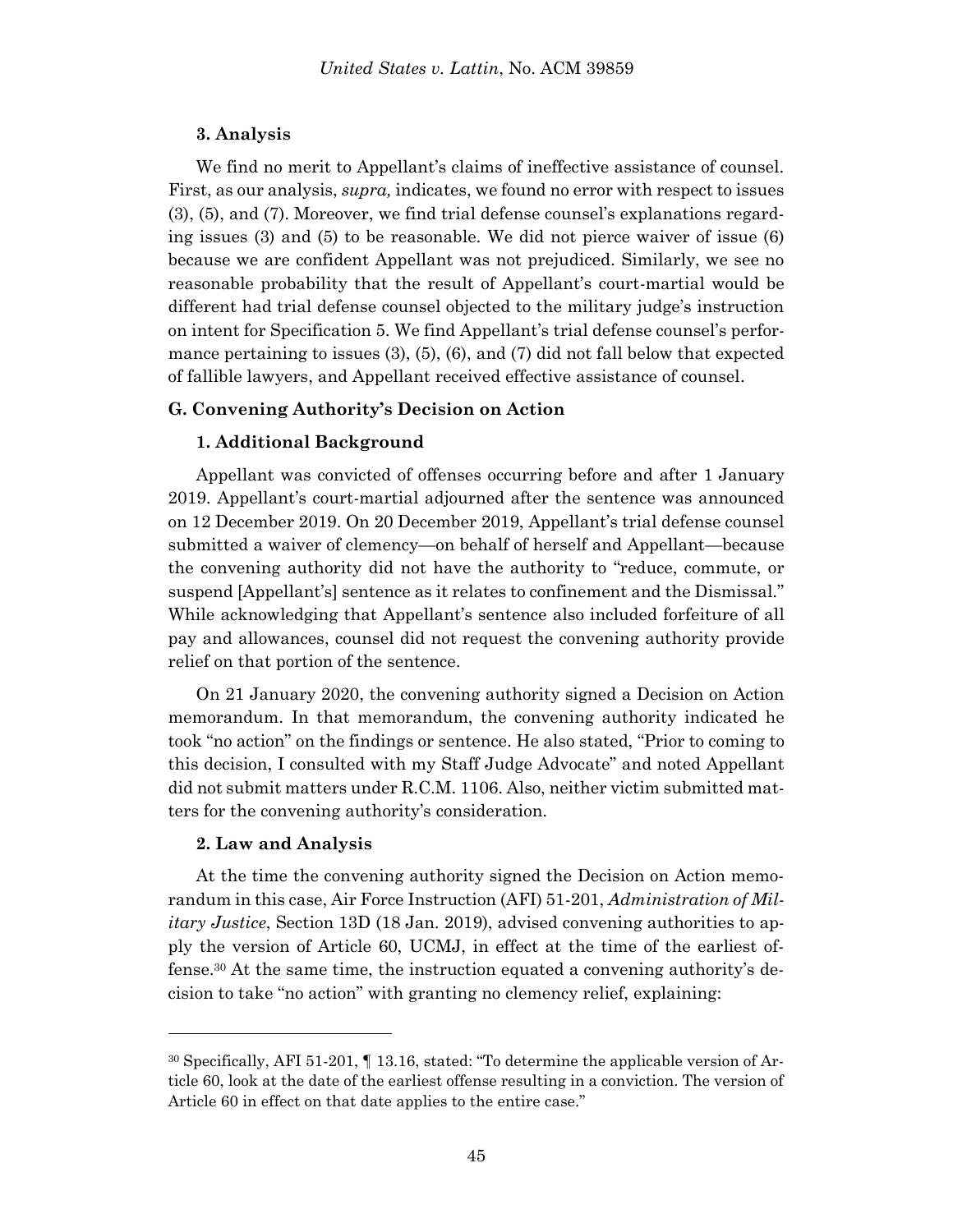A decision to take action is tantamount to granting relief, whereas a decision to take no action is tantamount to granting no relief. Granting post-sentencing relief (i.e. "taking action") is a matter of command prerogative entirely within the discretion of the convening authority, as limited by the applicable version of Article 60, UCMJ.

AFI 51-201, ¶ 13.17.1.

During the pendency of this appeal, the CAAF decided *United States v. Brubaker-Escobar*, 81 M.J. 471 (C.A.A.F. 2021) (per curiam), holding:

[I]n any court-martial where an accused is found guilty of at least one specification involving an offense that was committed before January 1, 2019, a convening authority errs if he fails to take one of the following post-trial actions: approve, disapprove, commute, or suspend the sentence of the court-martial in whole or in part.

### *Id*. at 472.

In *Brubaker-Escobar*, the CAAF found the convening authority's failure to explicitly take one of those actions was a "procedural error." *Id*. at 472, 475. The court noted: "Pursuant to Article 59(a), UCMJ, 10 U.S.C.  $\S$  859(a) (2018), procedural errors are 'test[ed] for material prejudice to a substantial right to determine whether relief is warranted.'" *Id*. at 475 (alteration in original) (quoting *United States v. Alexander,* 61 M.J. 266, 269 (C.A.A.F. 2005)). The court held the convening authority's error in taking "no action" was harmless because the appellant did not request clemency and the convening authority could not have granted meaningful clemency regarding any portion of the adjudged sentence. *Id*.

Appellant was convicted of offenses occurring before 1 January 2019; the convening authority made a procedural error when he took no action on the sentence. In testing for prejudice, we have examined the convening authority's decision on action and find Appellant suffered no material prejudice to a substantial right.

The convening authority was powerless to grant clemency on the adjudged findings, Article  $60(c)(3)(A)$ , UCMJ, 10 U.S.C. §  $860(c)(3)(A)$ ; and, as to the sentence, could only disapprove, commute, or suspend, in whole or in part, the adjudged forfeitures of pay and allowances, Article 60(c)(4)(A), 10 U.S.C.  $\S 860(c)(4)(A)$ . However, Appellant did not wish to seek clemency relief for the forfeitures. Moreover, had the convening authority disapproved, commuted, or suspended the adjudged forfeitures, Appellant still would forfeit all his pay and allowances by operation of law. *See* Article 58b(a), UCMJ, 10 U.S.C. § 858b(a). Thus, the convening authority could not have provided Appellant meaningful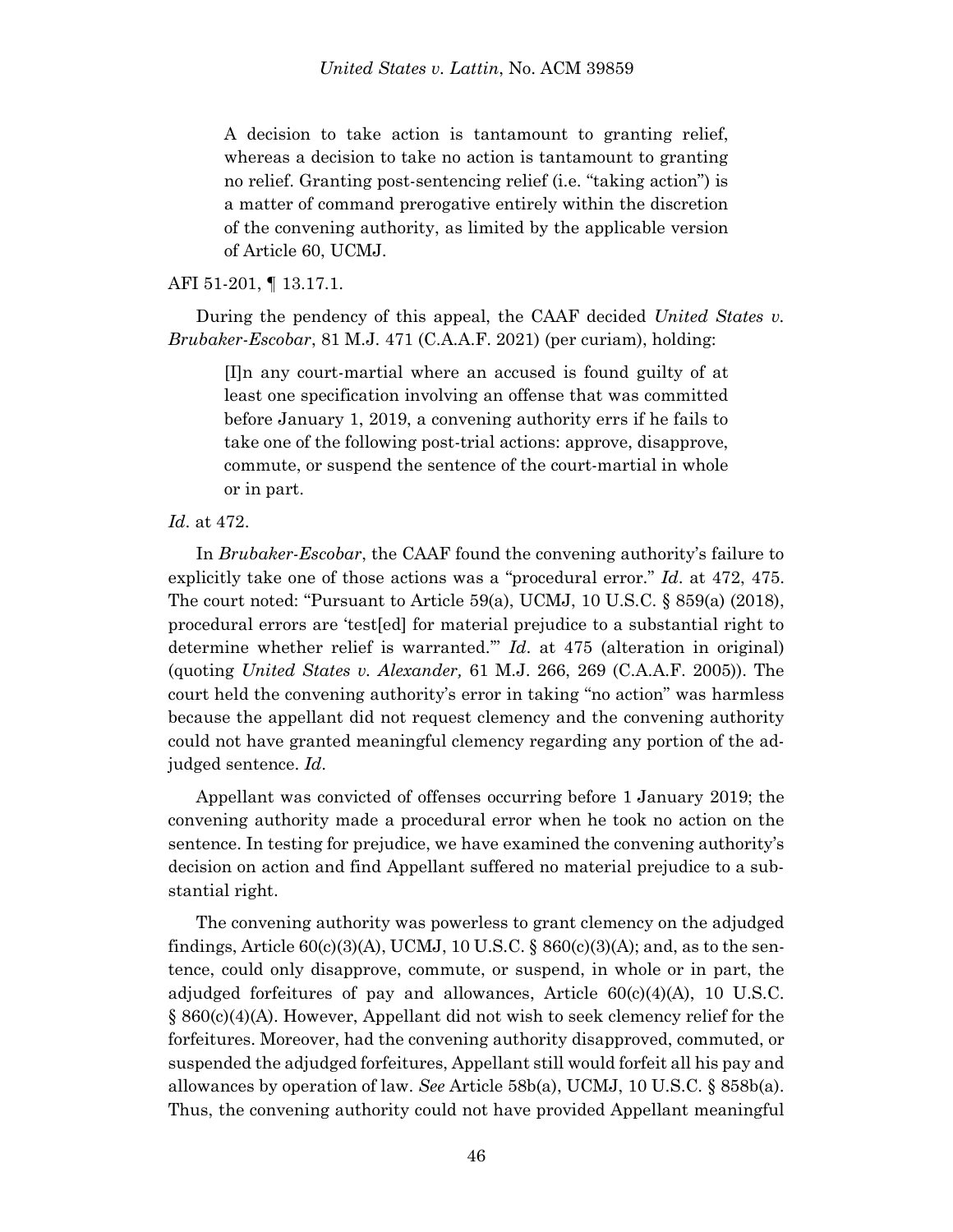relief. We find Appellant was not prejudiced by the procedural error in the convening authority's decision.

Next we consider whether trial defense counsel's failure to file a post-trial motion to address this error in the convening authority's decision on action rises to ineffective assistance of counsel. We find that it does not.

In January 2020, when the convening authority took "no action" on Appellant's sentence, trial defense counsel would have been aware of the provisions of AFI 51-201, advising convening authorities to specify "no action" when they decide not to modify the adjudged sentence. Moreover, this court had not yet issued an opinion addressing whether following that guidance and specifying "no action" was error.<sup>31</sup> As the issue was new, we find Appellant's trial defense counsel's failure to file a post-trial motion based on the convening authority taking "no action" did not fall below the expected level of performance.<sup>32</sup> Finally, just as we found no prejudice to Appellant from the convening authority's failure to take action on his sentence, we find that even if trial defense counsel was ineffective, there is no reasonable probability that, absent the error, the result would have been different.

### **H. Timeliness of Appellate Review**

### **1. Law**

Whether an appellant has been deprived of his due process right to speedy post-trial and appellate review, and whether constitutional error is harmless beyond a reasonable doubt, are questions of law we review de novo. *United States v. Arriaga*, 70 M.J. 51, 56 (C.A.A.F. 2011) (citing *United States v. Moreno*, 63 M.J. 129, 135 (C.A.A.F. 2006)).

A presumption of unreasonable delay arises when appellate review is not completed and a decision is not rendered within 18 months of the case being docketed. *Moreno*, 63 M.J. at 142. If there is a *Moreno*-based presumption of

<sup>31</sup> *See United States v. Finco*, No. ACM S32603, 2020 CCA LEXIS 246, at \*15 (A.F. Ct. Crim. App. 27 Jul. 2020) (unpub. op), *pet. denied, \_\_*M.J.*\_\_* No. 22-0082/AF, 2022 CAAF 168 (C.A.A.F. 3 Mar. 2022) (unpub. op.); *cf. United States v. Coffman*, 79 M.J. 820 (A. Ct. Crim. App. 2020) (sister-service Court of Criminal Appeals considered a similar issue in an opinion issued in May 2020). After *Finco*, we then issued numerous opinions with different analyses and resolutions of the issue. *See, e.g.*, *United States v. Aumont*, No. ACM 39673, 2020 CCA LEXIS 416 (A.F. Ct. Crim. App. 20 Nov. 2020) (unpub. op.). The CAAF issued its opinion clarifying the matter in September 2021. *Brubaker-Escobar*, 81 M.J. at 471.

<sup>32</sup> "Because law is not an exact science, an ordinary, reasonable lawyer may fail to recognize or to raise an issue, even when the issue is available, yet still provide constitutionally effective assistance." *Pelmer v. White*, 877 F.2d 1518, 1523 (11th Cir. 1989) (citation omitted).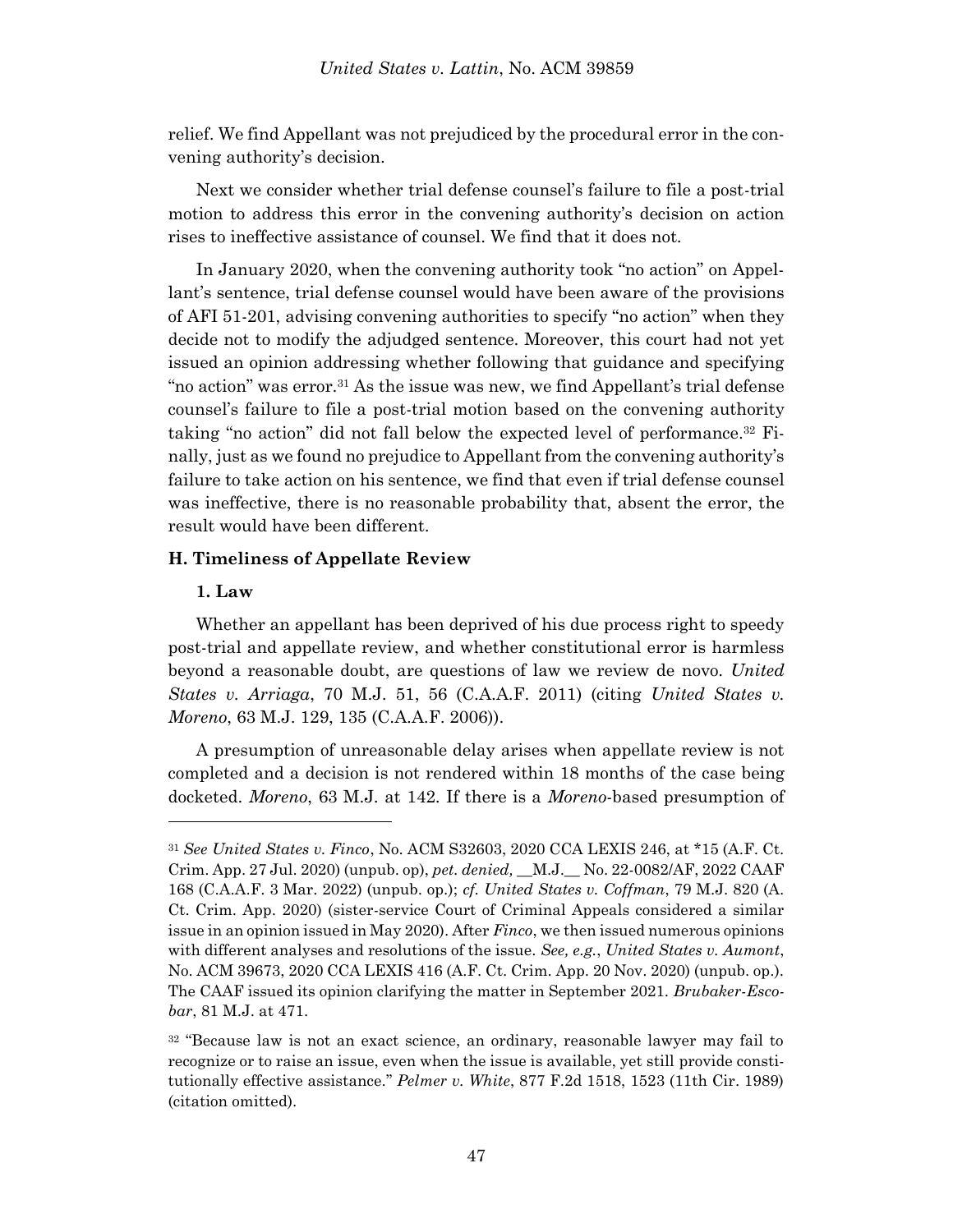unreasonable delay or an otherwise facially unreasonable delay, we examine the claim under the four factors set forth in *Barker v. Wingo*, 407 U.S. 514, 530 (1972): "(1) the length of the delay; (2) the reasons for the delay; (3) the appellant's assertion of the right to timely review and appeal; and (4) prejudice." *Moreno*, 63 M.J. at 135 (citations omitted). *Moreno* identified three types of prejudice arising from post-trial processing delay: (1) oppressive incarceration; (2) anxiety and concern; and (3) impairment of a convicted person's grounds for appeal and ability to present a defense at a rehearing. *Id*. at 138–39.

"We analyze each factor and make a determination as to whether that factor favors the Government or [Appellant]." *Id*. at 136 (citation omitted). Then, we balance our analysis of the factors to determine whether a due process violation occurred. *Id*. (citing *Barker*, 407 U.S. at 533 ("Courts must still engage in a difficult and sensitive balancing process.")). "No single factor is required for finding a due process violation and the absence of a given factor will not prevent such a finding." *Id*. (citation omitted). However, where an appellant has not shown prejudice from the delay, there is no due process violation unless the delay is so egregious as to "adversely affect the public's perception of the fairness and integrity of the military justice system." *United States v. Toohey*, 63 M.J. 353, 362 (C.A.A.F. 2006).

Recognizing our authority under Article 66(d), UCMJ, we also consider if relief for excessive post-trial delay is appropriate even in the absence of a due process violation. *See United States v. Tardif*, 57 M.J. 219, 221, 225 (C.A.A.F. 2002).

#### **2. Analysis**

Appellant's case was docketed with the court on 19 February 2020. The overall delay in failing to render this decision within 18 months of docketing is facially unreasonable. *See Moreno*, 63 M.J. at 142. However, we determine no violation of Appellant's right to due process and a speedy appellate review. The delay became facially unreasonable on 12 August 2021. The reasons for the delay include the time required for Appellant to file his brief, which he did on 18 December 2020—around ten months after docketing. Appellee submitted its answer on 18 February 2021, and Appellant replied to the answer on 19 March 2021.

Analyzing the *Barker* factors, we find the delay is long, though not excessively long. The length of the delay is partially owing to nine Defense-requested and one Government-requested (and unopposed) enlargement of time that the court granted before the case was joined. In Appellant's eighth request for enlargement of time, and pursuant to an order from this court to address the issue in any further requests, Appellant's counsel averred that "Appellant has been advised of his right to a speedy trial and this enlargement of time and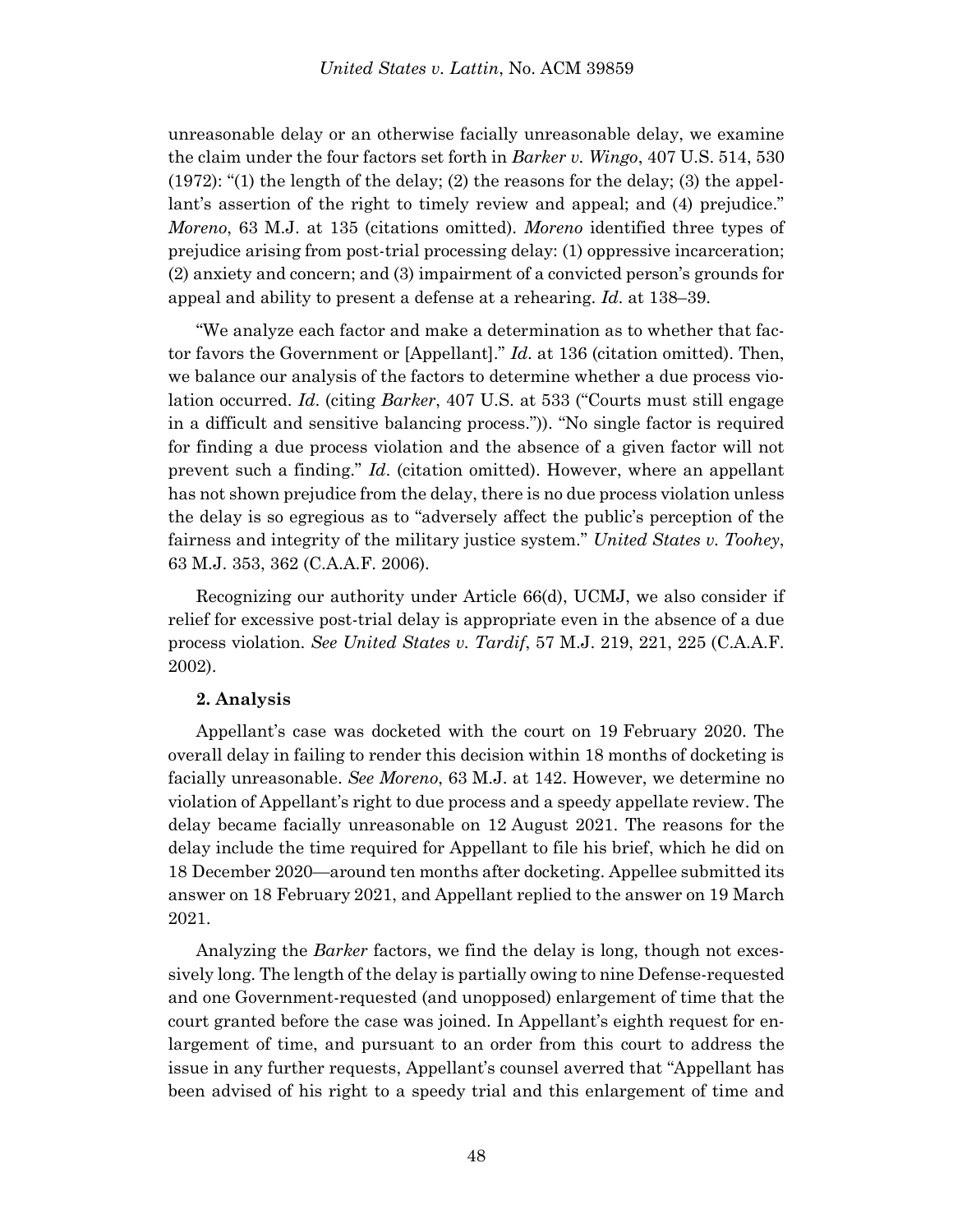consents to this enlargement of time." Both parties requested to exceed the page limit for their briefs, which requests were granted. The record of trial comprises 11 volumes, including 1549 pages of trial transcript, 22 prosecution exhibits, 23 defense exhibits, and 64 appellate exhibits. Appellant raised 11 assignments of error, all of which this court carefully considered and resulted in this lengthy opinion.

Appellant has not asserted his right to speedy appellate review or pointed to any particular prejudice resulting from the presumptively unreasonable delay, and we find none. Finding no *Barker* prejudice, we also find the delay is not so egregious that it "adversely affects the public's perception of the fairness and integrity of the military justice system." *See Toohey*, 63 M.J. at 362. As a result, there is no due process violation. *See id*.

We determine Appellant is not due relief even in the absence of a due process violation. *See Tardif*, 57 M.J. at 223–24. Applying the factors articulated in *United States v. Gay*, 74 M.J. 736, 744 (A.F. Ct. Crim. App. 2015), *aff'd*, 75 M.J. 264 (C.A.A.F. 2016), we find the delay in appellate review justified and relief for Appellant is not warranted.

#### **III. CONCLUSION**

The findings and sentence as entered are correct in law and fact, and no error materially prejudicial to the substantial rights of Appellant occurred. Articles 59(a) and 66(d), UCMJ, 10 U.S.C. §§ 859(a), 866(d). Accordingly, the findings and sentence are **AFFIRMED**. 33

CADOTTE, Judge (dissenting in part and in the result):

l

I agree with my colleagues in the majority finding Specifications 4 and 5 of the Charge (sexual assault and abusive sexual contact of AW) are correct in law and fact, and no error materially prejudicial to the substantial rights of Appellant occurred. Articles 59(a) and 66(d), UCMJ, 10 U.S.C. §§ 859(a), 866(d).<sup>1</sup> However, for the reasons stated below, I depart from my colleagues

<sup>33</sup> The Statement of Trial Results failed to include the command that convened the court-martial as required by R.C.M.  $1101(a)(3)$ . Appellant has not claimed prejudice and we find none. *See United States v. Moody-Neukom*, No. ACM S32594, 2019 CCA LEXIS 521, at \*2–3 (A.F. Ct. Crim. App. 16 Dec. 2019) (unpub. op.) (per curiam).

<sup>1</sup> All references to the UCMJ and Military Rules of Evidence are to the *Manual for Courts-Martial, United States* (2019 ed.).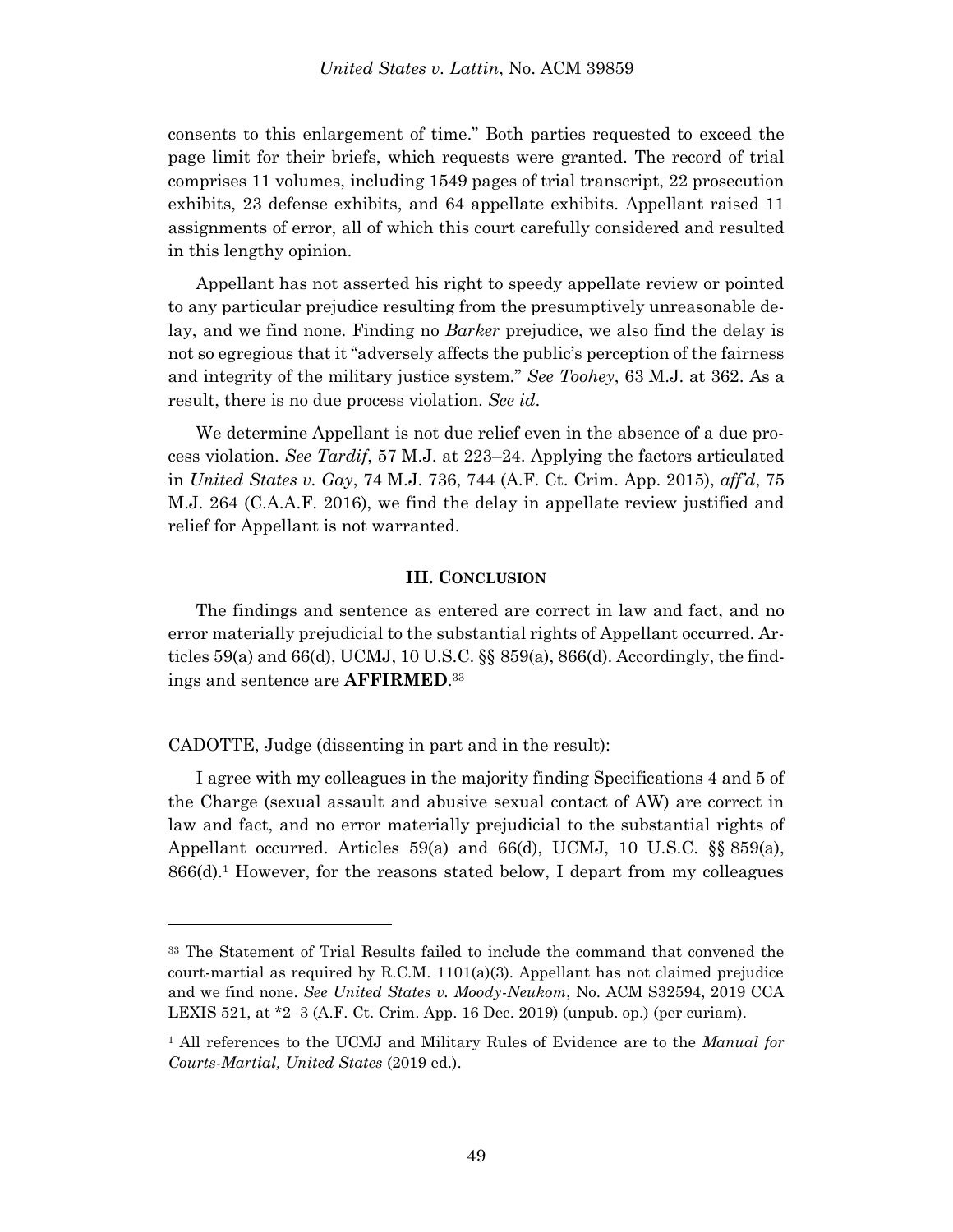and would set aside the findings for Specification 1 of the Charge (sexual assault of KA).

Unlike the majority, I find the military judge abused his discretion ruling that text messages from Appellant's cellular phone were admissible. I generally agree with my esteemed colleagues' findings as to assignment of error (2) whether the search of his cell phone violated both the terms of the authorization and his Fourth Amendment<sup>2</sup> right—except as to the application of the exclusionary rule. Specifically, I come to a different conclusion as to whether Air Force Office of Special Investigations Special Agent (SA) LB's actions were "deliberate, reckless, or grossly negligent" or part of "recurring or systemic negligence." *Herring v. United States*[, 555 U.S. 135, 144 \(2009\).](https://plus.lexis.com/document/documentlink/?pdmfid=1530671&crid=f5527593-5e97-4274-ab6c-442339eec845&pddocfullpath=%2Fshared%2Fdocument%2Fcases%2Furn%3AcontentItem%3A4VCG-DT90-TXFX-12BC-00000-00&pdcontentcomponentid=6443&pdproductcontenttypeid=urn%3Apct%3A30&pdiskwicview=false&pdpinpoint=PAGE_140_1100&prid=8bf46905-a8bf-45ba-971c-028a19fd25d9&ecomp=bgktk) I further find that "exclusion of the evidence results in appreciable deterrence of future unlawful searches or seizures and the benefits of such deterrence outweigh the costs to the justice system." Mil. R. Evid.  $311(a)(3)$ . Consequently, I would dismiss Specification 1 of the Charge with prejudice and set aside the sentence, and remand for a sentencing rehearing.

The Fourth Amendment "protects '[t]he right of the people to be secure in their persons, houses, papers, and effects, against unreasonable searches and seizures.'" *Herring,* 555 *U.S.* at 139 (citation omitted). The exclusionary rule doctrine was created by the United States Supreme Court to deter future Fourth Amendment violations. *Davis v. United States*, 564 U.S. 229, 235–36 (2011). "For exclusion to be appropriate, the deterrence benefits of suppression must outweigh its heavy costs." *Id.* at 236. The Supreme Court applied greater limitation to the application of the exclusionary rule in *Herring*, holding:

To trigger the exclusionary rule, police conduct must be sufficiently deliberate that exclusion can meaningfully deter it, and sufficiently culpable that such deterrence is worth the price paid by the justice system. As laid out in our cases, the exclusionary rule serves to deter deliberate, reckless, or grossly negligent conduct, or in some circumstances recurring or systemic negligence.

555 U.S. at 144.

Fundamental to this issue is determining when the conduct of law enforcement is sufficiently negligent to trigger the exclusionary rule. As the majority points out, "gross negligence" has "been defined in myriad ways," however *Herring* did not define the term. Since "gross negligence" has been left undefined in the exclusionary rule environment, the facts of the *Herring* and *Davis* cases

l

<sup>2</sup> U.S. CONST. amend. IV.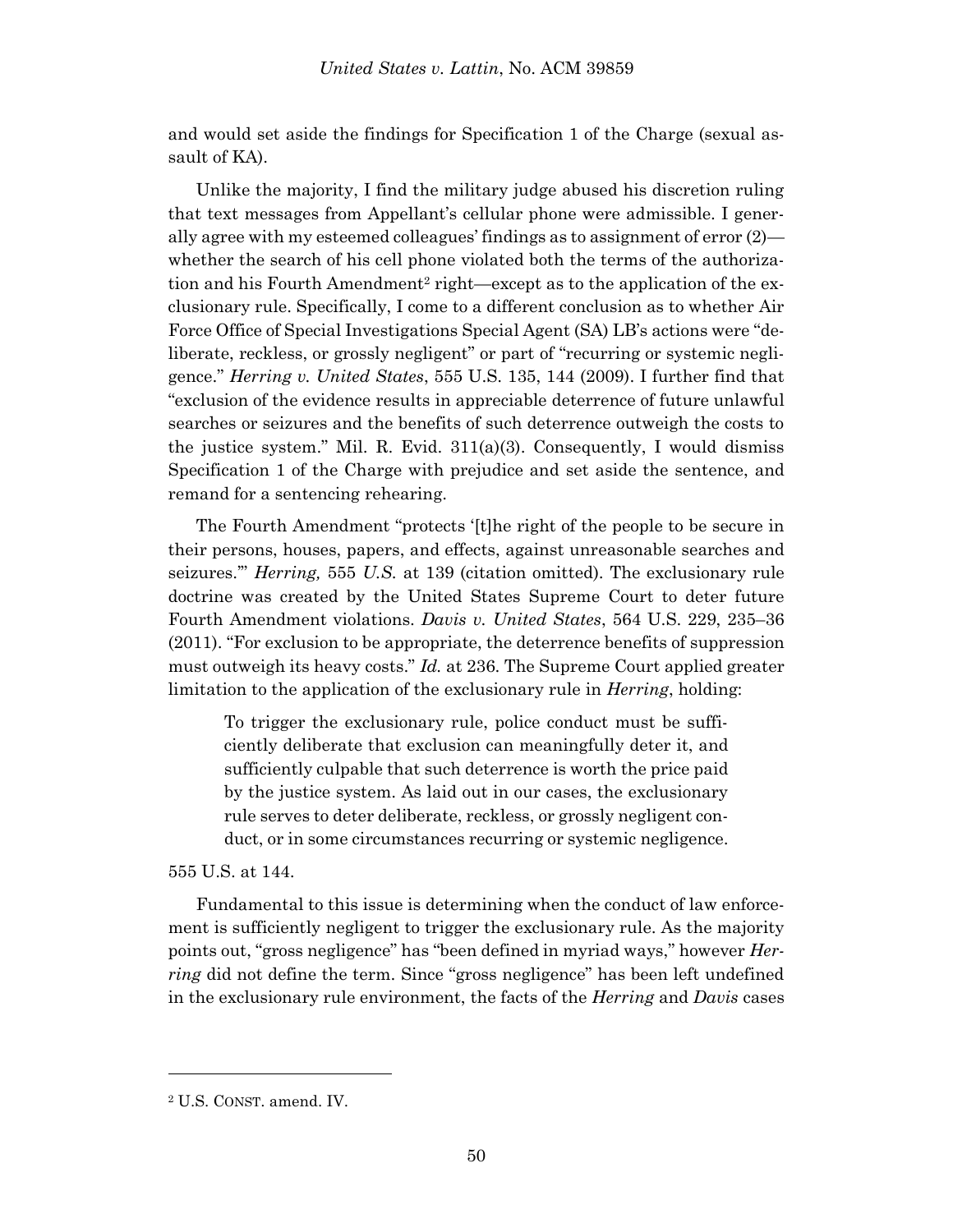provide context to law enforcement conduct which the Supreme Court found did not rise to a level of culpability exceeding mere negligence.

In *Herring*, the petitioner was arrested by law enforcement officers based upon a warrant listed in a neighboring county's computer database. *Id.* at 137. The petitioner was searched incident to his arrest, and drugs and a gun were found. Afterwards, it was discovered that the warrant on which the arrest was based had been recalled months earlier and that it was mistakenly still in the computer database. *Id.* at 138. The petitioner moved to suppress the evidence seized during his initial illegal arrest. However, the petitioner's motion was denied because "there was no reason to believe that application of the exclusionary rule here would deter the occurrence of any future mistakes." *Id*. Ultimately, the Supreme Court held that the exclusionary rule should not be applied concluding "[t]he fact that a Fourth Amendment violation occurred—*i.e.*, that a search or arrest was unreasonable—does not necessarily mean that the exclusionary rule applies." *Id.* at 140.

Then, in *Davis*, the question before the Supreme Court was "whether to apply [the exclusionary rule] when the police conduct a search in compliance with binding precedent that is later overruled." *Davis*, 564 U.S. at 232. The court concluded "[r]esponsible law-enforcement officers will take care to learn 'what is required of them' under Fourth Amendment precedent and will conform their conduct to these rules." *Id*. at 241 (citation omitted). The Supreme Court held "that when the police conduct a search in objectively reasonable reliance on binding appellate precedent, the exclusionary rule does not apply." *Id*. at 249–50.

In this case, an investigation into Appellant began on 26 January 2019 based on a report of sexual assault by AW which occurred earlier the same day. At the time, law enforcement was unaware of any allegations of criminal conduct committed by Appellant with regard to KA. To investigate AW's sexual assault report, SA LB drafted the required Air Force form for an authority to search and seize Appellant's cellular phone, attaching to it her probable cause affidavit. SA LB presented both documents to the group commander with search authority, and he subsequently granted the authorization to search and seize. The affidavit included information only with regard to text messages exchanged close in time to the assault relating to AW.

During the motion hearing, SA LB testified she wanted authorization to search Appellant's phone for "communications between [Appellant] and [AW] and between [Appellant] and [TD] . . . and ensure that [the messages] were actually from [Appellant's] phone." However, when SA LB actually searched the phone she exceeded the scope of the evidence for which she testified she wanted to obtain search authority—communications between Appellant, AW, and TD. During her search of Appellant's phone, SA LB viewed text messages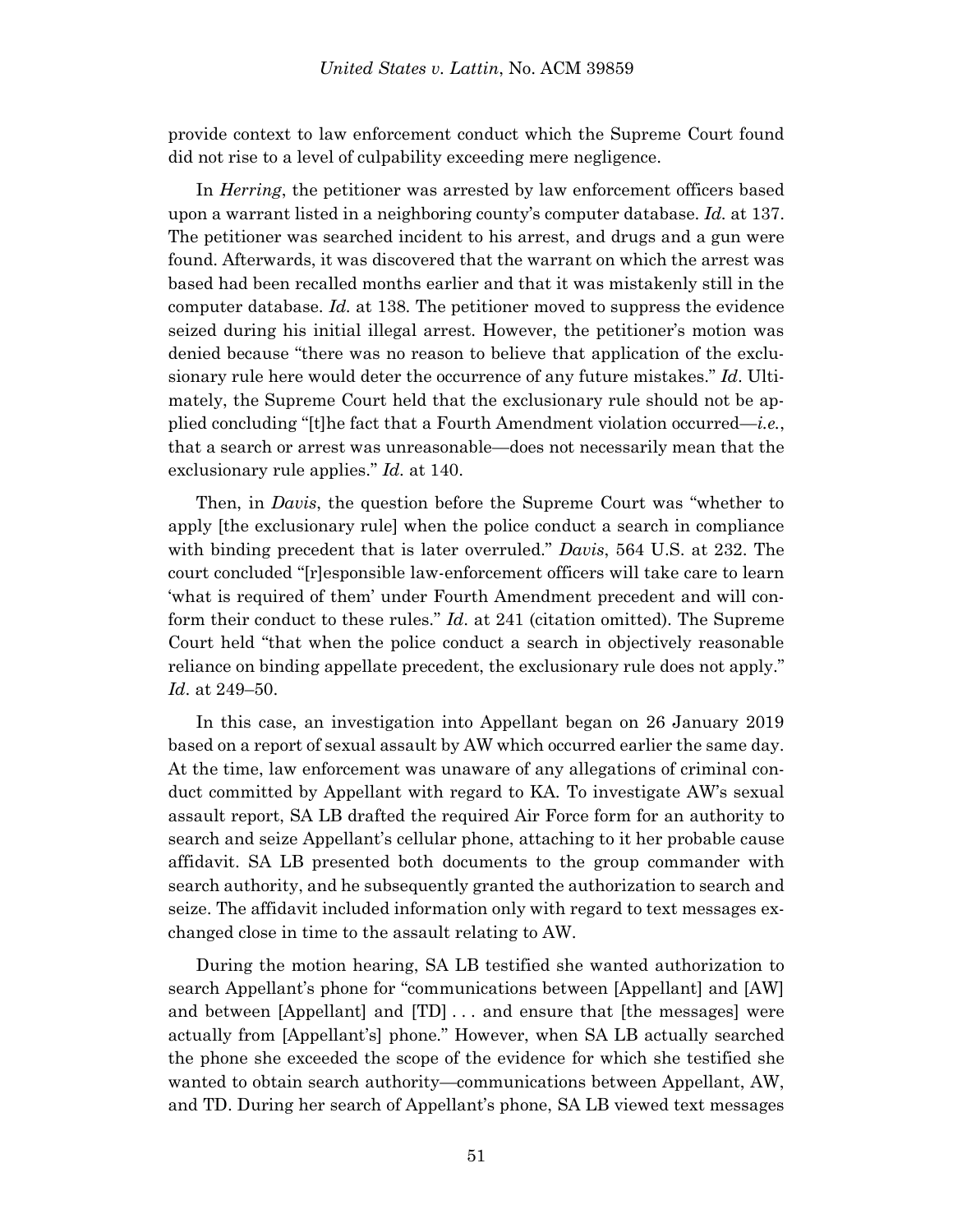on Appellant's cellular phone that predated by months the offenses committed upon AW, and that were not communications between AW, TD, and Appellant. Applying a modicum of common sense, it should have been clear to SA LB the evidence she was purported to be searching for would not be located in text message communications that took place months before the date of the offense. If SA LB had acted as a reasonable law enforcement official, she would have confined her search to the communications she was "ensur[ing] . . . were actually from [Appellant's] phone."

When SA LB continued her search beyond her stated purpose she discovered text messages that led to the allegation of Appellant's sexual assault of KA. The text messages, and derivative evidence, were critical at trial with respect to Specification 1 of the Charge. When testifying, KA was unable to say her vulva was penetrated by Appellant's penis. Rather, KA's testimony consisted of feeling "[p]ressure from behind" located on her vagina. Only when considering the unlawfully obtained text messages is there legally sufficient evidence beyond a reasonable doubt as to penile penetration. *See United States v. Robinson*, 77 M.J. 294, 297–98 (C.A.A.F. 2018) (applying the test for legal sufficiency that after viewing the evidence in the light most favorable to the prosecution, any rational trier of fact could have found the essential elements of the crime beyond a reasonable doubt).

In his ruling denying the motion to suppress, the military judge concluded SA LB did not violate Appellant's Fourth Amendment rights. Then the military judge assumed, arguendo, if SA LB violated Appellant's Fourth Amendment rights, SA LB "did not do so deliberately, recklessly, or with gross negligence." In his ruling, the military judge also found the case did not "involve any recurring or systemic negligence on the part of law enforcement." The military judge concluded that SA LB "acted reasonably – especially considering the nature of digital evidence and the realties [sic] faced when attempting to search and analyze the same without knowing potentially involved parties' phone numbers." Finally, the military judge determined that "[t]here is little public good to be had in excluding evidence that was obtained from what must surely be a mistake, if even a mistake was made."

I find that the military judge abused his discretion in that he improperly applied the law. *United States v. Lutcza*, 76 M.J. 698, 701 (A.F. Ct. Crim. App. 2017) (citing *United States v. Freeman*, 65 M.J. 451, 453 (C.A.A.F. 2008) (additional citation omitted)). SA LB in no way acted "reasonably" and her culpability is at least grossly negligent. This court established that "[p]ractitioners must generate specific warrants and search processes necessary to comply with that specificity . . . ." *United States v. Osorio*, 66 M.J. 632, 637 (A.F. Ct. Crim. App. 2008). SA LB did not conduct a search with specificity; rather, with the exception of communications between Appellant and his counsel, SA LB was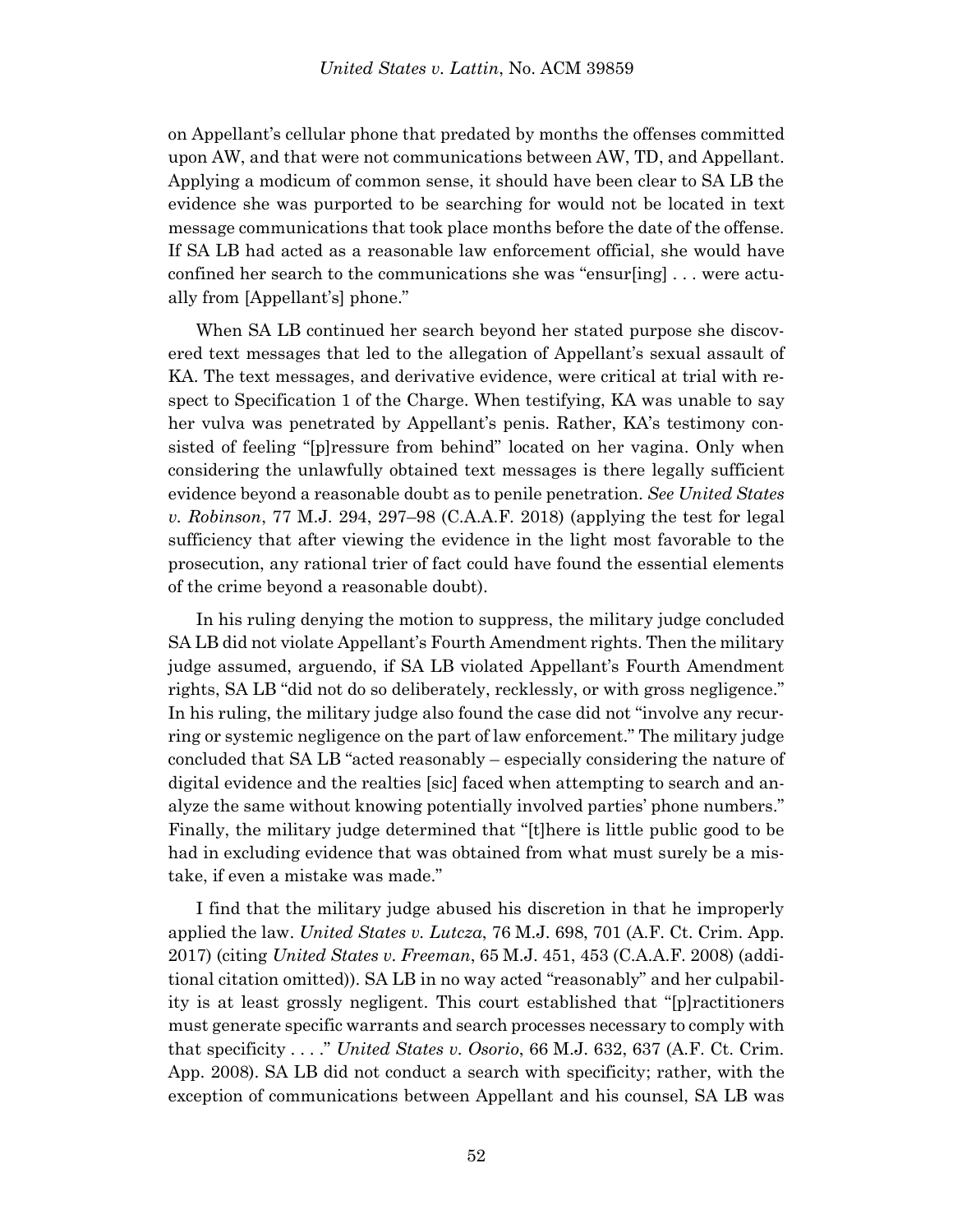unrestrained in the messages she viewed. SA LB testified that "every other [not ADC] conversation that was there did not appear to be privileged communication and then [she] just took a good look through the messages for other witnesses in the case, and for victim – messages with the victim, and messages with [TD] specifically." SA LB is accountable for her ignorance of the law that was in existence at the time of her search and she was, at a minimum, grossly negligent.

I find the facts of the case before the court are unlike *Herring* or *Davis*. SA LB's failure to understand the limitations of the Fourth Amendment is in contrast to law enforcement personnel relying upon an erroneous warrant database entry as in *Herring*, or following then-existing precedent that was subsequently overruled as in *Davis*. Here, SA LB executed a search authorization, which she drafted, that was facially deficient in limiting the scope of the search to such a degree that an investigator could not reasonably have presumed the search authorization to be valid. SA LB failed to recognize the search authorization was facially deficient, which supports SA LB was not acting as a reasonable law enforcement officer should. A reasonable law enforcement officer would have understood that searching through text messages that predate the offense under investigation exceeded the scope of a lawful search.

Further, it appears SA LB's conduct was not an isolated incident. During cross examination, SA LB agreed with the proposition that within the last two years prior to her testimony it was her standard practice for phone searches "[t]hat when there's probable cause for anything on the phone, you can search everything on the phone." SA LB explained further that "[i]f the warrant allows for the entire phone to be seized, then all the data on the phone becomes property of the [G]overnment and can be searched at any time." SA testified as to her expansive view with regard to the scope of a search:

Because the original authority gave us authority to search the entirety of the phone that includes his [sic] contents at the time of seizure. So anything that's in the phone belongs to the [G]overnment from the time of seizure. So anything regarding any allegation, or any other evidence of crimes is – if we have – we were taught, you know, in  $FLETC[3... if]$  I have a right to be in the phone, and I see something that leads me to believe there's evidence of a crime, just like we did with finding the other

l

<sup>3</sup> I understand FLETC to stand for Federal Law Enforcement Training Center.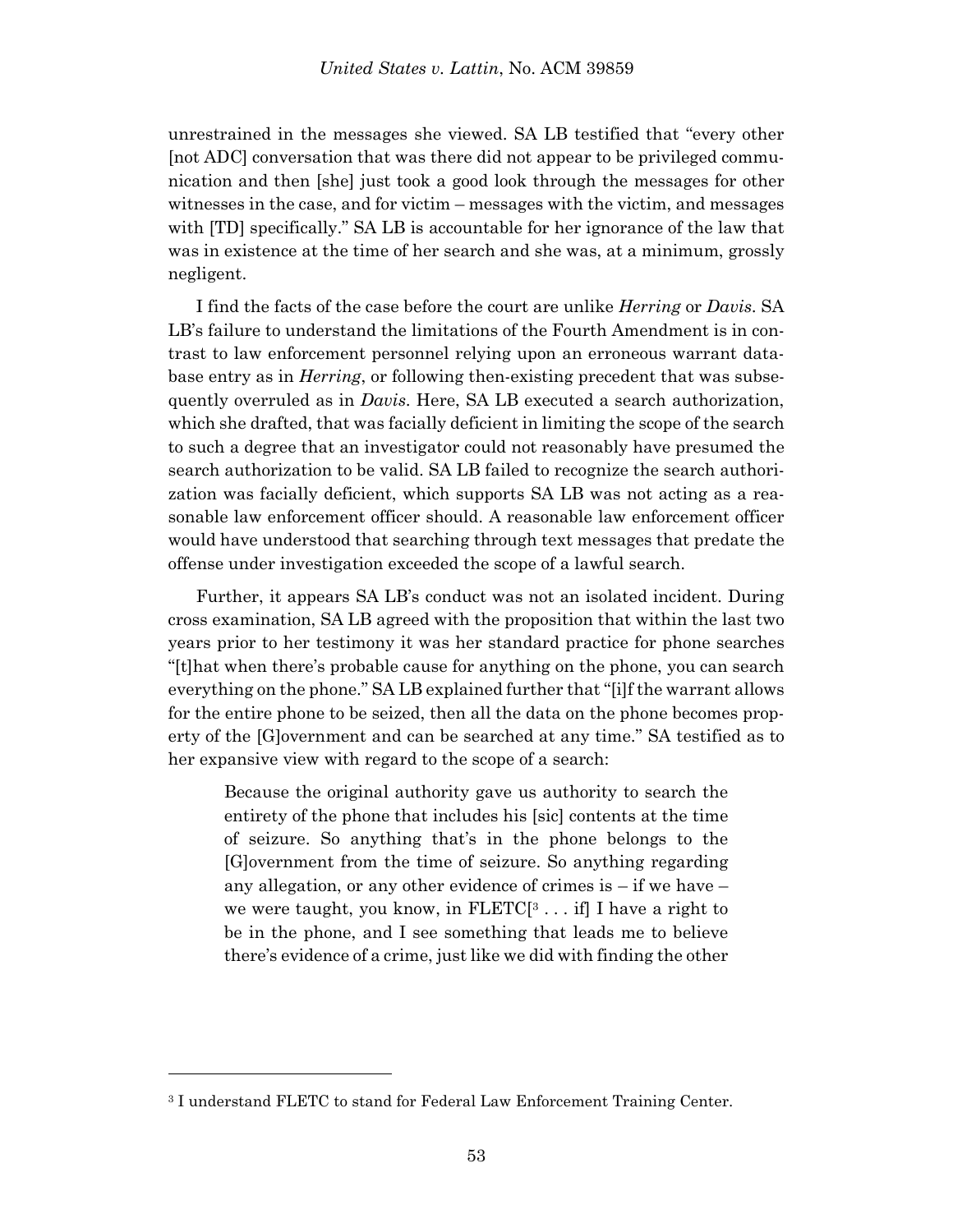allegation of a sexual assault, that's in play. So there was no need to get an expanded scope.

SA LB's expressed past practice with regard to her unrestrained view as to the scope of search authorizations is clear indicia of an apparent pattern of negligence with regard to the Fourth Amendment. In applying the Fourth Amendment to electronic devices, the United States Court of Appeals for the Armed Forces explained that "searches are expansive enough to allow investigators access to places where incriminating materials may be hidden, yet not so broad that they become the sort of free-for-all general searches the Fourth Amendment was designed to prevent." *United States v. Richards*, 76 M.J. 365, 370 (C.A.A.F. 2017). SA LB's actions with regard to the search of Appellant's cellular phone were consistent with her misunderstanding that she was permitted to conduct broad "free-for-all general searches." *Id.* Contrary to the finding of the military judge, which I find is a misapplication of *Herring*, I find SA LB's standard practice for phone searches was recurring negligence. *Herring,*  555 U.S. at 144.

I also do not agree with my colleagues' finding that "exclusion of the evidence seized because of [SA LB's] unlawful search is far too drastic a response to make her aware of her mistaken ideas and help ensure her conduct is not repeated." It is essential for law enforcement officials understand and apply the limitations of the Fourth Amendment. SA LB did not. Unlike in *Davis*, SA LB did not act "with an objectively 'reasonable good-faith belief' that [her] conduct [was] lawful." *Davis*, 564 U.S. at 238 (citations omitted). A "reasonable good-faith belief" must include conscientiously limiting the scope of a search to the criminal offense under investigation. SA LB operated for two years under the belief that once a cellular phone was seized, it was the property of the Government, and could be searched in its entirety untethered to the specific criminal allegation under investigation. It is essential that when law enforcement conduct a search of electronic media, which can store almost limitless personal information, that it is done within the bounds of the Fourth Amendment. Considering SA LB's claim she was acting consistent with her FLETC training, failing to exclude the fruits of her unlawful search incentivizes future constitutional violations; therefore, exclusion is necessary as deterrence and to drive change in law enforcement training and practice. I recognize the costs to the justice system by dismissing the specification. However, I find that exclusion of the evidence here will result in appreciable deterrence of future unlawful searches and outweigh those costs. Mil. R. Evid. 311(a)(3). I note Appellant's convictions for crimes against AW would not be disturbed by exclusion of the evidence, and he may be sentenced for those crimes. As a result, I do not agree with the majority opinion's consideration of Appellant's convictions for which AW was the victim when weighing societal costs. While I find that after considering the factors set forth in *United States v. Ceccolini*, 435 U.S. 268, 278